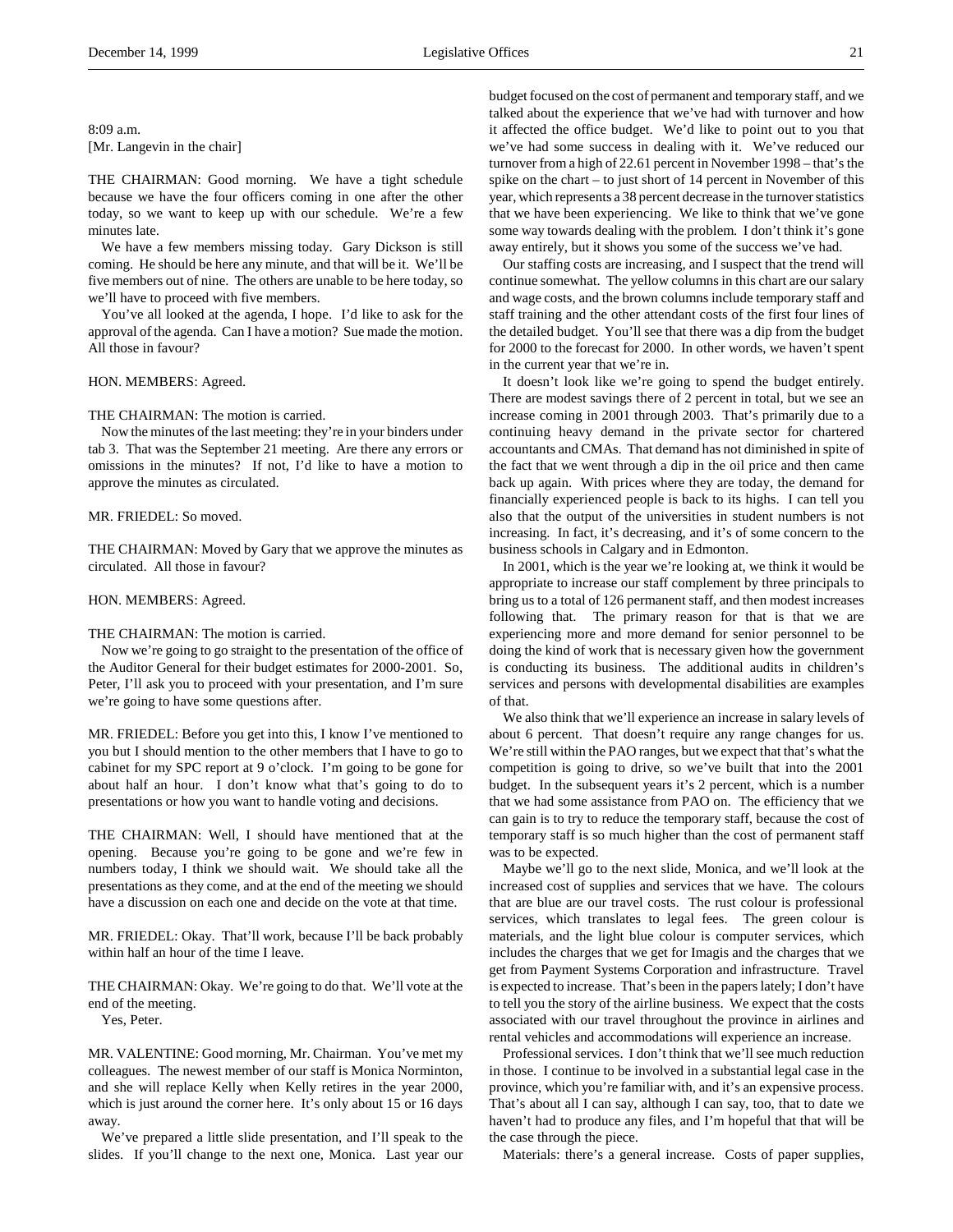printing, and small assets, items under \$2,500, in our office bring those kinds of increases.

Leasing is another story. What we're going to experience as time moves on in the near future is an increased cost of occupancy driven by the much improved real estate market not only in Edmonton but also in Calgary. We are fortunate that when I started in this job, we renegotiated a lease in 1994-95, and we got a lease in Edmonton here for the existing space that we had that started at a negative \$1.50 per square foot triple net; that is, no rent and up-costs minus \$1.50. Today we're looking at a renewal rate of about \$11.50 a square foot, so that's a change of 13 bucks a square foot right there, and up-costs have gone up. So that's the new scene in Edmonton, and the same thing goes in Calgary, but the space costs on a per square foot basis are larger in Calgary than they are in Edmonton. That's a well-known thing. We continue to occupy space that is class B space. It's conducive to and close to our clients and facilitates the way we conduct our business.

Gary, did you have a question?

#### *8:19*

MR. FRIEDEL: That major spike in 2002 in Calgary, is that strictly the cost increase, or would that involve expanded space?

MR. VALENTINE: No. That's a new lease.

MR. FRIEDEL: So 300 percent is reflective of the rates in Calgary?

MR. VALENTINE: Well, I should say that there's a small addition of about 500 square feet because we've moved in the building.

MR. FRIEDEL: So the expanded space is insignificant compared to the rate increase.

MR. VALENTINE: Yeah. And if you just look at the building that's gone on in Calgary and the consumption of class A space and then the fill-in behind it in the B space, it's been quite remarkable. You know, you've got Bankers Hall about to top off, you've got TransCanada Pipelines that's just almost at topping off, you've got the Millennium Building in the Eau Claire centre, and there are three large class A buildings coming onstream right away. I clipped out an article – I don't know whether I brought it this morning – that was in last Saturday's *Herald*, where they say that all of this space is just going to get sucked up into the system and keep on going.

Now, as long as the oil price – we all know this – is 27 bucks, you know what happens to real estate. If the oil price goes to \$18, I can tell you a different story. The key is to hit it at the right moment.

In Calgary we are also now in a shared facility with the Ethics Commissioner, the Information and Privacy Commissioner, and the Chief Electoral Officer, so they have use of our space there, and they also have their name on the door.

THE CHAIRMAN: Excuse me, Peter. The cost of the space is from your budget?

MR. VALENTINE: The cost at the moment is from our budget, and when we get relocated on the 13th floor of the Energy/Utilities Building, then we're going to be charging them a little rent. We haven't worked it out yet, but we're gentlemen, and we think we'd be able to work it out.

Let me just go to the synopsis, then, of what's happened from last year's budget to this year's budget, albeit I really think we should be comparing last year's actual to next year's budget. You'll see the budget last year for the year 2000: \$11 million. Then there are really five changes that you should have a look at. There are the increased attest audits, and they are principally the 17 children's services authorities and seven PDD authorities, persons with developmental disabilities. Last year was the first operating year of the PDDs, and it was very summary, indeed. There was one children's authority running; that was the Calgary one.

The next line is the increased work that we believe is appropriate for us to be doing given that there's been this large devolution of government services out to a variety of community organizations, not-for-profit, sport-governed institutions, and that kind of accountability needs to be examined. So we think it's appropriate to increase the systems audit work we're doing.

The salary change I spoke about earlier at 6 percent: of course, that's a budget, and if we don't experience those kinds of circumstances, then we won't be using that money. Increase in three positions of staff and the overhead. The overhead: we've talked about pieces of it. I'll give you some of the high points in it. Travel is about \$100,000. We anticipate that's basically air travel, the Calgary/Edmonton type of stuff. Leases will be about \$71,000; computer services – that's services provided to us by Imagis and Infrastructure and Payment Systems Corporation – about \$26,000; professional services, legal fees, \$90,000. That takes you up to about \$300,000 of the \$400,000 there.

Our change in audit fee revenue is modest, an increase of \$55,000, \$56,000. The reason that doesn't go up is that as the government moves more and more to getting rid of being in the business of being in business, there are fewer organizations that we do audits of that are not dependent on the general revenue fund for their revenues. So in fact our opportunities to recover fees are diminishing rather than increasing. We have increased the audit fees quite substantially in the one big moneymaker at the moment, which is the Alberta Treasury Branches.

That's about all I wanted to say at this point. We'd be happy to entertain some questions. Maybe we could go along to the time of Mr. Friedel's departure, and then that would be great.

THE CHAIRMAN: Thank you, Peter, for your comments so far. Are there any questions?

MR. JACQUES: Just a clarification, Peter. You mentioned a 6 percent salary increase and then some guidelines we're using in the next two out-years.

MR. VALENTINE: It's 2 percent.

MR. JACQUES: It's 2 percent per year?

MR. VALENTINE: I'd like to have better figures, Wayne, but I haven't got them, even though last year we implemented the PAO salary structure into our office and we now are fully in tune with the whole of the personnel administration office program. So our salaries are in the right categories. We know where everybody is in the salary bands, and we're quite comfortable in there. It was a major piece of work, which Merwan was primarily responsible for.

THE CHAIRMAN: Anything else, Wayne?

MR. JACQUES: No, not right now; thanks.

THE CHAIRMAN: Gary, you had a question?

MR. DICKSON: Thanks, Mr. Chairman, I do. I hadn't realized you had already started auditing, for example, the Calgary PDD board and the provincial PDD board. I guess I'm interested in sort of the kind of work that's been done to date partly because we've had this review undertaken by the Associate Minister of Health and Wellness. Much of the focus of that has to do with where the money has gone. There seems to be lots of confusion around the funding that's gone to the provincial PDD board and then what's been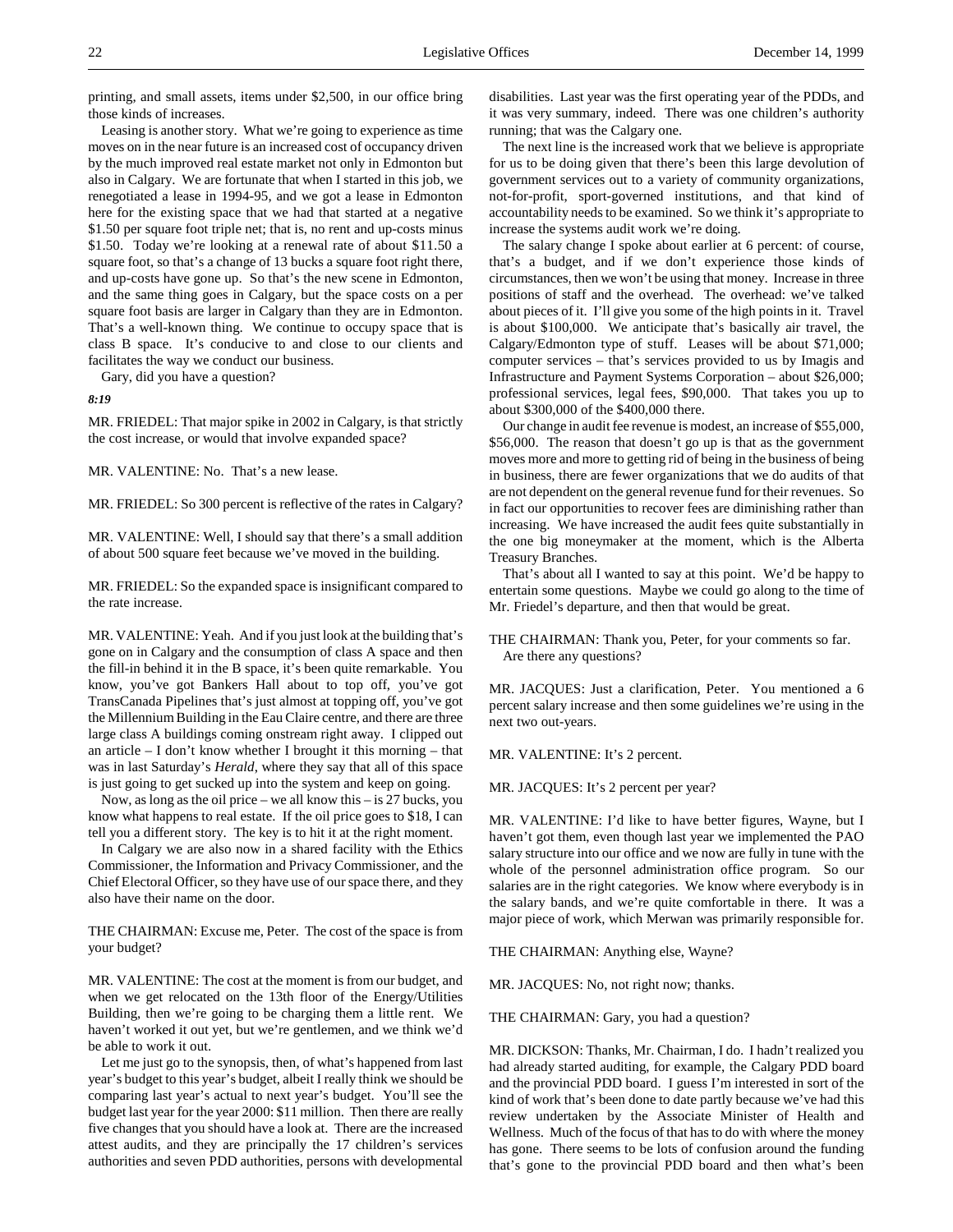available to the Calgary PDD board. There may be some of those problems with the other ones; the Calgary one I'm most familiar with.

Could you particularize to some extent what you've been able to do to date, what sort of audit work you've been able to do? I took a comment from you that it's not been hugely in depth yet, that you're at the front end of that process. Can you give us some information in terms of what you've been able to do around auditing the work of the local PDD boards?

MR. VALENTINE: I can. It's really a question for Public Accounts, I think, but let me make a couple of comments. Firstly, we've been quite explicit in the annual report last year about the circumstances that we found. It started off involving the shared services organizations, such that the financial services would be delivered to the children's services authorities and the PDD boards by the shared service facility. When it came right down to it at the end, there was difficulty in establishing the financial records for the new authorities. Those records really were coming from the previous department, so the financial statements of the seven PDD boards and the one children's services board for the year ended March 31, 1999, were really cooped up in a postactivity manner. At the same time, there were difficulties experienced in having chief financial officers up to speed and on stream, ready to go, to manage the financial aspects of these authorities. Quite frankly, Gary, they barely made it, and there are some extensive comments in our annual report this year that speak to the shortcomings.

We expect to see a huge improvement in the coming year, and if we don't see it, then you would expect to see something more from us. We're into the planning, and we've figured out how we're going to do these 17 authority audits, which is a substantial number of audits to add to the March 31 list.

I hope I've answered your question.

#### *8:29*

MR. DICKSON: You were responsive; thank you very much. I've never aspired to be on the Public Accounts Committee, but I was interested in terms of what our expectation is, then, for next year.

MR. VALENTINE: We'll send over to you some annotated pages from the report so that you've got fresh information.

MR. DICKSON: Excellent; thank you very much.

MS OLSEN: I just have a couple of questions. In terms of the auditing process, are you auditing delegated authorities, organizations such as . . .

MR. VALENTINE: If they're a provincial organization, the answer is yes; if they're not, then the answer is no because it would be inappropriate for me to do it. So if we take the delegated authorities – for example, I was thinking about the housing corporation.

MR. SAHER: The management bodies.

MR. VALENTINE: The management bodies that manage the social housing facilities: we do not do the audit of the management bodies. They are owned by the service provider. But we do explore the accountability that exists between the management body and the Social Housing Corporation. We review financial statements that get filed with the housing corporation, and we see how that accountability process is working to ensure that there is accountability for the moneys that are transferred over to the management body and handled by the management body, collected by them from the occupants of the social housing.

So if it meets the definition of either an entity that fits under the Auditor General Act or under the Financial Administration Act, then we would be the auditor. If it doesn't meet that definition, then we wouldn't be the auditor. All the PDD boards, of course, and all the children's services authorities are Crown agencies, and we're the auditors of those.

MS OLSEN: I'm concerned because we have a number of DAOs that are obviously doing government work and there have been some gaps in the past. To prevent issues in the future . . .

MR. VALENTINE: You need to ask me those questions in the Public Accounts Committee, and I'd be delighted to answer them.

MS OLSEN: I have aspired to be on the Public Accounts Committee.

I have just one more question. Given that the Auditor General's office is an independent office of the Legislature, I am concerned – and I know there are statutory requirements placed upon the Auditor and his department – when reports that are requested or commissioned go to the government first, before they go to the Assembly. I'm just wondering how to keep that particular role visible so that at least when we get into some dicier situations, the Auditor's office is seen to be reporting back to the Legislature and not to the government. That's a concern for me. I would suggest that the issue I'm talking about to date is the latest report on the hon. Treasurer regarding activities of the government with West Edmonton Mall, those kinds of things.

MR. VALENTINE: Well, the West Edmonton Mall issue was a request of Executive Council under the appropriate section, and Merwan will tell you what the number is.

#### MS OLSEN: Section 17 something.

MR. VALENTINE: The reporting back was done in accordance with that section. The report was in the hands of the Premier for, I think, 24 hours in advance. The other thing I can tell you is that it was at the printer's 24 hours before that, so there was no change opportunity. The report was the report.

Now, whether or not the section of the legislation is as appropriate as it might be in the year 2000, that's another question and it's a question I'm hoping to be able to discuss with you as we get into the early days of the year 2000. It's well known that Merv Leitch was the Provincial Treasurer when this act was brought forth in 1978. I think the fact that it's lasted until the year 2000 without major amendment is a credit to the kind of legislation that Merv set up for us. I still think and believe strongly that it's the best piece of legislation in Canada. I've now had a chance to work with it for five years, and I do spend some time discussing these sorts of things with my colleagues across the country.

So here we are in the year 2000. As a result of the work that we did in the last year or so, we found a few things that we think could be improved, and we'd like to see about bringing those forward next year.

### MS OLSEN: That would be great.

One of the things that I did learn as a result of attending that public accounts conference was the whole issue of the types of information that the Auditor General reviews and that other standing committees do review, so I think it would be worth while to have a look at that legislation.

MR. VALENTINE: I might also tell you that I think the mandate in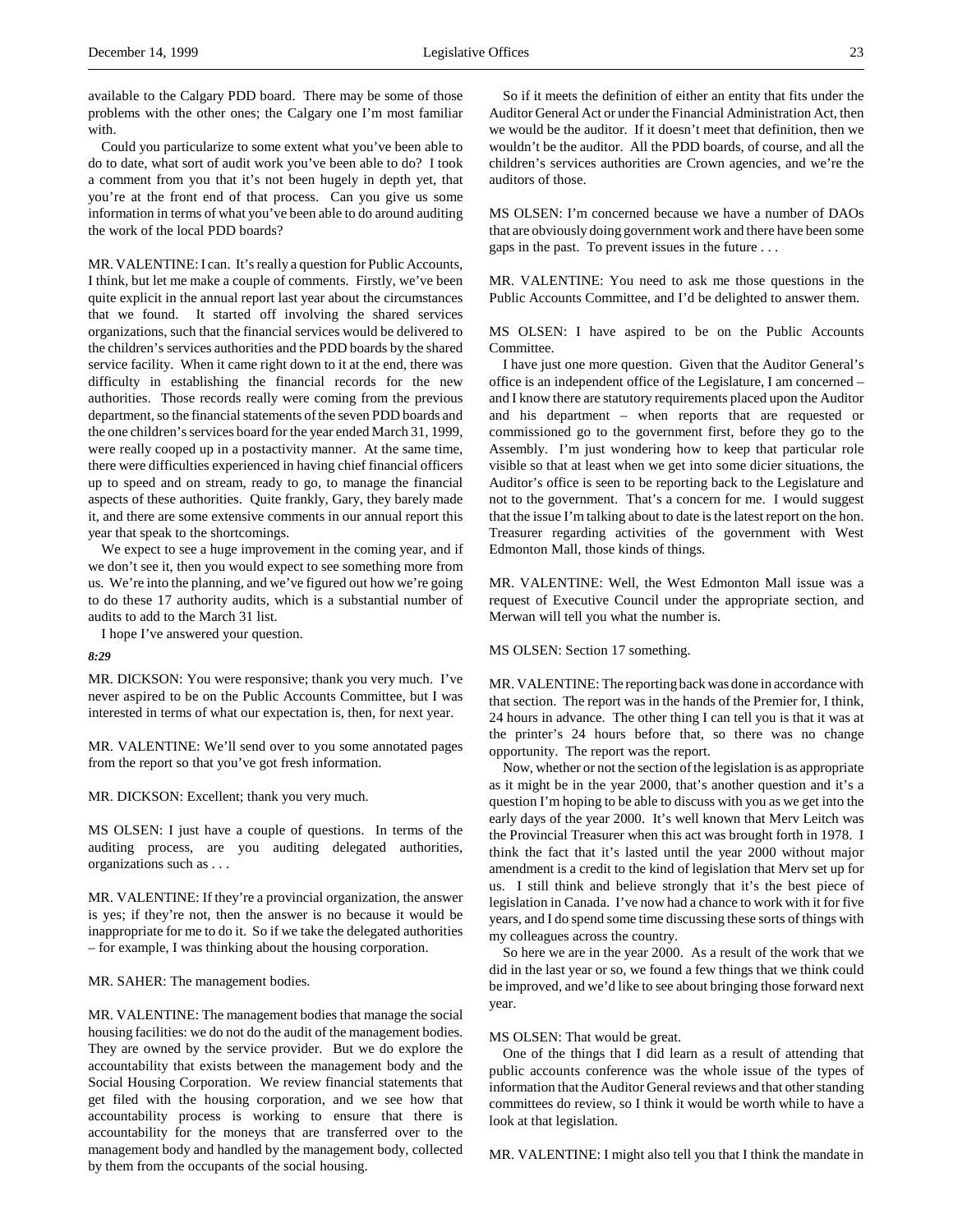Alberta is the best mandate in the country too. I feel I have more independence. I have a broad mandate to go where it's appropriate that I go and report as I should from a professional point of view, and that fits with the act. So it's very important that the kind of principles that come forth from my professional body are mirrored in the legislation.

THE CHAIRMAN: Any further questions?

MR. DICKSON: In note 9 to your report, having to do with Y2K – I have been thinking of the chief information officer being the one stewing principally about Y2K compliance of the bodies you audit, and initially when I saw the note, I assumed you were simply talking about your own computer systems. But I note on page 6 of the report, note 9, entitled Uncertainty Due to the Year 2000 . . .

MR. VALENTINE: These are the notes to our own financial statements?

MR. DICKSON: Yes. I guess what I'm trying to be clear on is where you reference – it's about the sixth line from the bottom:

If not addressed, the effect on operations and financial reporting may range from minor errors to significant systems failure that could affect an entity's ability to conduct normal operations.

Can you just clarify for me what responsibility your office takes with respect to Y2K compliance by the software systems in the agencies that you audit, as I say, as opposed to the chief information officer, who has some responsibility in that respect?

#### *8:39*

MR. VALENTINE: Well, we've done two things. As we did each audit engagement, we did perform those audit functions that were appropriate to the risk of Y2K in the particular entity. Some entities are system dependent on other organizations, and some entities really aren't system dependent on anybody except whatever they've got internally. So there's a wide variety of requirements.

We also monitored the work of the chief information officer and his reporting. I think that report went to the Deputy Minister of Executive Council at the end of the day. We used those reports to determine, mostly by a method of inquiry and observation, where the variety of entities within the government group were in their Y2K compliance.

I happened to flip through the report for September 30 just the other day, and it's all green. There is no red. These are standard colours. In everybody's Y2K reporting red is danger or failure to be compliant, yellow is not complete or some minor risk, and green is acceptable. Every Y2K report you read in North America will be done in those colours. They're all green at the end of September.

Now, that doesn't say that we'll go past December 31 without some hitches. There will be some situations where there'll be a hitch. What we've paid our attention to and tried to emphasize in the last year is not so much getting the systems Y2K compliant but, rather, being sure that you have emergency backup systems to facilitate the recovery from some sort of disaster that might present itself on the 1st of January. So we've been interested in plans, such as at a university, of how they're going to heat the buildings, how they're going to ensure that there is some electricity around for the vital things that are required in a regional health authority. We're quite enthusiastic about the kind of planning that we've seen done in the emergency measures area, which is really all that one can do now. You can't rewrite a million lines of code starting tomorrow morning. It won't work.

MR. DICKSON: Mr. Chairman, if I can. You've had a chance, then, as I understand it, to review in some detail the work that's been done by the chief information officer around Y2K readiness.

MR. VALENTINE: Yes. But we didn't take his work. We took his work as a resource, and then we focused it as we did our audits so that we were dealing with management of the entities to find out exactly where they were.

MR. SAHER: Peter, could I maybe supplement that answer?

#### MR. VALENTINE: Go ahead. Yes.

MR. SAHER: Mr. Dickson, your question was, I think, asking what the audit officer's responsibility was. I think we've made it quite clear over the years that it's most definitely management's responsibility to prepare an organization to be ready for the change in the year.

To the extent that the Auditor General was able to formulate a view, I can refer you to the last annual report, where the Auditor General said that he was

satisfied that government managers are aware of the potential risks related to the Year 2000 problem and have generally acted appropriately to mitigate the risks.

I think that's sort of an appropriate comment from an auditor, trying to be useful in sending a message that the management of organizations have performed but also sending the message that it is their responsibility.

MR. DICKSON: Yeah. Thanks for the clarification.

THE CHAIRMAN: I have a question on the capital investment, and maybe you covered it in the initial presentation and I missed it. You have \$556,000 and then you have "less amount paid by others," \$125,000. That's on page 4. I'm wondering about this \$125,000. How does that come into play? Who is charged or who is paying back?

MR. VALENTINE: Infrastructure pays that. In Edmonton they're rewiring the building. The whole electric service of that building is being redone, and we have to rebuild some space on our floor to accommodate that going through. As you might expect, the tenant pays all the charges in the end. I think there's \$50,000 in there to allow that new power delivery system going into that building. That's in the Infrastructure budget. The other \$100,000 is recovers that we'll get on our leasehold improvements from Infrastructure.

#### THE CHAIRMAN: Thank you.

Are there any further questions?

MR. DICKSON: Let me just say at the outset that I came in from Calgary this morning and I'm looking at this for the first time. I appreciate the business plan you put in front of us. In going through it in terms of key performance indicators – this was a business plan you'd prepared in April 1999 – I just ask for your confirmation that you're still satisfied that the key performance indicators you'd identified then are still an accurate means of determining whether you're bang on or the extent to which you've missed your strategic objectives.

The reason I ask that. It's been interesting watching government departments. When we look at the so-called three-year business plans and the goals and targets that have been set, we've seen a lot of change, some of that in response to criticism that some of those performance measures and targets really weren't directly linked to measuring the kinds of key objectives. It's a general question, but I'm just curious whether you've experienced a need to rejig or change some of your key performance indicators.

MR. VALENTINE: I wouldn't say so. No. We've got an additional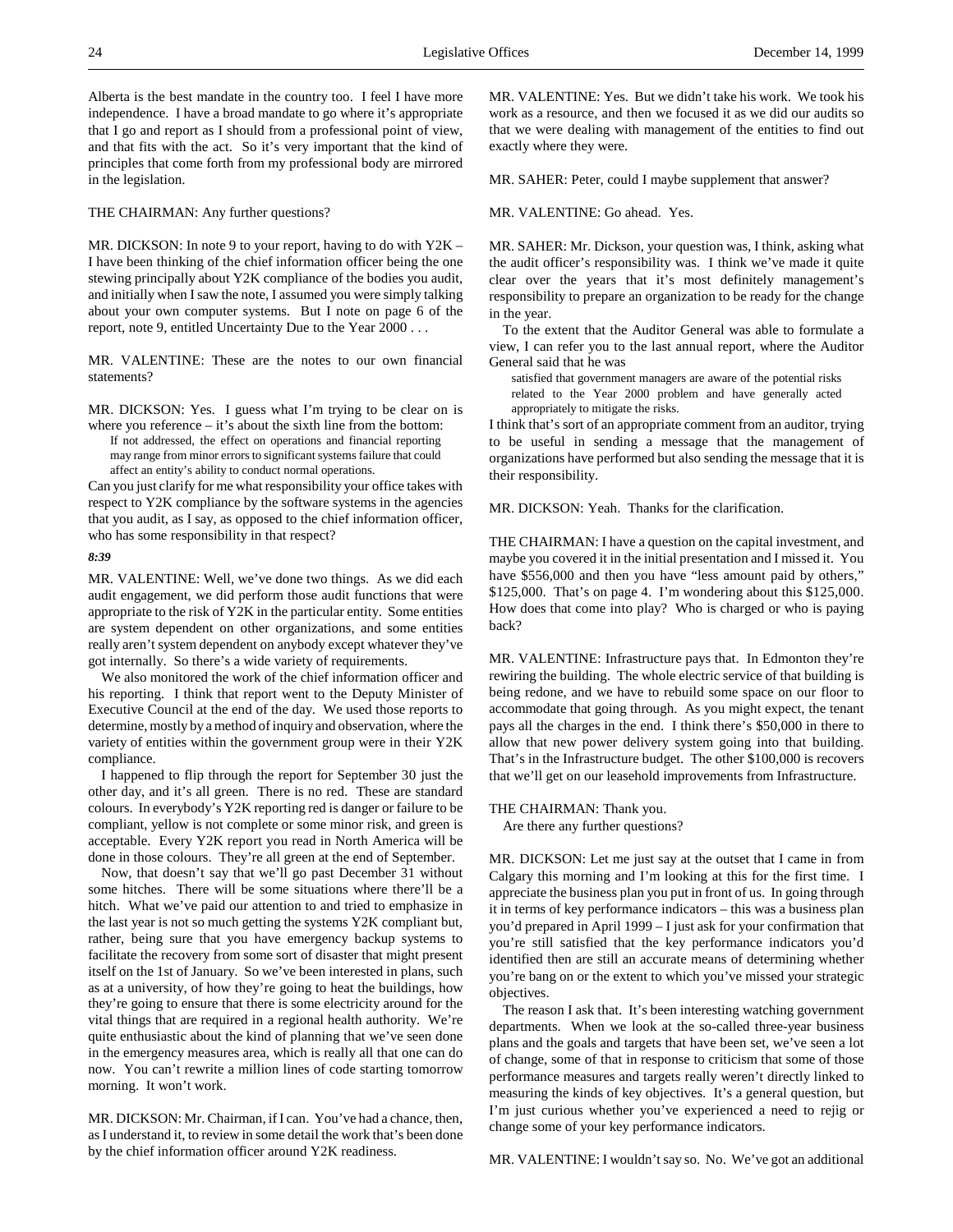process going on. At the moment we're doing a staff survey to find out the satisfaction in the workplace. These indicators here are, in part, ones that you'd expect to find in a legislative audit office, such as the implementation of recommendations. On the other hand, the kinds of figures that enter the tracking of average hourly costs or agent fees or student pass rates are statistics you'd find in a privatesector audit office. So I think we've got the right mix of them. It's very important that we do use these numbers to manage the business with. The best test of a performance indicator is whether or not you use it to manage your business.

By the way, we had 5 out of 5 on the CA exams a week or two ago.

#### MR. DICKSON: Congratulations.

The note on page 6 of your business plan, where you're talking about:

We are currently developing measures to track operating information to help us monitor progress throughout the year. As we assess the usefulness of new performance measures, we will consider them for inclusion in our financial statements.

I'm just wondering, since we're some eight months or so past the time the report was written, whether in fact what's happened with those measures that were going to be developed through what I took to be the balance of . . .

MR. VALENTINE: We've got a variety of measures under way at the moment, and I think we're in about the second month of using them. I wouldn't say that we're ready to be public until we've maybe had about six months of using them and we can talk about them more. We're looking at chargeable time. We're looking at controllable time. We're looking at what people do with noncontrollable time, what levels it should be. Again, the same kinds of things that go on in a private-sector CA firm.

MR. DICKSON: So would the expectation be that in your next formal report the decision be addressed?

# *8:49*

MR. VALENTINE: Well, no. I think some performance measures are those measures you use internally, and some performance measures are those measures you use externally. I think we'll always, as would any organization, have some internal measures we would use and some we would use for public consumption.

I don't know whether you heard my little view of life and performance measures, but if you want to figure out what performance measures you should be using, I have a very simple formula. You tell me the five things you need to know to run your business and the five things that keep you awake at night, and I'll tell you the 10 measures that you should be using. That's a very simple way. I think measures should be kept simple and remain simple and understandable so that people can work with them and use them in an effective manner.

### MR. SAHER: May I add something?

### MR. VALENTINE: Go ahead.

MR. SAHER: Mr. Dickson, you were in the office's financial statements a few minutes ago when you referenced the uncertainty of Y2K. Following those notes in the financial statements are some schedules which represent information on what we think to be the key performance measures; namely, the rate of acceptance of the recommendations the office makes but perhaps more importantly the rate at which they are implemented and also the average cost of an audit hour in the office, which we're able to compare with the costs of that work being done by agents.

I think in terms of importance those are certainly the key measures that we've placed right into the financial statements that are in fact subject to the Auditor's report on our office. I think the one that is the most interesting from our perspective internally to watch the development of is the one with respect to the implementation rate of recommendations. Whereas we were able to report in our last financial statements that we were meeting the target, I think the next annual report will perhaps indicate that we have not in fact been able to meet our target, and that will in fact focus our efforts in terms of the systems audit work that we do to see why that's the case and to perhaps amend the recommendation if necessary but presumably to present it in the most persuasive way that we can to aid with its implementation.

#### MR. DICKSON: I appreciate the explanation.

You appreciate one of the challenges that members of this committee have. You have a large office. You have a myriad of tasks and lots of responsibilities, and the challenge is always, without sort of micromanaging, how we can sort of intelligently and thoughtfully review what's happened in the last year in terms of performance of the office and determine the extent to which your own targets and objectives are being met and if not why not and that sort of thing. So that's why I ask. I guess these performance measurements are particularly useful to me from that sort of perspective.

# MR. VALENTINE: Very good questions.

MR. SAHER: We supplement our financial statements with a management discussion and analysis. Within the government sector that's referred to as results analysis. I think that coupled with the financial statements provides the committee with that sort of raw material that you seek.

## MR. DICKSON: Thank you.

MR. FRIEDEL: Just one more question here. We only received this information yesterday, so it's been a little difficult to really do any analyzing. I noticed both from your slide presentation and from a mental calculation of the numbers here that the computer costs are a little bit disproportionately higher increase than most other things, except possibly that major blip in your office accommodation, the Calgary thing.

A couple of years ago we went through – or maybe it's a little bit more than that – a very major change in computer systems not just in your office but I think rather universally.

#### MR. VALENTINE: Imagis.

MR. FRIEDEL: I was sort of wondering if that is going to level off or if it is going to be an ongoing phenomenon, that maintaining state-of-the-art computer equipment is going to be more expensive than the average increase and the rest of operating costs.

MR. VALENTINE: Two points I would make. The first one is that computer services in the operating statement are primarily made up of the service charges that we get for the government's management information system called Imagis, and we don't have a lot of control, as you know, over the charges that come from infrastructure for Imagis. Included also in there are the charges that we get from the Payment Systems Corporation to handle our payables. Everybody gets those. I think you'll find that Imagis, while it's been relatively successful in its implementation, is a very expensive system.

I think you were referring to what kind of costs you might expect to see in our own internal computer systems and in our laptops and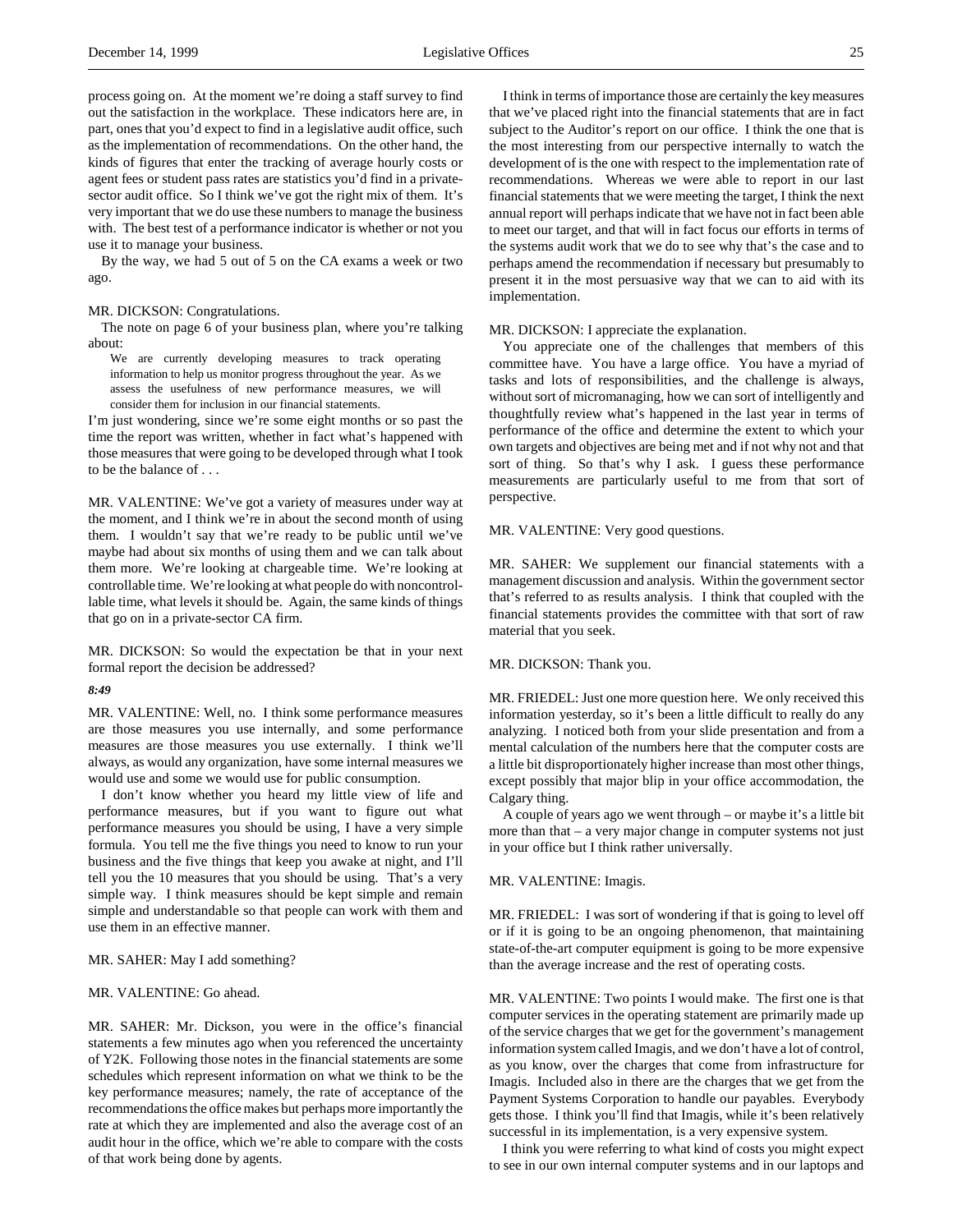desktops and all that we use to run the audit practice, which of course is not the Imagis system at all. That has experienced some increases as we move to more efficient audit software. Now, the trade-off should be that you can do things more efficiently and with less manpower in the long run. I wish I could tell that technology advances will stand still for a while, but I can't tell you that because the computer that you bought yesterday is already out of date. We use a three-year system of replacing our field audit hardware. The software, I would say, probably gets replaced in a little longer than that but not much. We've just gone live with Office 2000 in the last 10 days, and there's an example of it.

MR. FRIEDEL: I fully appreciate the change in technology. It's hard to imagine let alone keep up with the changes. You made an interesting comment, though, and one hears it a lot, that with better equipment this should offset possibly manpower costs. Is there any way of measuring whether that in fact happens? Or is it a little bit of a temptation that because the information and the technology are there, you do more with what you get and in fact may increase manpower costs, that because you have access to that much more, it needs more manpower to analyze and practically do something with it?

MR. VALENTINE: Well, I can't say that we have a sophisticated system that would give you the trade-off. We don't. We do know that our intake numbers are lower. We do know that the output of the universities is lower for people going to pursue an accounting designation. We do know that the approach to the audit process has changed substantially over the last five to seven years to a high riskbased audit process.

We, as you know, use a fair number of agents, I think 14 different firms, to assist us in doing our work, so we see 14 different audit philosophies, some not so different from others, but we do see it, so we're in a good position to understand the approaches to audit to achieve the best efficiency about doing an audit engagement. I happen to think we're very lucky, because we can see the methodology used in a variety of large- and medium-sized firms. The thing for us to do is to keep applying that.

MR. FRIEDEL: One last question along this same line. When you go into any office, is it possible to simply take the equipment and the programs that you have and take the data banks from the client and superimpose it into your system, or does there have to be a lot of translation, in other words, translation manpower time involved?

MR. VALENTINE: I'll let Merwan, the technical guru in the office, talk to you about that.

MR. SAHER: I think the translation time is minimal. We in fact have ordered software, that was originally developed in the office back in the early '80s, that has the name Probe. It's now much more user friendly than it used to be. Essentially, any one of our audit professionals is able to take client data and effectively move that data from the client's system to our own systems to allow us to manipulate it for audit purposes. Essentially, we can take client data and reorganize it in a way that will assist us with identifying risks of misstatement. So I would say in answer to your question that the translation process is incredibly efficient.

#### *8:59*

THE CHAIRMAN: Mr. Dickson.

MR. DICKSON: Yeah. Peter, just going back through your April '99 business plan again, I note that the business plan is replete with reference to your "clients." You identify, particularly in your first strategy: "We will have an unwavering focus on our clients." I note the second bullet at the bottom of page 3: "increasing our involvement in client working groups/steering committees." It seems to me that the most powerful aspect of your office is your perceived independence from government. With respect, it seems to me that your real clients are the 3 million people who live in the province and less the agencies that you audit. I guess I just want to ask how you plan on increasing your involvement with client working groups or steering committees and that sort of thing without compromising the most vital asset your office has, and that's your independence.

Everybody understands what an auditor's report is, everybody understands what your annual report does, which is identify if there is a weakness and so on. How do you avoid an appearance of compromising your independence as you get more and more involved in working with a particular board, with groups within a department in terms of design? I don't know exactly what these "client working groups/steering committees" are, but I have a suspicion that it's dealing with some of the operation of those offices. I'm asking the question awkwardly but I'm asking: how do you maintain your independence and achieve this strategy?

MR. VALENTINE: It's an excellent question. Let me start by saying that the most effective audit that one can do is a situation where you understand and know your client well. So you have to understand the client's systems, and you have to understand the client's business risks. You have to know where your efforts in audit are most efficiently placed to make the greatest contribution to the process. When we get involved with some sort of steering group, we are not voting members. We go there in an ex officio position. You will remember that some people wanted me to be involved in the review of the Calgary public school board. Because, one, they wanted to choose a particular member of my staff for that purpose and, two, they would not accept an ex officio position, I declined, because my independence wasn't there.

I see every situation where we involve ourselves with a client activity, and I make myself satisfied that we are not in any way compromising our independence. My conscience is sitting on the other side of the table, which is the role I used to do in Peat Marwick, so I have a lot of practice in how to do that.

To give you a good example. There was quite a study group that worked on the consolidation last year because we were in the first year of the Imagis consolidation. We sat on that and watched the pain and trouble happen as it happened, and then we were able to focus our audit activities in the areas where the risks were. We don't get involved in the management decisions, we have no voting rights or privileges at all, and we always reserve the right to leave it. If we think that the thing's getting into a management role – we don't belong there – we just withdraw. At the end of the day I don't have any trouble being critical of what activities we saw in the process.

Very clearly, the more you know about your client, the better the audit is going to be.

MR. SAHER: There's one good example in the sense that we're very much involved with some of Treasury's steering committees which relate to accounting matters. There is a body called the SFO Council, where the senior financial officers of the ministries come together and discuss accounting issues. We're very much involved with that in the sense that we sit at those meetings and listen to the debate, and we'll even provide our view on an accounting issue. I would just cite, for example, regrettably, but it is a fact, that the Auditor General has found it necessary to reserve his opinion on a number of financial statements. In fact, that involvement helps us in a sense work to resolve those differences. I just cite that as an example of the fact that the involvement does not result in a lack of objectivity.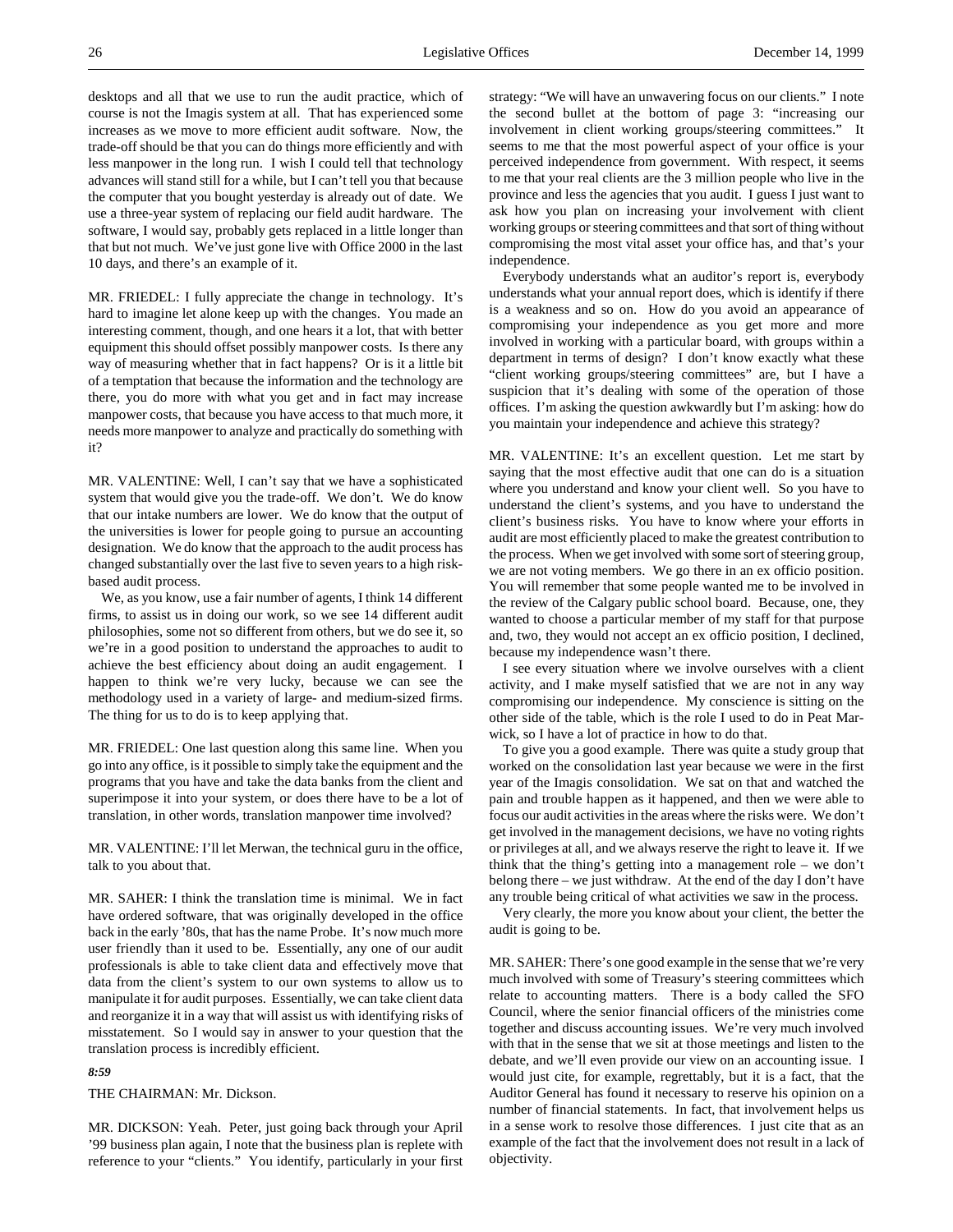MR. DICKSON: Thank you.

MR. VALENTINE: Independence is a state of mind.

THE CHAIRMAN: Sue, you had one last question?

MS OLSEN: Yeah, I did. I just want to go back to follow up on Gary's question in terms of the computers and the Imagis issue. You said that there's \$26,000 that is split between the billing agency and Imagis . . .

MR. VALENTINE: No. The increase this year is . . .

MS OLSEN: I guess that's what I'm wanting to know. At some point we have to recognize that Imagis has cost more than anticipated originally, and I'm wondering now if the service costs and the work that's being billed back to, say, your department is increasing. Is it leveling off, decreasing in terms of the cost to your department? At some point I'd like to see that level off across all of the users.

MR. VALENTINE: Let me just say that a review of Imagis is on our list of to-dos.

MS OLSEN: I'll look forward to that.

MR. VALENTINE: I don't have a ready handle on it. I know we're experiencing increased costs. To do some in-depth work on that is probably appropriate.

### MS OLSEN: Okay. Great.

MR. ALDRIDGE: Peter, if I could just add something here. We're concerned about the costs from our operating point of view, as well, but we have an extra benefit by using it, and that is that we can gain a better understanding of it as a user and know more about it. We could go to an alternative approach and probably save some money, but we prefer not to for that reason. We want to stay involved with it and know it, because in the larger scheme of things the amount of extra cost for us is not great.

THE CHAIRMAN: Well, Mr. Auditor and staff, I'd like to thank you all for coming this morning to defend your budget and to answer questions from many members. At the end of the meeting today we're going to rediscuss the budgets and decide on the motions. So thank you, all.

MR. VALENTINE: Thank you very much.

THE CHAIRMAN: Our next presentation is from the office of the Ombudsman, so we're going to take a five-minute break so that they have a chance to come in and get ready.

[The committee adjourned from 9:07 a.m. to 9:15 a.m.]

THE CHAIRMAN: Okay. We're going to get the meeting started. We have Scott Sutton for his presentation on the budget, and Dixie Watson is with him today. What we're going to do is have you give us a presentation, and then we'll open it up for discussion or questions.

MR. SUTTON: Okay. Thank you very much, Mr. Chairman. Good morning, committee members. I'm going to attempt to keep my remarks to you this morning as brief as possible. You have before you the budget proposals for the forthcoming fiscal year, and

included with those proposals are our proposed business plans as well as interim reporting on current business plans.

Last year I appeared before this committee advising that I had to prepare for the unexpected as new legislation was pending which would have a significant impact on the workload of the office of the Ombudsman. As proclamation dates were unknown, I advised the committee that in order to prepare, it would be prudent to increase funding for the employment of additional staff. At that time I committed to this committee that if the demand for additional resources was not realized during the course of the year, then the funding allocated to personnel increases would be returned. As you're all aware, although there has been some significant progress with the proposed legislation, these proposals have yet to be proclaimed. In addition, amendments to the Ombudsman Act have yet to be implemented. As a result, I'm expecting to turn back to Treasury this year approximately \$167,000 in uncommitted funds.

During the forthcoming year I'm confident that these long-awaited changes will in fact take place. The Health Professions Act has received third reading, and I've been advised that upwards of 17 schedules are ready for tabling this spring. In addition, Bill 41, the Regulated Accounting Profession Act, has received second reading, and it too includes provisions for the Ombudsman to be included in the complaints review process. The Regulated Forestry Profession Act, Bill 27, is also proceeding through the House, and it contains provisions for the ability of anyone to complain to the Ombudsman about activities of the professional regulatory organization.

Amendments to the Ombudsman Act will be brought before the standing policy committee early in the year, and included in those amendments is the authority to have the Ombudsman included in the complaints resolution process of regional health authorities. In addition, other amendments will realize the significant increase in responsibilities.

For the fiscal year 2000-2001 I've asked that my budget continue from last year with a marginal increase. Again, with proposed changes facing the office, there is little historical data to guide and suggest the needed resources. However, with the current funding and a marginal operating increase I anticipate that I'll be able to maintain the services expected of the office during the forthcoming year.

During the course of the past year in-depth reviews were started on job descriptions, classifications of all employees within the office. All personnel within the office have been deployed in a manner that maximizes the greatest efficiencies while providing processes and platforms that can sustain additional growth both in volume of work and manpower. Complaint intake, complaint analysis, and complaint investigation have been more clearly defined with job descriptions and classification reflecting actual duties and responsibilities. In completing these reviews, it's becoming apparent that salary adjustments may be necessary, and this consideration has been factored into budget requests. Funding for an intake officer was approved during last year's fiscal year, and that position has been filled and is working well.

In making this presentation to you, I looked at my presentation from last year, and what I said to you then is not dissimilar to what I'm saying to you this year. When dealing with an ever changing and expanding mandate, such as is faced by this office, and when the timing of those changes is unknown, when the level of impact is unknown, it's necessary for this committee to have a level of confidence and trust that I'll plan accordingly and remain a good steward of funds entrusted to my care. During the past year I have managed the financial resources well and will continue to do so during the forthcoming year. I believe in accountability and welcome scrutiny as it pertains to the business of the Ombudsman vis-a-vis the funding required to do that business.

That, lady and gentlemen, concludes my remarks. I'd be happy to answer any questions you may have.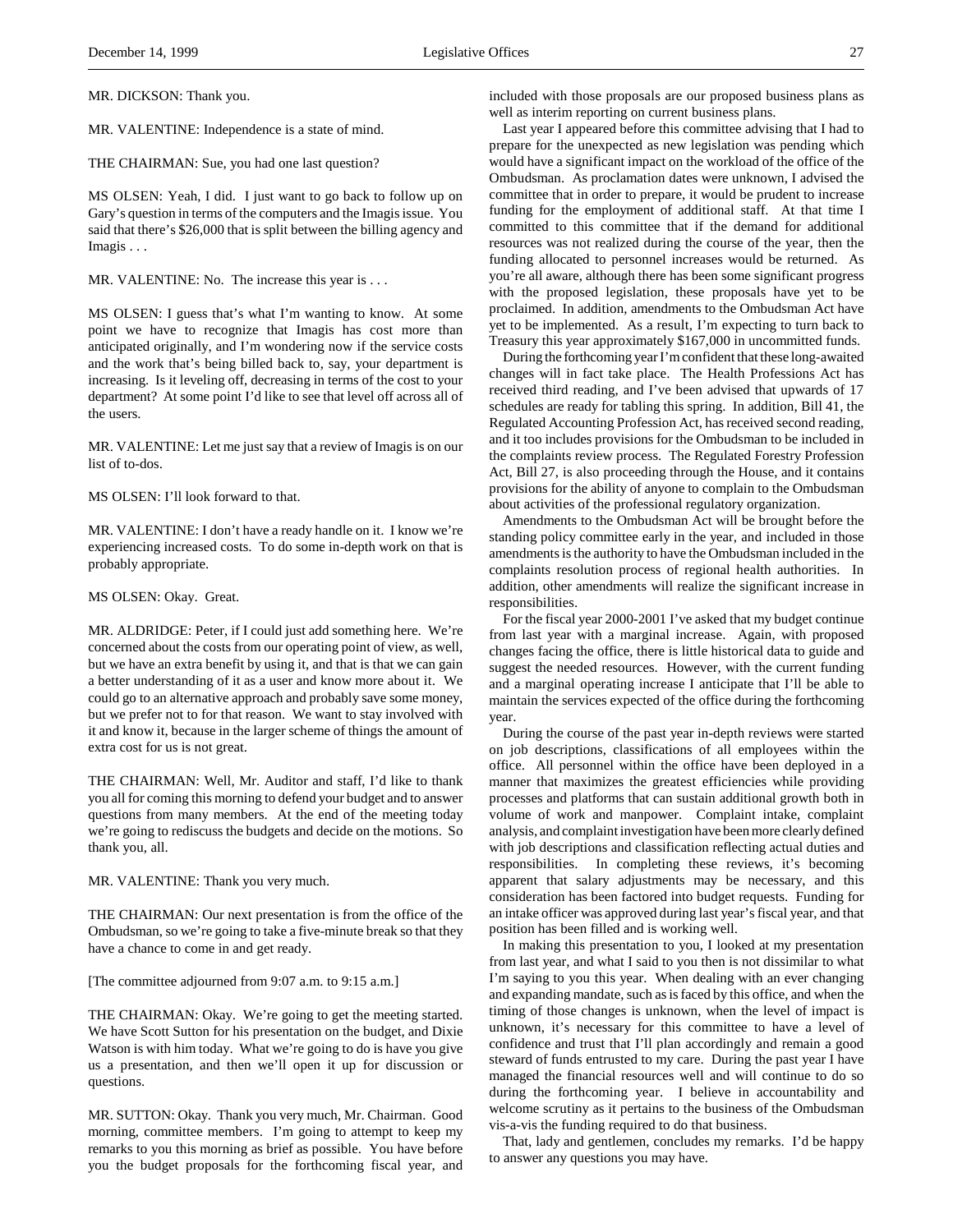## THE CHAIRMAN: Thank you, Mr. Sutton. Any questions? Yes, Mr. Jacques.

MR. JACQUES: Thank you. Thanks, Scott. My question is concerning your budget page. Two questions, really, come to mind. One is what your manning complement will be or is projected to be or forecasted to be or is planned to be in terms of your three-year business plan. I noticed that, for example, the subtotal of your manpower, which is by far of course your greatest expense, is showing about a 36 percent increase in comparing the 2002-03 target with that of the '99-2000 comparable forecast, your forecast being your best estimate, as I understand it, at this point in time as to what your costs are going to be manpowerwise and otherwise in the current year. So the question I have with regard to the 36 percent increase is: how much is that represented by additional staff complement vis-a-vis anticipated increases?

MR. SUTTON: Again, I can tell you what has been factored in as far as people are concerned. Last year when I came before you in anticipation of pending legislation, I'd asked for four positions, and that's reflected in the '99-2000 budget. One of those positions has been filled, that being the intake officer. The other three are still vacant. If proclamation occurs, the way I feel it will, those could be utilized this year. In addition to that, following in 2001-2002 and 2002-2003 is one additional resource in each of those years.

MR. JACQUES: An additional person in each of those years?

MR. SUTTON: Yes. That, again, is a best-guess estimate.

MR. JACQUES: What about in terms of any salary increases in that period of time? Did you include it in your budget, and if so, how much percentagewise?

MR. SUTTON: Salary increases have been extremely limited in the last 10 years. There's been a marginal increase in each year, but this year we've undertaken and are in the process of undertaking a complete review of all the positions and having a very close look at them. I could be coming back to this committee at a later date to discuss that further with you.

MR. JACQUES: Are there any increases built into each of the outyears?

MR. SUTTON: There is a small percentage built in to cover what I anticipate I might need from this committee, and I'll discuss that, of course, with the committee prior to anything happening.

MR. JACQUES: What would that percentage be that you've built in to this point?

MR. SUTTON: I think it's about 2 percent. Well, 2 percent has been factored in right off the top through instruction from PAO, and there's been an additional I think it's 1.49, 1.5 percent on top of that.

MR. JACQUES: So 2 percent in each year plus an additional amount in 2001 of . . .

MR. SUTTON: One point five percent.

MR. JACQUES: One point five percent. Thank you.

MS OLSEN: Mr. Sutton, on page 2 of your introductory letter to us you state that "amendments to the Ombudsman Act are to be presented to the Agenda and Priorities Committee and hopefully will be tabled in the spring of 2000." Later in your presentation you talk

about working with the chair of the Select Standing Committee on Legislative Offices to pursue amendments. I'm wondering at what stage you anticipate these amendments going to agenda and priorities as opposed to coming here. That is cabinet and cabinet members, and we are the representatives of the Legislative Assembly. You are an independent officer of the Legislative Assembly.

I guess I would wonder why you would not just steer those through here, have those amendments put forward by the chair of the committee as opposed to having those particular amendments go before agenda and priorities for any particular approval or otherwise. The committee is not reportable to cabinet. We're reportable to the Assembly itself. You don't report to cabinet. You report to the committee. So I'm confused. Maybe you can help clarify that issue for me as to why. That seems to me to erode at least the perception of independence of your office.

*9:25*

MR. SUTTON: I appreciate the question, and your confusion is not unwarranted. As you're aware, we've been working at this through this committee level for some time, and those amendments have been brought before this committee. Normally, to get amendments before the House, they have to be brought before the House, and the chair of this committee and myself have been working now to get them before the House. There is some confusion on just how to go about doing that. I feel that we have that sorted out now, and we are in the process of going ahead. It's been through this committee's involvement and brought through this committee.

MS OLSEN: Okay. Now maybe I can get some clarification from the chair. Was a subcommittee not tasked to deal with some of these amendments?

THE CHAIRMAN: Yes, it was. To start with, I'd like to clarify that as a committee we don't have the authority or the mandate to bring legislation into the House. It has to be carried by a minister or a member of the government. What happened in this case is that this act and the acts of the leg. officers fall under the Minister of Justice's responsibility to bring it to legislation. What we've been trying to work out is to find a proper process in order to get that to happen.

There was a committee that was struck here, at the September 21 meeting I believe. As soon as we get the whole thing sorted out on how it's going to proceed, we're going to call a meeting of the committee. The committee will have to sanction or approve and recommend to the bigger committee here in a formal motion the changes that we're proposing, but in the meantime, like Scott was saying, there was a lot unknown as to how we proceed. We've lost a lot of time trying to sort that out.

MS OLSEN: I'm concerned that what I'm hearing today is an erosion of his independence, and I want to make that very clear. I understand that there is a process and that the Justice minister may be the person to carry through the amendments, or yourself, which I think is more appropriate. As the chair of the standing committee, as you know, you are able to do that.

I'll ask this question then. If the process has been approved, where are those amendments? Have they been developed? Has the Ombudsman put them forward?

THE CHAIRMAN: Well, the amendments have not changed from the ones that Scott tabled with our committee. We all had a worksheet of what they were. We haven't approached agenda and priorities or the minister to change or modify the amendments. What the office has been asking for is the same as what we've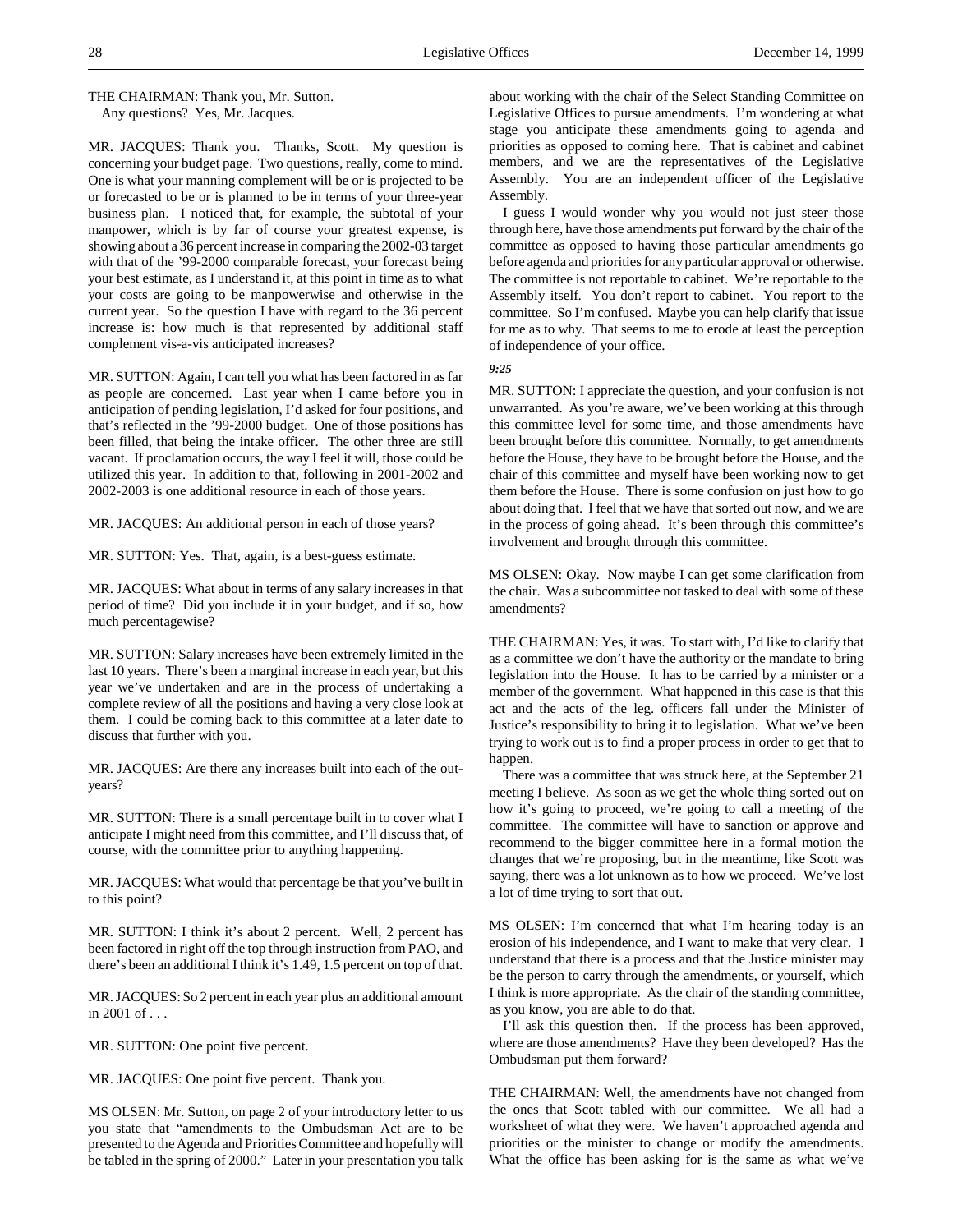looked at. What we'll be working on is the process on how to get it through, and once we have this a hundred percent solved, I will call a meeting of the subcommittee. We're going to officially sanction or approve and recommend to the bigger committee that this proceed, and then it will go through the proper channels and be presented in the Legislature.

MR. DICKSON: I'm just going to make a submission. It's been an interesting discussion. It seems to me that the point Sue raises is hugely important. Justice is certainly entitled to offer their input and so on, but we have Legislative Counsel, who is a lawyer skilled in drafting legislation. They draft amendments all the time which are passed and become law. Why wouldn't Legislative Counsel work with this committee to take those amendments that are put forward and sought by the Ombudsman, which are approved by this all-party committee, and have the chair of the committee actually table the bill in the Legislative Assembly?

What it does, what I think makes it so powerful, then, is that it becomes not a government bill as such but in fact a bill of the Assembly. There's no confusion then. Once that bill comes forward as a government bill, there's a linkage there. I'm not suggesting that the Ombudsman is going to be making compromises with the Justice department. We may know that, but there are a lot of Albertans out there who would like to see . . .

MR. SUTTON: Well, I'm very encouraged by what you say. I'm very encouraged. We have these amendments, we have had people look at them, refine them, draftspeople, all the rest, and my frustration is getting them through and finding a process to do it. I'm to the point that any process to get these things through is better than no process.

MR. DICKSON: Well, we might agree to disagree that that end justifies any means. I think the independence of your office is so important, and there's a ready process available. We do have a lawyer who's available to this committee, could come to this committee, could take those amendments and draft them. We have a government majority in here which can reflect the concerns and wishes of that large 64-person caucus. So the distillate of that process is generated right here in this committee in an open process and then goes forward into the House. I understand the frustration. This has been talked about for a long time. You'd just like to see it become law, but I think it's at least equally important that we continue to invest your office with the independence that's made it as credible and as vital as it has been in the last 30 years.

MR. SUTTON: Well, I certainly appreciate those comments.

MR. DICKSON: Mr. Chairman, I don't know. You may have some observation on this, because you've been working with the detail of it longer than any of us.

THE CHAIRMAN: Just maybe a small correction. Parliamentary Counsel does not draft legislation for this committee or any other committee. It has to go to Leg. Counsel, and that is under Justice. They're the people who do the actual drafting of the legislation.

MR. DICKSON: Mr. Chairman, is that a matter of custom, of practice, or legal constraint? For example, what's the difference between Parliamentary Counsel, if I'm moving an amendment to a government bill, for example, two amendments that the opposition put forward, worked with Parliamentary Counsel, were accepted – they were voted. They became part of the law not to be subject to some further revision by the draftspeople in the Justice department. Those amendments were accepted as we'd written them with

Parliamentary Counsel. So here is a set of amendments. We're not talking about a brand-new 40-page ad. We're talking about – what? – three pages or whatever of different legislation. I understand that maybe historically it's not always worked that way, but I don't understand why it could not, what sort of constraint. There's nothing in Standing Orders, nothing in *Beauchesne*'s, nothing in the act or the statutes themselves.

THE CHAIRMAN: Well, I don't know if there's a legal precedent to that or if it's just historical, like you say. We'd have to find these answers. I don't have them today, but we can certainly get these answers and find out what the process has been and what the reasons are.

MS OLSEN: I think it would be important, Mr. Chairman, to establish a process given that we do have a number of different acts that guide the officers of the Legislature. If every time we need to make an amendment we're going to be up against the wall in terms of how it's going to proceed, I would suggest that it would be more appropriate to use Parliamentary Counsel, given their independent role, given the independence of the officers of the Legislature, as opposed to the same process that the government would use as they pursue a review of their own bills and drafting. We have to have the perception and Albertans have to feel comfortable that independence means exactly that: independence. When we cloud it with an issue such as this, we put the Ombudsman in the unenviable position of having to defend how his particular legislation came forward and who approved it, and I think that's unfair to any of our officers.

*9:35*

Given that we have the ability of a very learned Parliamentary Counsel, I would in fact like to make a motion to this committee that we use Parliamentary Counsel to deal with amendments to existing legislation that governs our legislative officers and that's the process we use as opposed to the government agenda and priorities or the government legislative counsel review. That helps all of us in our comfort level in ensuring that the amendments are exactly what are needed for the act. So the wording I would like to put forward is that

the committee request Parliamentary Counsel to draft amendments to expand the jurisdiction of the Ombudsman, as previously agreed to by the committee.

THE CHAIRMAN: I would have difficulty supporting that at this time, because when Gary was speaking, what we said was that we don't know if there are some legal reasons why it has to be done the way we're going now or if it's just customary. So before I could support that, I'd have to find out if we can actually do that. That's one of the reasons I'd have a hard time supporting the motion.

MR. JACQUES: I don't want to get into a procedural debate as to whether the motion is in order or not. I think it's quite a legitimate question to ask. This discussion seems to be veering away from the realities that the acts that govern this office, in fact all of the officers of the Legislature, are established by the Legislative Assembly, and the reality is that every one of those acts that govern us, whether it's the Auditor General or the Ombudsman, et cetera, has in fact been put in as a government bill. I mean, you can't change the fact to change history. The reality is that those acts to be changed would be subject to a bill that would have to be introduced by the government and, indeed, would have to be done subject to debate within the full Legislature, and nobody is arguing that particular issue.

I can't see where the legitimacy or the authority level would be for this committee to take the position of direction with regard to who should be drafting the legislation. That's not really the issue. The issue is: what are the legislation requirements that this committee has agreed to or not agreed to? We haven't reached that point yet.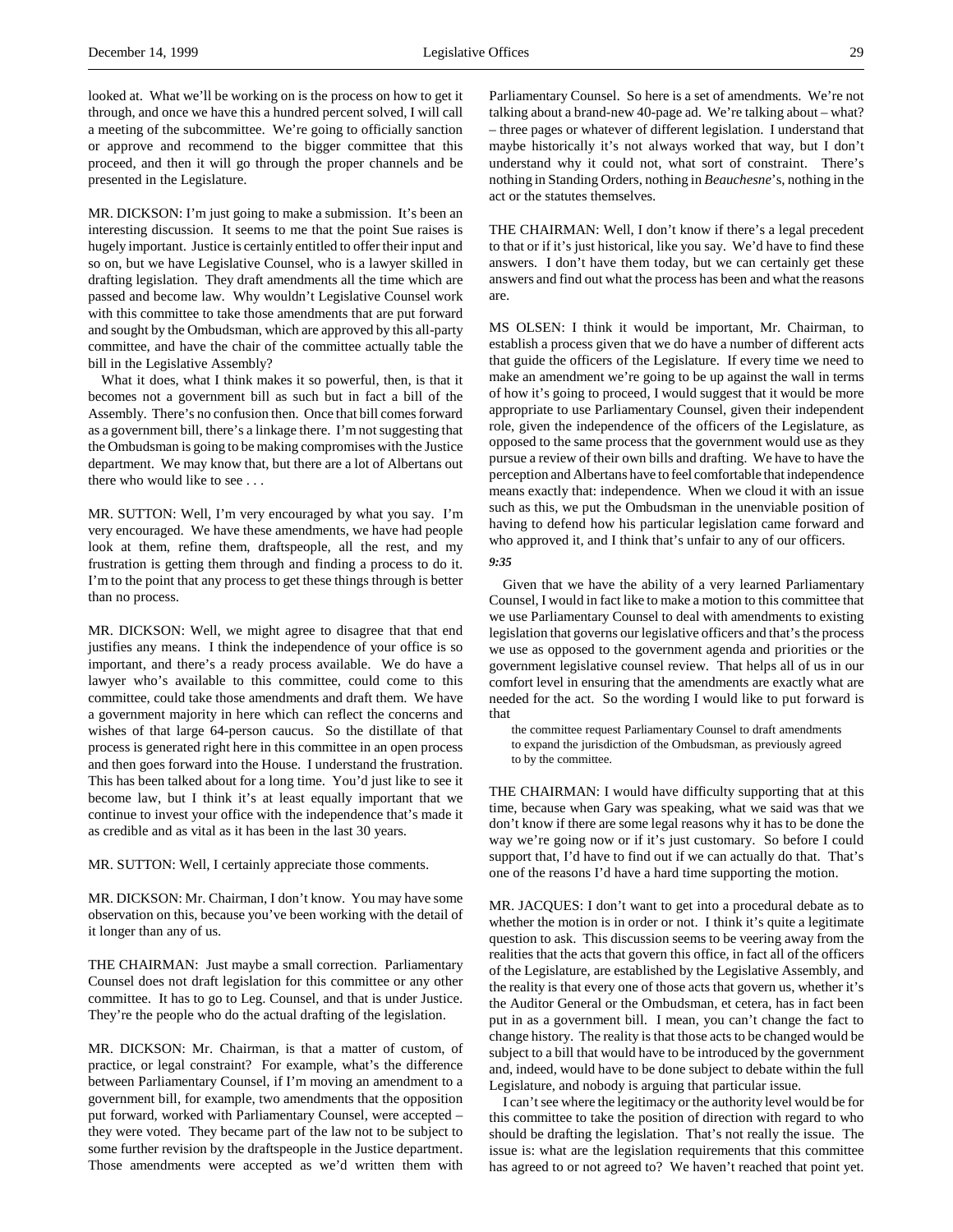We're still going around in circles on this issue, but there's still a resolution, if you like, to come in terms of what is going to happen in that area.

So I think this particular step is way out front of the basic question: what are the changes to be, if any, that are supported and agreed to by this committee? The technicality, I think, following that perhaps is a moot point, because I think at that point in time we're looking at government legislation.

### THE CHAIRMAN: Thanks, Wayne.

MR. DICKSON: An interesting discussion. Wayne, with respect, it seems to me that the motion that's forward is actually pretty innocuous. We've had some discussion in the past. We've had the benefit of meeting the Ombudsman and talking about – this has been something Alberta Health and Wellness, now Health and Wellness, has been talking about since I was health critic, so we're going back more than a year. I think the concept is, frankly, old news, and what seems to happen for whatever reason is that there seems to be just some inertia or delay in terms of getting the thing done.

I think that all this does is just instruct the lawyer who works for the Legislative Assembly to draft an amendment that reflects what the Ombudsman's office is asking for, what we have all supported in principle before, and what the Minister of Health and Wellness has said is going to happen. It still has to come back to this committee, and then there's what I see as the trickier issue: who actually introduces the bill? That's where I think you may get into the point you raised and Paul had alluded to before, that historically these have been done by a minister, the Minister of Justice or whoever coming and introducing the bill, and that may still happen. All we're saying at this point is: as a committee why wouldn't we sort of maintain a little ownership, if you will, or control of what the amendment looks like? There's nothing to stop Parliamentary Counsel from talking to Peter Pagano and the competent lawyers in the Justice department, you know, compare notes on some of the detail to make sure it's in appropriate form.

It just seems to me that this is an issue that's been talked about for a long time around this table at this committee, and I think all the motion really does is make sure we have a chunk of paper, and then, Wayne, we'd have the chance to discuss it and debate it further. We would have the views of Legislative Counsel in the Justice department, and we'd be able to deal with it. It helps to take it to the next step. It doesn't answer a lot of the other questions that the chairman has said we have to look into, and I agree. It means we go away from this with something other than this business of knowing whether more money is required in this key office or not, because we don't know what's going to happen in terms of the mandate. It at least would mean that we as a committee could do as much as we could to take it to the next step without precluding that decision about who actually introduces the amendments.

I don't know if I've answered the concerns that two of you raised, but it seems to me there's still lots of work to be done even if the motion passes.

MR. SUTTON: Mr. Chairman, could I just make a remark? I appreciate the comments that are being made, and I just want to go on record to say that we've been discussing this in this committee for a year and a half and really getting nowhere. We've worked hard with Legislative Counsel on these amendments and whatnot, and we've worked with this committee. I just wanted you to know my frustration in trying to get this very important legislation, eight amendments to our act, through.

THE CHAIRMAN: Any other discussion on the motion? If not, I'll call for the vote. Those in favour of the motion? Those opposed?

It's a tie. The motion is defeated.

MR. DICKSON: Mr. Chairman, just a process question. Are you entitled to vote other than in the case of a tie? I don't ever remember this happening before. As I say, normally the chairman votes in the event of a tie, otherwise to maintain the chairman's neutrality, the chairman doesn't vote in the first round. As I say, I don't recall ever having run into this before.

THE CHAIRMAN: I'm not familiar with that. I didn't know there were any restraints on the chairman voting, but that's another issue. I think the chairman has the right to vote on all motions.

MR. DICKSON: Clearly in the event of a tie you do. No question.

THE CHAIRMAN: Well, I believe so.

MR. DICKSON: Maybe it's something we can talk to Parliamentary Counsel about to get some clarification. I don't have my Standing Orders handy, and it may well be.

THE CHAIRMAN: We'll get some.

#### *9:45*

MR. DICKSON: I think it's under *Robert's Rules* that the chairman can only break in the case of a tie. If it's 2-1, then the chairman doesn't vote. I don't see anything in here.

THE CHAIRMAN: It's not in there?

MR. DICKSON: Well, not that I can find. Would it be worth while just to see if we can find Rob Reynolds by phone? He may have run into it before.

THE CHAIRMAN: Yeah. I don't think it's in here.

MR. DICKSON: Yeah. I don't see it.

THE CHAIRMAN: Okay. Are there ...

MS OLSEN: I have other questions.

THE CHAIRMAN: Yeah. We're going to move on to some questions about the budget. Okay. Are there any questions on the budget itself? I see, Scott, that the numbers you're asking for are about a 3.6 percent increase over the actual amount.

MR. SUTTON: Overall, yes.

THE CHAIRMAN: Overall, yes. And you made a comment in your initial presentation that depending on legislation, when it's proclaimed, you may or may not have to use all of that.

MR. SUTTON: That is correct.

MR. JACQUES: Mr. Chairman.

THE CHAIRMAN: Yes.

MR. JACQUES: Two of us want to ask a question. I'll go first; mine's quick.

MS OLSEN: Okay. Go ahead.

MR. JACQUES: Yeah. Okay. Under goal 1 one of the strategies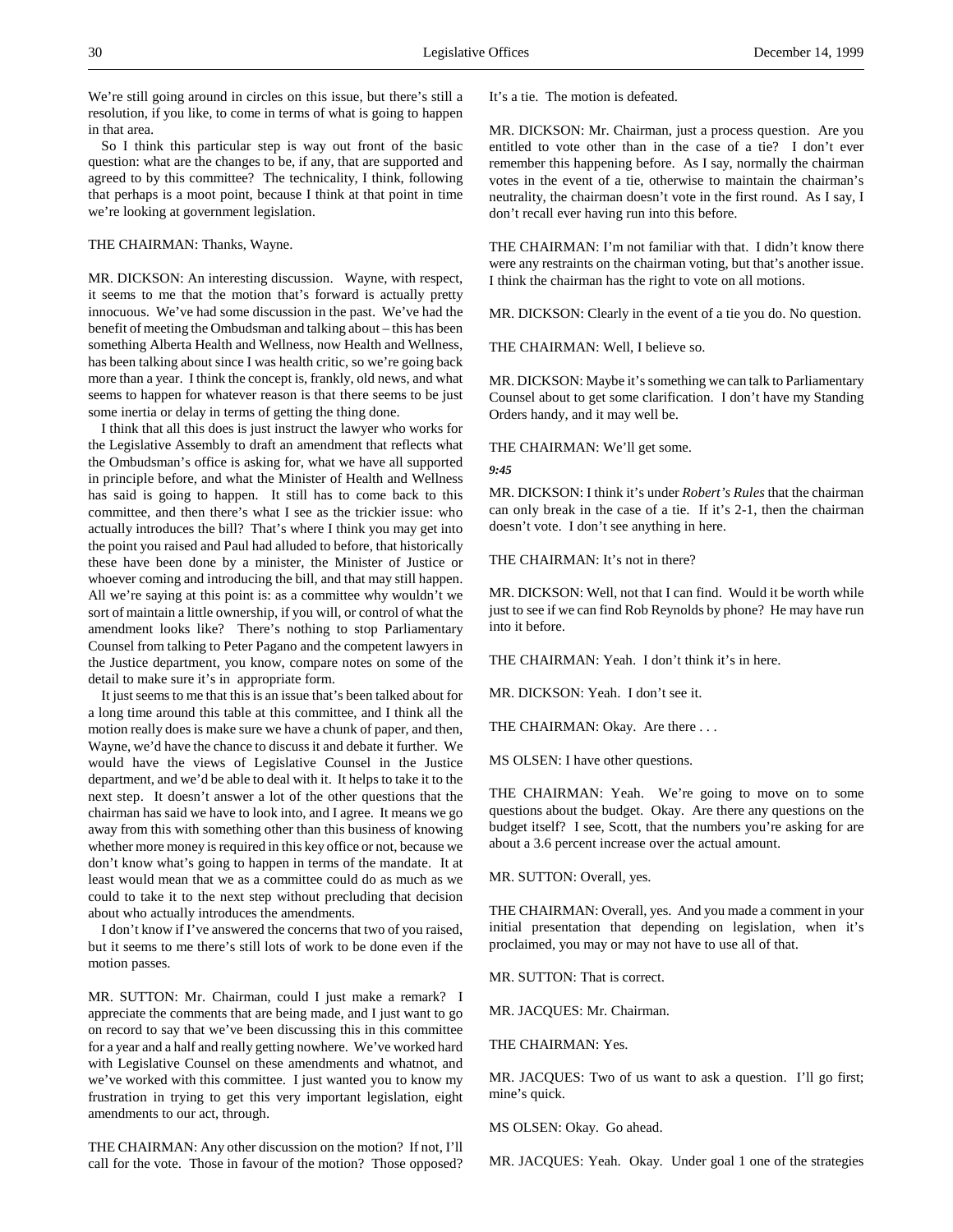you have in here is to "pursue the feasibility of a 1-800 access." I assume that by "feasibility" you're not referring to the technical. I mean, obviously you can get a 1-800. When you say "feasibility," what's it subject to or what are you trying to get a handle on in that particular connection?

MR. SUTTON: What I'm really trying to get a handle on – we have the RITE system in Alberta, which is working and functioning quite well. It functions as an alternative 1-800 number. I'm trying to determine: what are the advantages, what are the disadvantages of going to a 1-800 number?

MR. JACQUES: Oh, I see. So it's kind of one system versus the other.

MR. SUTTON: That is correct.

#### THE CHAIRMAN: Sue?

MS OLSEN: Thank you. I have a couple of questions. You talk about exploring shared services on a Leg. Offices task force, and I guess I'm going to ask what services you are looking at sharing. Is it a manpower issue, looking at a full-blown shared services project such as the government is undertaking now with other departments or such as the city is undertaking? I'm interested in knowing what the actual scope of that exploration is.

I'm also looking just below that under the goal 2 results. You've "contracted with Alberta Treasury to provide 'pay and benefits electronic service'". I'm wondering if this is for PSC or if this is Imagis and what the cost is to your department by proceeding down this road.

MR. SUTTON: In answer to your first question, exploring options with other leg. offices with shared services was initially set up to explore administrative services, but I do believe that if there is something that we can progress even further on, I'd be interested in looking at that too. I think it's a constant concern to explore options where you could do your job better, more efficiently, and that's what we are trying to do.

I have also looked at – having an office of 19 people, I have contracted out to Treasury, and basically that is getting cheques issued, stuff like that, where it's far more advantageous to do it in that manner. I think that costs \$3,000 a year to get that done.

MS OLSEN: Okay. So you're not using Imagis?

MR. SUTTON: Yes, I am using Imagis also.

MS OLSEN: Okay. What's the cost of Imagis to you? How long have you been using it, and have you noticed an increase, decrease, or leveling off of the cost back to you on that system?

MR. SUTTON: I didn't know if we wanted to go down this road, but I will because I have some strong feelings about that. I think that when we first went on with Imagis, because we're such a small office, the costs were absolutely outrageously high as far as my concerns are. We have been working with that diligently. Those costs have been coming down. We're at \$13,000 per year now, and I'm hopeful to gain further on that. It is a very expensive proposition for a small office such as my own.

MS OLSEN: So \$13,000 for 19 employees.

MR. SUTTON: Yes.

### THE CHAIRMAN: Yes, Gary.

MR. DICKSON: I was going to change direction unless anybody was going to be pursuing that area.

In the business plan that you've attached, you identify a number of key measures, you know, strategies and then key measures that correspond to the strategies. I didn't think to look in the last while at your last annual. Are you currently addressing the key measures in your annual report? You talk here about "number of recommendations . . . accepted by Ministries" and "number of days to complete investigations" and "timeliness of responses to inquiries" and so on. Where is that information going to be accessible, Mr. Sutton? Where would an Albertan find it, never mind an MLA on the Leg. Offices Committee?

MR. SUTTON: That is a discussion that we have ongoing, whether or not we should include those in the annual report or they should be retained as particular business plans to this committee. In the annual report there's a lot of general information that is given to the public in Alberta as to where the office is going and the mandate and what we want to fulfill and whatnot. When we're dealing with specific issues – I have mixed feelings right now – with goals and measures for those goals and funds allotted to attain those goals, I'm not sure whether or not we want to go that far within the annual report at this point.

MR. DICKSON: Clearly, though, will you be prepared to share that with this committee, I mean, in terms of measures?

### MR. SUTTON: Absolutely.

MR. DICKSON: We're always looking for tools, how to measure the extent to which each of the legislative offices is meeting its targets and so on. It's a tough thing to do without some sort of objective criteria. Since you've identified the criteria within your office, I assume that you're comfortable being measured by those.

MR. SUTTON: Absolutely. I've told this committee before that I believe in accountability, and that's one way that I can be accountable to this committee.

MR. DICKSON: Thank you.

THE CHAIRMAN: Any other questions? No questions? Sue?

MS OLSEN: No. Mr. Dickson covered mine.

THE CHAIRMAN: Well, I think we're done with your presentation, and I'd like to thank you both for coming today and presenting your budget and answering questions of the committee.

### MR. SUTTON: Thank you.

THE CHAIRMAN: What we're going to do here at the end of the meeting is review all the budgets, and we're going to decide on our motions. So thank you for coming.

We'll take a few minutes' break. The next presentation is from the Chief Electoral Officer.

[The committee adjourned from 9:55 a.m. to 10:08 a.m.]

THE CHAIRMAN: Okay. We'll get back to our meeting.

Brian, I'd like to thank you for taking the time to come and meet with the committee today. What I'd like you to do is maybe introduce your staff for the record and then go into your presentation. After your presentation we'll have some discussion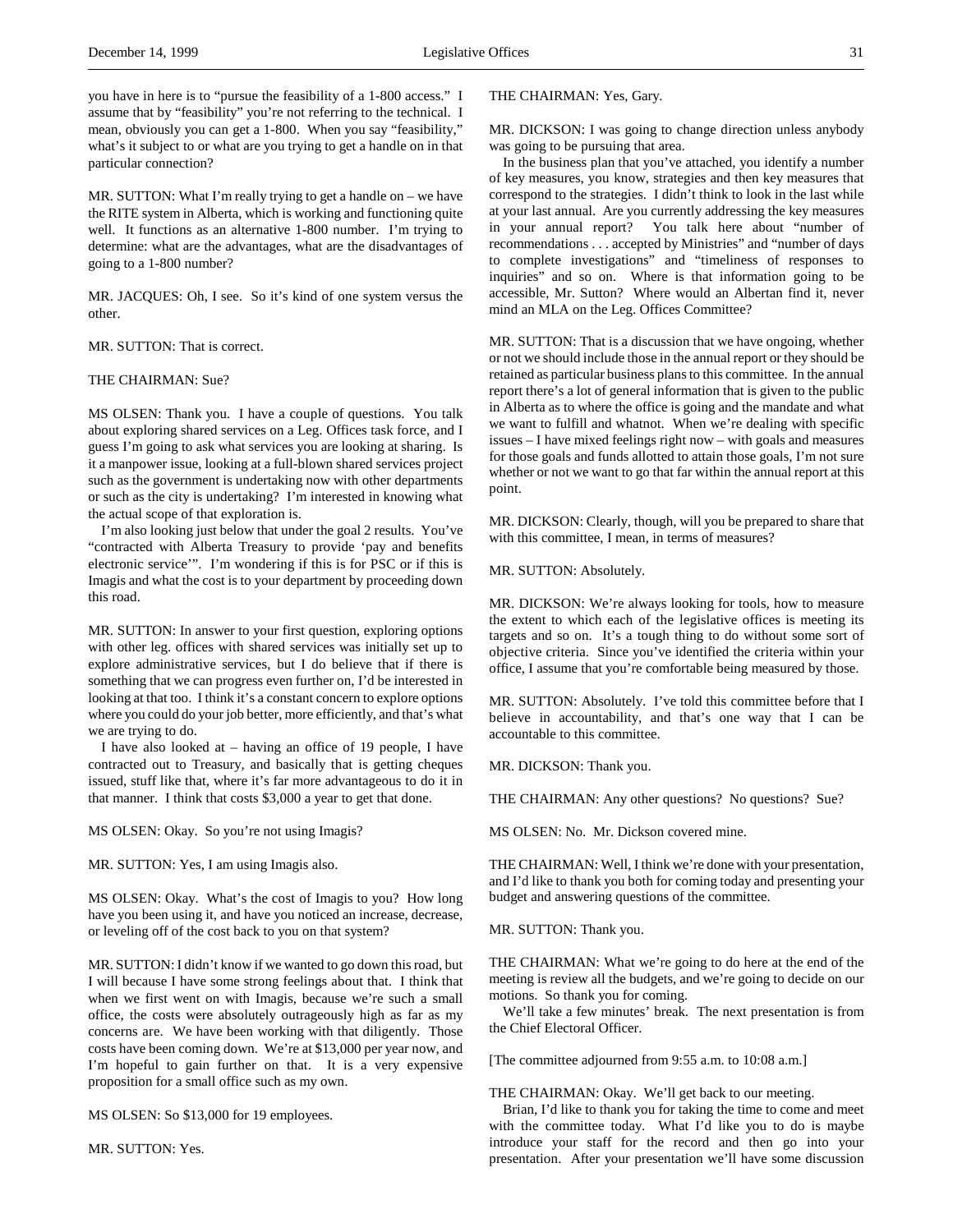and questions, and hopefully within an hour we'll wrap this up.

MR. FJELDHEIM: All right. Thank you very much. Well, hello, and best of the season to everyone. It's really wintry outside. We've got snow coming over here. I don't know if it was snowing outside when you came in this morning.

Anyway, I'd like to thank the committee for the support we've enjoyed over the past year and the opportunities we've had to update you on the direction that our office is taking. I believe you all know Bill Sage, on my immediate right. He's the Deputy Chief Electoral Officer. I'd like to introduce you to Glen Resler. Glen is the new director of registrations and financial operations, and he comes to us from the Department of Municipal Affairs and, prior to that, the office of the Auditor General. Glen is a certified management accountant, and we're certainly pleased to have him join our office.

#### THE CHAIRMAN: When did Glen start with your office?

MR. RESLER: The beginning of September.

MR. FJELDHEIM: Beginning of September. So if *Hansard* recorded that, now you're in *Hansard*.

I'd just like to say a few words on what we're looking at in the future here. We're certainly going to strive for excellence in the service that we provide to Albertans. We've incorporated some new technologies to streamline the conduct of electoral events while, of course, keeping our focus on the clients that we have to serve.

This year we've completed a business plan. Well, it's actually a strategic plan. If any of you are interested, we'd certainly like to share that with you. It outlines where we are and where we're going.

#### THE CHAIRMAN: Do you have extra copies?

MR. FJELDHEIM: Yes. I brought three along, and certainly if I don't have enough, we'll get one to you right away.

I certainly believe that that's an important document for our office, and that will help guide us as we approach our new responsibilities.

A major activity in the next fiscal year will be the confirmation of the register of electors. Last year at this time I shared my concerns with respect to preparing a list of electors using data from a register that relies exclusively on electronic updates. As you'll recall, register data was compiled during the November '96 general enumeration. It was updated in the March '97 election and was matched to the Vital Statistics' file to remove decedents where data matches could be made for the March '99 distribution to political parties. It is my intention to confirm existing register data through direct door-to-door elector contact in order to prepare an accurate list of electors.

As an aside, it's interesting to note that electoral agencies that have moved to an ongoing register of electors system still use some form of direct contact with electors, whether by mail or in person. Our intent is to conduct the confirmation of the register of electors in the upcoming fiscal year in order to be election ready by the fall of 2000. We will then use available resources to keep the register updated until the writ of election is issued. Decedents' records are already available through Alberta Vital Statistics. Based on discussions with Alberta Registries, we anticipate that we may also be able to reach an agreement to access driver's licence information that is relevant to our legislation.

As we follow activities in other jurisdictions, it becomes more and more apparent that the issue of informed consent must be incorporated into the data collection process. We certainly plan to collaborate with the Information and Privacy Commissioner to ensure that this is done in a responsible way.

As we direct our attention to a permanent register, I'd like the committee to consider what needs to exist to ensure an effective, upto-date register. Other electoral agencies that have permanent registers, such as British Columbia and Quebec, have legislation that allows them unfettered access to various databases for the purpose of obtaining updates. This ensures that sufficient data is obtained on the highest possible proportion of the electorate to facilitate the matching that is required to keep the register current and to provide access to electors as they meet the eligibility criteria: 18 years of age, six-month residency, and so on. The viability of the register begins to decline as people opt out of the process and as access to the database required to update the register is limited.

I bring this up as something to think about since the committee has raised the issue of using the register of electors as the sole source in compiling lists of electors. Increased economy has been, I believe, a major consideration. However, through the experiences of Elections Canada it is predicted that 10 to 12 additional staff would be required for our office to manage the register. Costs of hardware, software, and other infrastructure would be dependent on the type of operating platform chosen.

Other considerations would also be necessary. The election period, eligibility criteria, and so on would have to be examined and perhaps aligned with other jurisdictions where the register concept has been adopted. In the interim, though, I believe that the confirmation process, door-to-door, would be an effective and equitable method for securing Albertans' participation in the data collection process. Our upcoming confirmation process will give us an excellent opportunity to assess electors' willingness to voluntarily provide us with the type of additional information needed to make the register concept work. The statistics we collect will allow us to measure the level of support we will receive from electors and gauge the potential for elector acceptance in the future.

The Chief Electoral Officer of Canada has expressed an interest in obtaining our updated register data to refresh the national register of electors. We were able to reach a cost-sharing agreement for the collection of elector information during the November '96 general enumeration, and we will actively pursue a similar arrangement to help defray costs of the upcoming event. This is one of the areas in which we plan to work with our colleagues to share costs and avoid duplication of effort.

Other partnership opportunities are being pursued with a number of municipalities in the province. Our intent is to have urban municipalities which are conducting a civic census collect elector data on our behalf. Currently we have five municipalities who have agreed in principle to collect this data for us at a rate of 90 cents per name. They are St. Albert, Grande Prairie, Red Deer, Lloydminster, and Fort McMurray. Calgary is also interested in working with us. They had initially suggested a fee of \$1.10 per elector. After some negotiations they've come back to \$1 per elector, and they say that would be acceptable. We will continue to negotiate with Calgary with an eye to achieving an arrangement that is fair and equitable to all partners.

You will note that our budget request represents an increase over past electoral events. The increase is largely related to the proposed increases to the fees and expenses for election officials, which we discussed in September. Our budget presentation will break up the costs associated with all of these activities in greater detail.

Page A in your handout, the summary. Our budget is set out to show you an overview of the three elements that we have in our budget. First of all is the election office, which you can see on the left, and that includes salaries and general costs related to the administration of the legislation that we are responsible for. Secondly, we have elections; that element includes the costs of conducting general elections and by-elections as well as the costs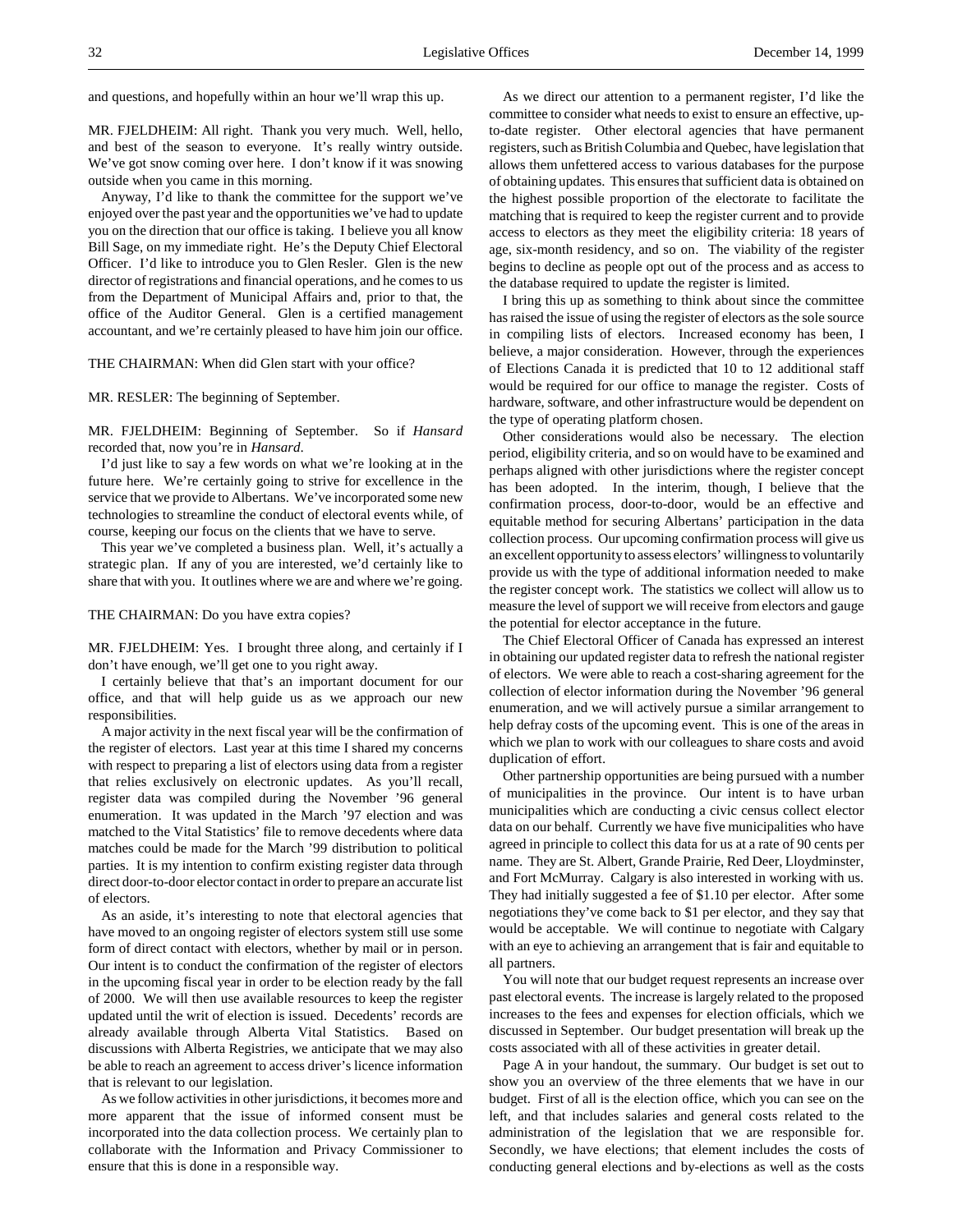associated with our duties under the Election Finances and Contributions Disclosure Act. Thirdly, the register of electors: that includes the costs associated with preparing and maintaining the register of electors in order to be able to prepare a list of electors.

Across the top: the column entitled 1999-2000 budget is what this committee approved January 26 last year; the 1999-2000 forecasts are what we expect to spend of that budget; and, of course, the 2000- 2001 estimates are what we are requesting for the next fiscal year.

#### *10:18*

As you can see, by subtracting our '99-2000 forecasts from our budget, we expect to turn back over \$450,000 at the end of this fiscal year. Those funds will be turned back to the province due to the absence of any by-elections, assuming we will not have any prior to March 31, 2000. We're not hiring a full-time systems person until we are certain what the requirements for that position will be. Finally, I'm not purchasing software and hardware for the register until, again, we are certain exactly what role we are going to play in that regard.

Our requested estimates include funds for conducting a confirmation of the register of electors and a general election before March 31, 2001. This estimate also includes the fee increase for election officials that was passed on September 21 by this committee. At this time there has not yet been an amendment to the regulation to increase those fees and expenses. Should the general election not occur, we would obviously not spend the funds and include a request for the appropriate funding to be included in the 2001-2002 fiscal year budget.

Does anyone have any questions so far on that overview?

MR. FRIEDEL: On the summary page, Brian, page A, the estimates for elections and the register of electors are \$5.7 million and \$4.42 million. Unfortunately, in a chart as you have here, we're comparing them to '99-2000 budgeted forecasts, and they have no relevance whatsoever. Do you have the numbers for the actual comparable in 1997 or the budget immediately prior to 1997, that would have some real comparable? In other words, apples to apples.

MR. FJELDHEIM: Yeah, if you would look under tab E.

MR. DICKSON: I don't have tab E. I have A, B, C, D.

MR. FRIEDEL: I don't have one.

MR. FJELDHEIM: We have a tab E. I thought I had that answer cold.

MR. SAGE: Is there a photocopier around somewhere?

THE CHAIRMAN: Okay. While Diane is getting the photocopying done, maybe there's another question. Gary?

MR. DICKSON: Yeah, I've got a couple. I was also going to ask something similar to Gary. The real issue is the last time we were ready for an election, and sort of the last 12 months before that is, I think, what I wanted to look at.

If we can look specifically at the register of electors – and I guess I always thought it sounded too good to be true, to be able to do that onetime permanent voters list and not have to go back and do it. How will this projected \$4.4 million compare with the last time we did a regular enumeration? Is it half?

MR. FJELDHEIM: The last time we did it – and, again, this is tab

E, which you'll be getting shortly. In '97 the cost was \$3.5 million, so we're looking at an increase of approximately \$900,000. Again, the bulk of that is the fee increase, and as I mentioned when we met in September, that has not been changed since 1982. So the bulk of that would be the fee increase.

MR. DICKSON: The other thing I wanted to ask. I don't know how concerned we should be when you say you're not in agreement yet with the city of Calgary while you're dickering over the amount to be paid. You know, Calgary is the one city in this province that's added 70,000 new people in the last two years. Now, they may not all be electors, but if there is one community in this province where there's going to be some requirement to be looking at lists and making sure all of those new people are enfranchised, Calgary is going to be the city. Are you reasonably confident that you're going to be able to strike a deal with the city? Failing that, if you don't make a deal with the municipal corporation to have them gather that information for you, what's the fallback plan?

MR. FJELDHEIM: First of all, I'm confident that we could make a deal. The situation is that if we give one municipality 90 cents – I'll pick on, for example, Grande Prairie – and we give another municipality a dollar, the obvious questions: "How come they got a dollar and we only got 90 cents? We're doing the same thing." So if Calgary wants a dollar, we're looking at whether there is something that is value-added here. Then we can say: okay, they got a dollar because they did this extra work and so on. Yes, first of all, I'm confident we can make a deal with the city of Calgary.

Secondly, after saying that, if we can't make a deal with the city of Calgary, then the fallback is that we will conduct the confirmation of the register in the city of Calgary, as we are doing with all the other municipalities where we do not have an agreement in terms of them going out and doing a census. So I hope that answers the question.

MR. DICKSON: In terms of how long all this is going to take – it seems to me that you lose a measure of control, then, once you're relying on the municipalities to be doing some of the stuff that before you would just undertake under the auspices of your office. So in terms of timing, can you just sort of bring us up to speed on how long it's going to take to get those results from each of those municipalities, from St. Albert, Grande Prairie, and so on?

MR. FJELDHEIM: All of the municipalities are doing their census in the spring. We will also be doing our confirmation in the spring, so we will be completed by the summer of 2000, and that will give us a couple of months to prepare all of that data that we are collecting.

MR. DICKSON: So what's the earliest date – I'm sorry, Mr. Chairman; if I can just follow up – that you will have been able to receive and collate?

MR. FJELDHEIM: My understanding is that one municipality wants to do it in April, and that would be the first. The rest are in April or May.

MR. DICKSON: In terms of when you, your office, will be finished processing that data so that you have a voters list, when will that be?

MR. FJELDHEIM: We will have the data back from them by the end of June, and again, as I mentioned, we plan to be and will be election ready by the fall of 2000.

MR. DICKSON: So by September 1?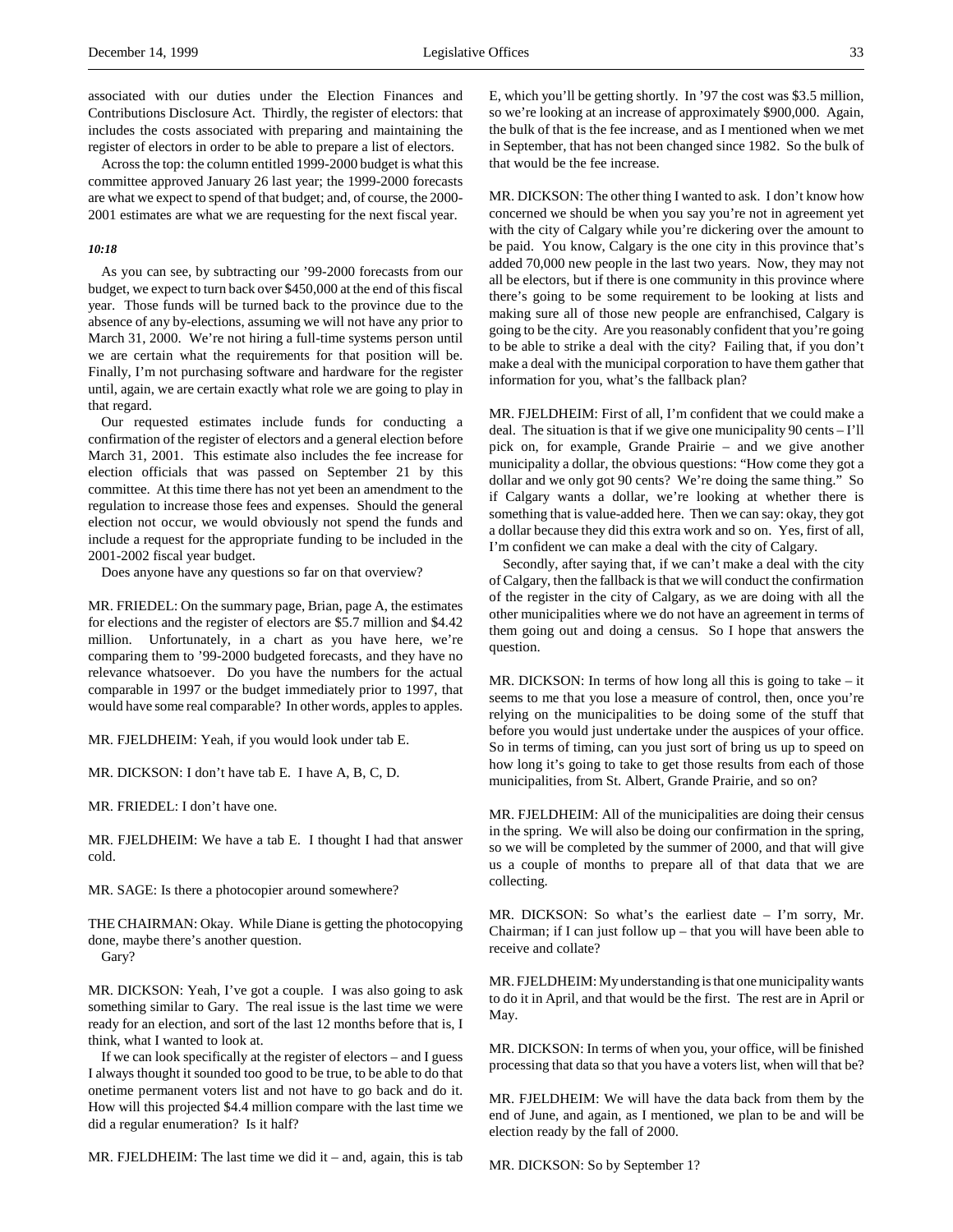MR. FJELDHEIM: Well, I'm saying October 1, but it would be in that range, yes.

# MR. DICKSON: Thank you very much.

MS OLSEN: I just want to ask a couple of questions in terms of contract services and contract employees. I note that in the past the Chief Electoral Officer used the Olsten staffing services out of Melville, New York – in fact, I have some data here – to the tune of \$542,000 in '96-97. I don't have the current information as to what was spent recently. Olsten has just recently settled a \$61 million suit. In fact, they were administrative and criminal fines for fraudulent billing of U.S. medicare and medical programs. The Canadian subsidiary is part of that corporation. My question to you is: what are the audit processes you use to ensure that Albertans are not getting defrauded and that Albertans are getting value for money in the services you use?

I'm a little concerned. You know, we don't know that the Canadian subsidiaries are involved in the same process, but \$61 million in fines is an awful lot of money. Those fines were related to billing for such things as credit card charges, personal country club memberships, golf outings, cooking and skiing lessons. What confidence do you have that the Canadian subsidiary has not been involved in the same kind of practices? How are you auditing the contractors you use to ensure that Albertans are getting value for money?

## *10:28*

MR. FJELDHEIM: Okay. That Olsten contract in '96-97: that was the firm that was hired. I believe there were two or three firms that tendered on that. That was for the data entry for the list of electors prior to the last election. Our audit procedures would be the same as anyone else's: that we get value for dollars. When the bill comes in, we look and make sure that we did receive those services that were contracted for, and of course we're subject to audit by the Auditor General, the same as everyone else. I hadn't heard of that situation. That's the process we followed when they were hired, and once they completed that task, we have not employed them since.

## THE CHAIRMAN: Mr. Jacques.

MR. JACQUES: Yeah. Just a couple of questions. In terms of the electoral, just looking at the cost end of it based on the information you've got in exhibit E versus exhibit A, if I'm reading this right, the cost of your 1997 general enumeration as shown on schedule E is \$3.5 million and your estimate for the next register of electors is \$4.4 million, which in round numbers is about a 25 percent increase. I'm just looking for a thumbnail outline as to where the major increases are, in terms of that cost being fairly significant.

MR. FJELDHEIM: The major increase on that is in the fees that are paid to the individuals that do the data collection. If you recall from our September 21 meeting, the increase there was approximately 20 percent. The bulk of it would be for that. Also, some of that would include the rental agreements that we make, the returning officers' rental, some of that. There is some advertising, and over the past four years there has been an increase in advertising rates as well. So that would be the bulk of that increase.

MR. JACQUES: Just back to an earlier question and an earlier comment you had made with regard to the cost in terms of contracting with municipalities. You mentioned the 90 cents and you mentioned the Calgary negotiations and, of course, the backup position being that if you don't get an agreement, then you go out and do it yourself. My question is: what is the cost differential? In other words, you must have a point where you're saying: hey, if we go beyond this number, then forget about it. I assume that that 90 cent figure is probably on the threshold of that number, and probably the dollar might even be. I'm not looking for a specific number  $-I$ appreciate that you're negotiating, keeping certain cards to yourself at this point in time – but are we in the range there in terms of the 90 cents, a dollar, somewhere in there?

MR. FJELDHEIM: Yes, we are in the range. My negotiating style is: these are the facts; this is what it costs; if you say it costs more, then you tell us why it costs more. Yes, you're right. That 90 cents is a reasonable figure. That is almost what it cost us last time to do it.

Now, is there going to be a savings here? Well, we will not be hiring returning officers, but we want to have those returning officers involved in the quality control you were alluding to when you talked about Calgary. How do we know we're getting good stuff? So the 90 cents and the dollar, yeah, that is in the range.

MR. JACQUES: Okay. If I carry this through, let's say there are roughly 3 million people in the province, a lot of them not electors of course, and let's use a dollar per head, so we're looking at \$3 million. We're looking at \$4.4 million in terms of total costs. I'm having a little difficulty kind of relating the two of them.

MR. FJELDHEIM: Okay. Why are you spending another \$1.4 million? What are you getting?

### MR. JACQUES: Yeah.

MR. FJELDHEIM: Well, again, there's the advertising that we're required to do by legislation. Also, in the rural areas we pay travel based on the Alberta regulation for travel. Now, in some of those subdivisions in I guess both of your areas and partly in yours as well, there's a lot of travel involved. What did that come out to last time, Bill? Do you remember?

MR. SAGE: It was \$150,000, and we projected an increase in that this time.

One of the things we should look at: the 90 cents we're talking about is only the cost of going to the door. That only represents something less than half of what we actually pay on a per name basis when we end up with the whole 2 million names that we've gathered. As Brian said, we have rental, processing fees, advertising, all of these other fees that we're likely still going to have to pick up some portion of. The 90 cents only represents the actual door-knocking cost, so you're only looking at half of it, if you want. There are other costs we're going to pick up on top of that. As you mentioned a minute ago, we're equating 3 million Albertans to about 2 million electors. It's about two-thirds.

MR. JACQUES: So in very round numbers, then, the cost to get them on the roll is a little over 2 bucks per registered voter, somewhere in that order, after you take everything into account: \$4.4 million divided by 2 million people, \$2.20.

MR. FJELDHEIM: If I may, in November of '96 the cost per elector was \$2.14, so you're correct.

MR. JACQUES: Yeah. Thank you.

THE CHAIRMAN: Mr. Friedel, now that you've got page E, do you have a further question to your original question, or does that answer what you were after?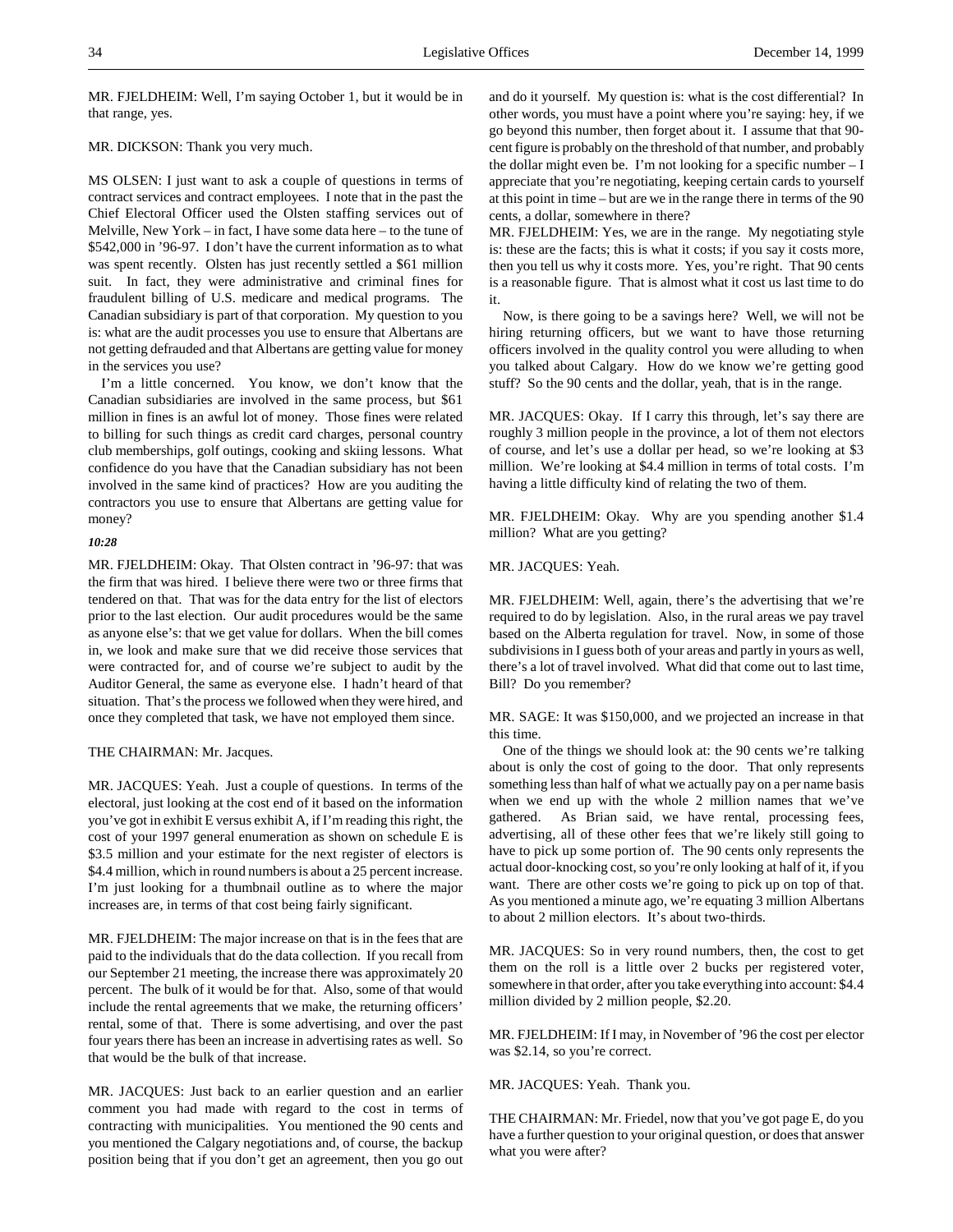MR. FRIEDEL: Well, the only anomaly I've picked out is that between '93 and '97 the cost of enumeration actually went down. There had to be something involved that was unusual, because it would be hard to believe that under normal circumstances in a fouryear period there was a total reduction of costs. Then the forecast budget goes up, as Wayne said, 25 percent.

MR. SAGE: I think I can answer that question for you. In '93 we used two enumerators in all the urban areas. Calgary and Edmonton definitely required two enumerators, so you doubled your cost in Calgary and Edmonton. Between '93 and '97 the legislation was changed, where we went down to one enumerator and two with the approval of the Chief Electoral Officer. That was the biggest portion of the decrease. We turned around, and in '97 we went to this data entry that Ms Olsen asked about a few minutes ago. That was half a million dollars. So the money we saved by reducing the number of enumerators we used was offset by the data entry process. That in a nutshell is the difference between those two figures.

If we had just gone to one enumerator, the savings were about \$800,000. That was the biggest change between '93 and '97: the change to legislation that eliminated the need for two enumerators in the two big urban centres. In the rural areas a number of years ago they eliminated that. You only had one enumerator, again unless the returning officer for some issue, safety or something, appointed two enumerators. That was the big change between '93 and '97.

Does that answer it?

MR. FRIEDEL: Yeah, it answers that question.

Because of the shortage of time we've had this information – and I'm looking at page D, which sort of follows up on Wayne's question. It shows a breakdown, again comparing it, unfortunately, to '99-2000. It takes a little time to wrap one's head around this. I realize that another problem is that when you do this every four years, you're almost learning each time. It's not likely to flow smoothly from one year's operation to another. Using the numbers Wayne had, it does seem a tad expensive if we're using electronic media – and I'm not talking about news media. I mean the storage and accumulation type media. One would think that at some point there would start to be some benefit return on that. I know that's probably not a quantitative question, one that you can really answer with dollars, but do you see that at some point all this money we're investing in computers and storage data, in spite of the fact that we've kind of tossed out the idea of a perpetual voters list, some of that stuff should be starting to pay dividends?

#### *10:38*

MR. FJELDHEIM: That's a difficult question. I would like to just say that yes, there's no doubt about it. Again, with the status of this register and, in particular, with the movement and the growth in Alberta, the electronic updating and so on I believe is a ways down the road yet. As I mentioned in my little preamble, I think we would have to at a future time perhaps look at some legislative changes and so on to be able to accommodate that.

As far as the use of computers, yes, I think it will show a benefit. We plan to use an on-line system for data entry that is going to be more efficient, is going to be faster. By legislation now all parties get the data in disk format, and apparently if you have the right people working on that, it is very beneficial to the political parties to do searches and so on. So in that regard, yes, I believe that the technology is improving the product we have. I believe it is more efficient in that we can do corrections and so on, but again, when we're now looking at and estimating 2 million electors, we have to be very cautious in using electronic computers and data and so on, because if you make a mistake, you make a big mistake. It's not like

in times gone by. We will not go back there, but I must say that sometimes I do think about someone using the typewriter. If you made one mistake, you made one mistake on one name. If you make one mistake now, you can make a mistake on a thousand or 10,000 names.

So, Mr. Friedel, I probably haven't answered your question as specifically as you would have liked. I think we are getting better in terms of the costing. Again, a large portion of that increase, about 20 percent, is due to the fee increase, which I believe is due election officials since there has not been an increase since 1982. If you take away 20 percent of that 5.7, it would be pretty close to the '97 general election. So that's where the bulk of that is.

MR. FRIEDEL: I realized when I asked the question that it wasn't a quantitative question. Certainly even if you had the information, I didn't expect you'd have it at your fingertips. I think it's getting to the point – and I raised a similar question with the Auditor General – where we're spending a lot of money on electronic equipment. A few years ago the case was made that this needed to be done because we were improving efficiency and all these wonderful things that I'm not questioning are happening. We all use them in our offices, and we know how important they are. We also know how quickly they become obsolete.

Nevertheless, I think we at some point have to do an accountability test. Are they doing what they're supposed to in terms of saved time? Or are there maybe other less tangible benefits, some of which could be a lot of information that we may or may not always need? I think we've got other legislation that tells us how much we can actually use. I think we are probably at a point where we really have to sit down and look at: are they being used efficiently enough that they are making the savings that we promised ourselves a few years ago?

MR. FJELDHEIM: Yeah. We have not spent a lot on computer software for this register. As I mentioned, we got a lot of ideas from Manitoba. Right now – and Glen, you know specifically – it's about \$40,000.

### MR. RESLER: Right.

MR. FJELDHEIM: The software for this confirmation of the register will be about \$40,000. Compared with some earlier numbers we had, we feel that is very reasonable for a system that will handle what we expect it to.

MS OLSEN: Just on the issue of updating the electors list. I have previously brought forward to you the issue of registries using the information. We know that registries are exempt from the FOIP Act. Remember, I asked the question: when you're being enumerated, can you leave certain information off, you're not required to give it? Some of that information is now contained within the registry's database. I'm just wondering if prior to using that as a means of updating your own database, you will be informing the public by way of a newspaper ad, by way of a radio ad that you will in fact be doing this. It's imperative, because of the differences in the way data is collected and what has to be provided for, one doesn't have to be provided for the other.

MR. FJELDHEIM: Yes, we will certainly do that, and we will not get any data from Motor Vehicles that we are not privy to by our Election Act. And, yes, people will have the opportunity of not participating in that and so on. As I mentioned earlier, we'll certainly be involved with the Information and Privacy Commissioner to make certain that we meet the requirements of informed consent so that people are aware that, yes, we're doing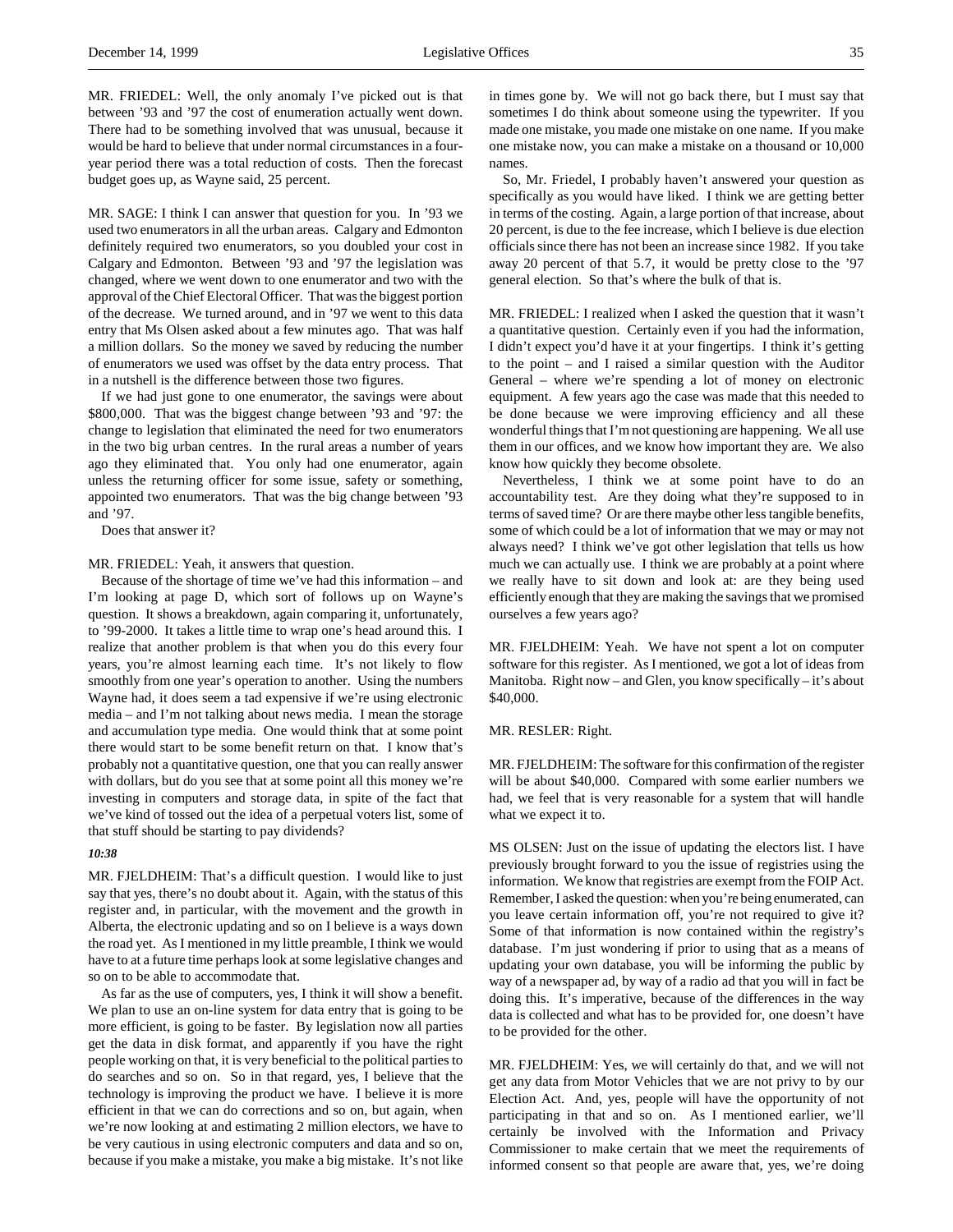this. Obviously, when people go in to get their driver's licences renewed, they're not going in to get on the list of electors, and we're well aware of that. If and when we get that data, we want to make sure that people who go in to get their driver's licences are aware that with their consent it will be used to update the register information.

### THE CHAIRMAN: Mr. Jacques.

MR. JACQUES: Thanks, Mr. Chairman. Just a question regarding the enumeration again. In your reply to Mr. Dickson you indicated that your target date to have it complete is October 1. In terms of contingency planning, if the writ for an election was issued in May 2000, obviously for some time in June, what would the plan be at that point? I guess I'm asking the question from the point of view of: is your starting point what you finished the '97 election with in terms of a voters list from before the election and which reflected certain transactions, people registering, et cetera, and then you had a product at the end of that? Would that be your starting point for that election in June, and therefore to the extent that somebody was not on the list, they would simply then register at their appropriate polling facility? Is that basically how it will work?

MR. FJELDHEIM: Yes. Our fallback there would be  $-$  is it controlled panic? First of all, we would have to use that '99 list that we've got now. I call it the '99 list because we managed to take some of the deceased off, 23 percent. So, yes, that would be our starting point.

We have the maps now with the polling subdivisions on them, and we would use those. They were reviewed in '99, so we feel confident that the subdivisions, those small areas into which the electoral divisions are divided for the convenience of electors for voting – that's been changed since the last election. We've improved that. We've got the maps in place, and we've got subdivisions in place. So the returning officers would get the list.

Now, as Gary mentioned earlier, we've got Calgary and Grande Prairie growing like crazy and Peace River and those other communities. We tell these returning officers to do what we call target enumerations. We wouldn't have time to do the whole shebang, but we would do those areas where there is obvious real growth. We would go in and enumerate those. If that election is called all of a sudden and we just found out about it one day, we would have two weeks there to enumerate those target areas and prepare a list of electorates. We would also employ extra people in the polling stations that take swear-ins. People can get on the list during the revision period following the issue of the writ, and they may be sworn in at the polls. So we would put in extra supervisory deputy returning officers and extra polling places in those high volume areas, but that would not be our favourite way to do it.

### *10:48*

MR. JACQUES: No. I'm not suggesting it would be. I just wanted to try and get a sense of what you're working with.

Thank you, Mr. Chairman.

THE CHAIRMAN: Any further questions?

Do you have a comment there?

MR. FJELDHEIM: Yes. I was just going to comment further to Gary's comment about when you do it once every four years, you kind of start over again. To a certain extent you're quite right. When we talk about prices increasing and so on, we try to get an estimate of the increase in the media charges for advertising. We have about 5,200 polling stations and about 3,000 polling places. Over the past four years we've had to try to think: "Did the community halls increase their rent? Did the legion increase their rent for the use of their facility?" Now, we have specific amounts, but we still try to look at that sort of thing as well, and we try to estimate the increase in population as best we can.

MR. DICKSON: Mr. Chairman, just following up on Mr. Jacques' query. Would it be fair to say that if in fact there were an election in the spring of 2000, the risk in high-growth areas of a significant number of people effectively not getting on the list would be significant?

MR. FJELDHEIM: Again, we would target enumerate. We can cover quite an area in two weeks. It was in days gone by when that enumeration period was from September 15 to 30. In two weeks we can cover a large area, so I am confident that we would have those people on the list.

Now, again by legislation we're required to give to the parties, as soon as possible after the writ is issued, a list of electors. Your list would not contain the names of those people in that apartment building that was built last year because we're going to be out there knocking on those doors at that time. So the list that you receive for campaign purposes would be different than the list that we would be using on polling day for the administration of the election.

### MR. DICKSON: Thank you.

THE CHAIRMAN: If there are no further questions, I want to thank you all for coming this morning and defending your budget and answering questions.

We have one more officer coming in, and then at the end of our meeting we're going to discuss the budgets and decide on our motions.

MR. FJELDHEIM: Okay. Thank you very much.

THE CHAIRMAN: Very good. We'll adjourn now until we have Mr. Clark in here.

[The committee adjourned from 10:51 a.m. to 11 a.m.]

THE CHAIRMAN: Okay. We're going to get back to our meeting. We have Bob Clark for his budget presentation. What we're going to do, Bob, is go right into the presentation. I'd like to ask you to introduce your staff for *Hansard* and make a presentation. Then we'll open it up for discussion and questions.

MR. CLARK: Thank you, Mr. Chairman. To my right is Frank Work. Frank is the assistant commissioner on the IPC side, and of course on the ethics side he's also counsel to the commissioner. Fiona Syvenky is filling in for Leanne Levy. Leanne is not able to be here today and Fiona works in the office on the budget side of things, so she's attending today.

Thank you for the opportunity to meet with you. I learned over the 11 years I was in the consulting business that you should never apologize at the start of a presentation, yet I find myself in a situation where I really have to do that, especially with the recent passing of the health information legislation. We've included money for that in the IPC budget. Yesterday afternoon at 3 o'clock I met with the deputy minister. She indicated some kind of a time line, perhaps in the middle part of next year, for when the act would be proclaimed, and if that's the case, then it's going to be a very sped-up and hectic time for our office. I simply say that at the outset, and obviously Frank and I will be open for any questions.

Just to recap briefly. You've all heard me say on several occasions that 90 percent of the FOIP requests are dealt with at the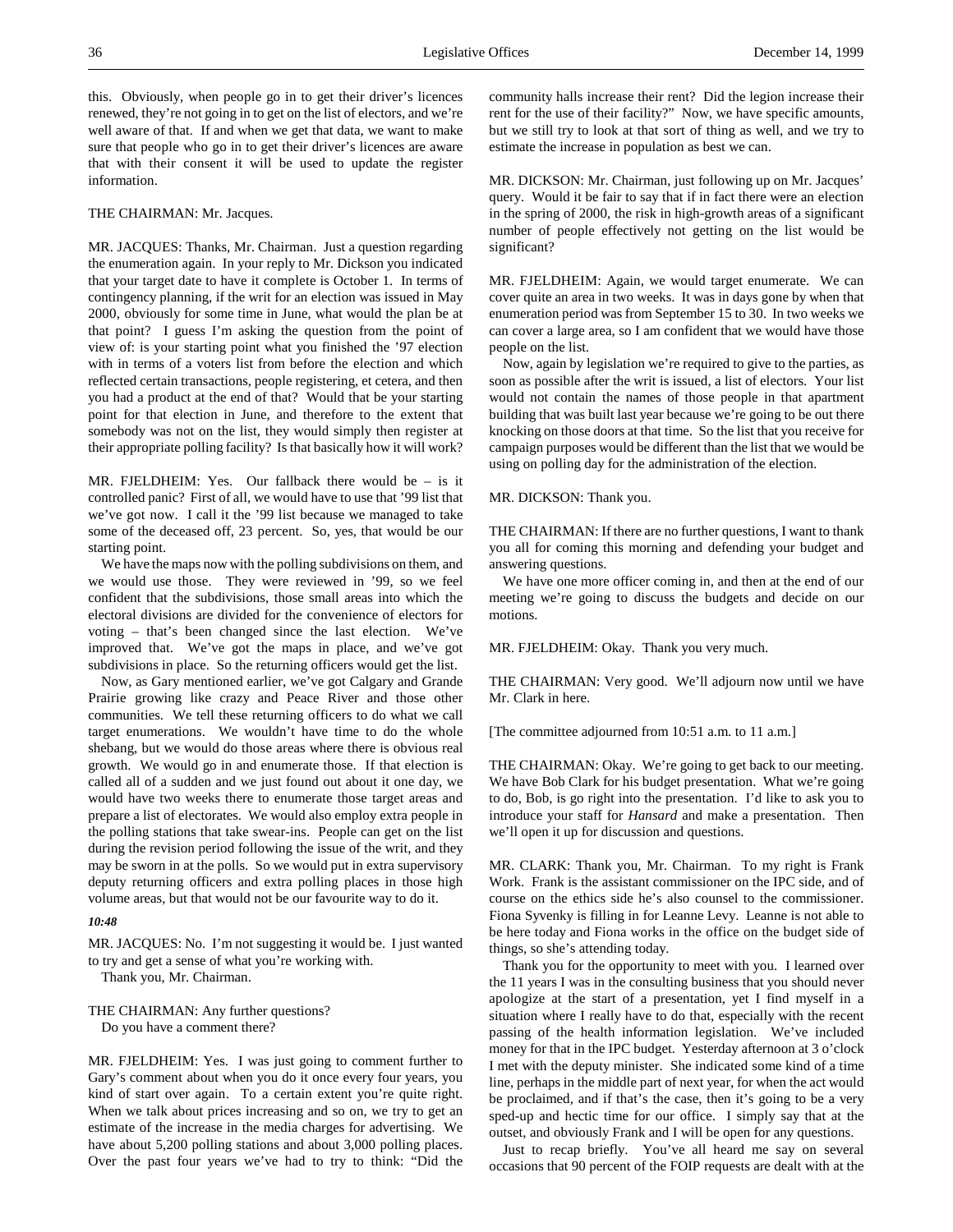local level and are resolved there. About 10 percent then get to my office as the commissioner. You'll see that we have six portfolio officers who are on staff, and one of their major responsibilities is attempting to negotiate settlements. Their success when negotiating issues which get to the office is about 90 percent. So as commissioner at the end of the day I end up hearing the ones which are left.

One of the things we've been successful in doing this year is cutting the time lag from the time that an inquiry is set until the order is out.

Another thing I'd point to this year is that last year I indicated to you that we wanted to put a real emphasis on a school program. We've been getting staff out across the province on a very regular basis, and also I've been getting out around the province a great deal. I try once a month to get out to some part of the province and talk about FOIP or ethics, sometimes both on occasions.

During this last year, on September 1, we had postsecondary education, the Learning people, come in under the FOIP legislation. Then in October the municipal governments came in, and we're at the stage now where we're starting to feel the impact of the three or four months after those groups are under the legislation.

I myself traveled considerably. I was in Hong Kong in September, had the opportunity of being there when a typhoon went through, the worst one they've had in 30 years, which is an experience I'd quite have been prepared to go without. Then I was in Providence, Rhode Island, at the COGEL conference that was just completed. Also, our web site is now up and operating and, I think, certainly serving Albertans well.

In 1998 I issued 21 orders. In 1999 it looks like we're going to be issuing in the vicinity of 42 orders.

One of the other highlights of this last year has been the FOIP amendments. Mr. Friedel chaired the committee. Staff from our office were actively involved in that.

One other striking part of the issues that we deal with is that some of the cases are much more complicated than previously. I'll give you two examples. One of the cases for access that we dealt with was 28 Alberta corporations dealing with the West Edmonton Mall issue. That's a very time-consuming experience, I can assure you. That case ended up going to inquiry. In another case we had 152 third parties, and that case ended up going to inquiry too. That was the one, you may recall, that dealt with hunting licences. I think it's fair to say that the cases getting to inquiry are more complicated.

I'm still able to hold likely eight to 10 public inquiries a year, and I'm still convinced that those inquiries serve a very good use to the public in better understanding the legislation and what we're all about.

Late this year, in fact in the last month, we've made a decision in the office to relook at our whole privacy impact assessment approach. We've started that process now, and you'll hear later in my comments why we're doing that.

As far as this year that's coming up, Mr. Chairman, I think we're looking at the real impact of postsecondary education and the municipalities. We presently have in the office close to 140 cases that are before the office, remembering that, hopefully, 90 percent of those will be resolved. We don't always meet that target, although most times we do. That's about a 40 percent increase from where we were last year as far as inquiries and cases before us, either set for inquiry or mediation, which the portfolio officers are dealing with.

My sense – and it's only a sense after looking at what happened in a number of the public bodies – is that the number will continue to go up likely until, I would say, next May or June or July. Then I think we'll see some kind of a leveling off as far as municipalities are concerned and as far as postsecondary education institutions are concerned. Now, I base that on what's really happened in the 1 to

12 system this year and what's happened in some aspects of the health area. That's only a guess, but in my experience it kind of comes like this: we get the brunt of it three to six months later, and then it tends to level off. That's the basis that we've made our projections on this year. We're estimating that next year likely between 50 and 60 orders will be issued; that's up from the low 40s this year. I now follow the legislation that allows me to delegate the hearing of inquiries. Frank has heard some, will be hearing more, and a couple of portfolio officers are also hearing some of the inquiries.

Health information legislation: we were involved a great deal at the various phases of the drafting of that legislation. It wasn't until yesterday, when I talked to the deputy minister, that she gave me some indication of what kind of time line they may be looking at as far as proclamation is concerned.

As far as this year we now have two Wellnet proposals before us for privacy impact assessments. We've been advised by Wellnet that we could end up having 30 or 40 of those come before us in the next two to two and a half years. So you can see why we have to reshape how we're doing the privacy impact assessments.

With the health information plus people on the original FOIP side this budget calls for close to a 30 percent increase in the size of the office. What that's going to mean is that we're going to have to have a significant look at some of the ways we do things and some rejigging – "rejig" is not a good term but reassessment of the way we do things. Quite frankly, for a commissioner it will cause me to reassess my own priorities. It's going to be an interesting year coming up.

I guess with that I can move on, Mr. Chairman, if it's agreeable, to the budget which is before you. I should say that I'm never sure how one should feel about this, but I point out to you that it looks like we're going to have in the vicinity of maybe as much as \$200,000 unexpended at the end of this year. I know there are two views on that. Some people would say, "Well, you've budgeted improperly." I don't believe that was the case. I think if some of the issues had developed that we had thought might develop, if we'd got involved in a major audit, which is \$60,000, \$70,000, \$80,000, or if we'd had a large number of Wellnet projects come forward and had to go out and hire outside consultants, a large portion of that money would've been eaten up.

### *11:10*

The other thing, too, is on the health information legislation. By and large we chose to use two people in our office as the resource we used in the office rather than going and getting outside lawyers or outside experts in the health area. We did consult those people, obviously, and it would be unfair if I didn't say that Frank was actively involved in that area.

I'll ask him to make some comments here in a moment or two, but that's basically the year that we've had. I look forward to the next year with a lot of enthusiasm. I think it's going to be an exciting but a very challenging year.

What I'd like to do now, ladies and gentlemen, is to go through the estimates. If I could go to page 1, I'll try and give you the highlights there. This budget calls for a new senior portfolio officer – we'll have one person on the FOIP side and one on the health information side – two new portfolio officers, an additional lawyer, a health compliance specialist, another intake officer, an education officer, and a systems analyst. So basically those are the new parts of the budget on page 1.

I'm sure you'll want to look at other pages, but if I could slide over to page 4 because of the very significant . . .

MR. JACQUES: Just a clarification, Mr. Chairman. We were given two scenarios.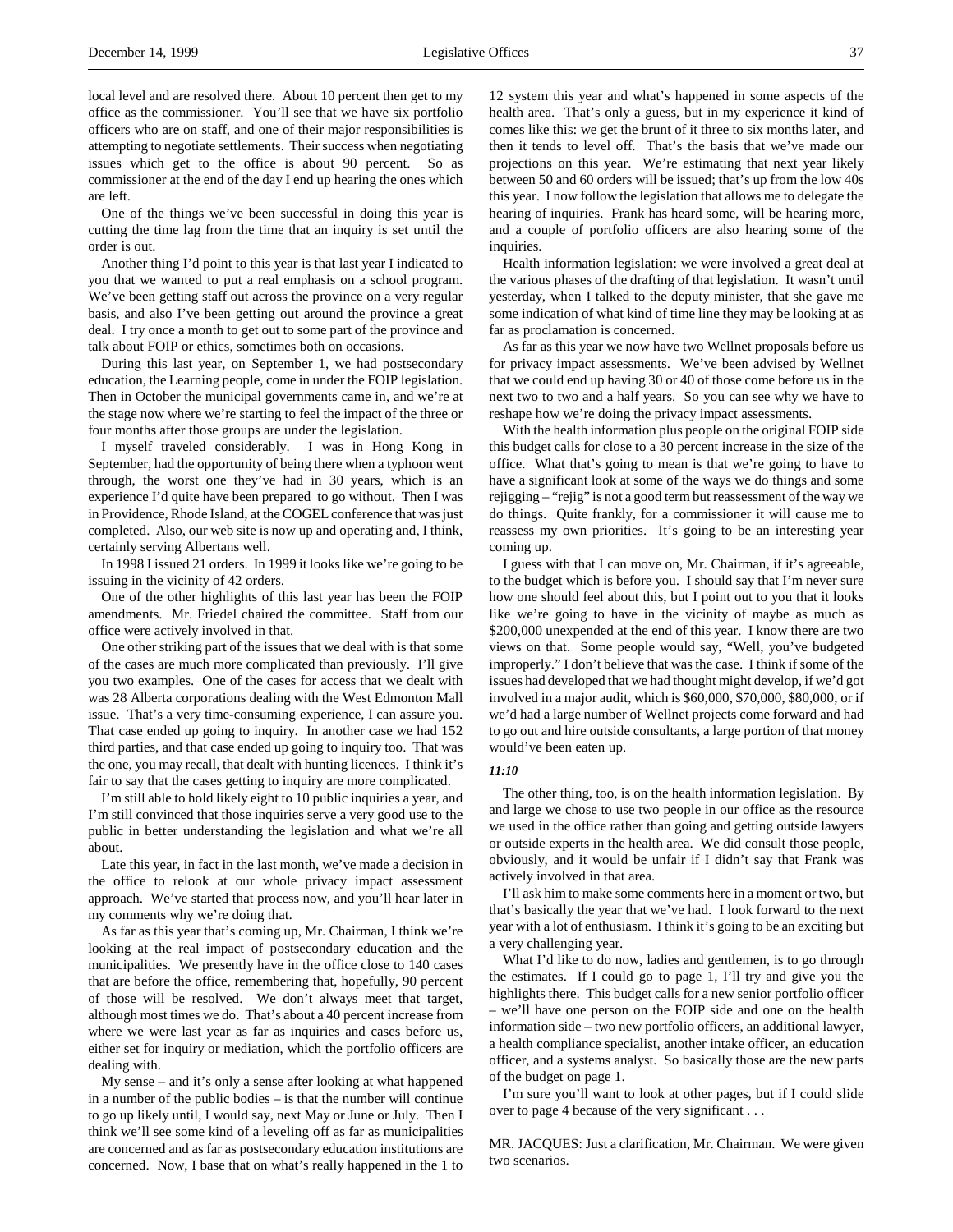MR. CLARK: I'm using the one with the health information in it, Wayne. I apologize. The reason I sent the two over, Wayne: it wasn't till yesterday that I got a sense as to whether the health information . . .

MR. JACQUES: Thank you. No, that's fine. I just wanted to clarify those.

MRS. SHUMYLA: So if I can just say, then, that it's after the green cardboard tab I put in and after the blue tab that's at the end of the section. It's page 2 you're on; right?

MR. CLARK: Yes. I'm sorry. The first page has the breakdowns like this.

MR. JACQUES: That \$2.7 million total.

MR. CLARK: That's right. I wasn't trying to brush past that. Then going over to the page 1, Mr. Jacques, with the conditional people there, and then over to page 4, if I might, which deals with travel.

MR. DICKSON: Excuse me for just a second. I still have the different page numbers. Page 1 had the summary and page 2 had the breakdown in terms of salaries and earnings, and the page 4 I've got is allowances and benefits. Have I got a different . . .

MR. CLARK: I'm sorry. My copy is different from yours. Page 2 is this page here, with the new staff people.

MR. DICKSON: Salaries and earnings?

MR. CLARK: Yes, salaries and earnings, Gary.

MR. JACQUES: I don't think we have that one.

MR. DICKSON: It's our page 2.

MR. JACQUES: I was just glancing at Bob's. Bob's looks different.

MR. CLARK: Yes. It's because I've got the salary amounts on mine. It is different, Wayne.

So then we go over to travel, your page 5. I work on the theory that you point out the most obvious things first. The world data commissioners meet in Venice this year. I put that in. Twenty trips for federal/provincial meetings.

Bill C-6, I guess it is now, what's going to happen there: the last I've heard on that is that the Senate has sent it back to the House of Commons with an amendment asking the House of Commons to consider not proclaiming that portion dealing with health information for one more year. During that time there'd be negotiations between some of the health people and the federal government's sponsoring department. Also this national health information system is still very much up in front.

In the province we're finding that with the municipal governments coming onstream, we're trying to get out to their locations as much as we possibly can. One of us was up at Smoky Lake last week. Another one was down to Airdrie. Under the second item there, travel in province, we've increased that quite a bit this year.

The privacy commissioners of Canada are meeting in Winnipeg this year, and the COGEL conference that Mr. Langevin was at is in Florida this year. So that's what I've got there for you.

The next page, which would be page 6, really deals with basically the advertising for the new staff.

Slipping over rather quickly to page 12, I believe, on yours, this deals with contract services, also communications, privacy impact

work at \$100,000 there, \$60,000 for audits, \$2,600 for the web site maintenance.

MR. DICKSON: I'm sorry. Can you just go back over those numbers again, please? This is page 12 we're going through?

MR. CLARK: Yes, it's page 12 on yours, Gary.

MR. DICKSON: So \$2,600 for web site maintenance fees?

MR. CLARK: It's \$2,600. It's \$60,000 for audits, \$100,000 for privacy impact assessment work, and close to \$75,000 for communications: information brochures, the annual report, financial statements. It's \$50,000 for legal fees, \$25,000 for consultants for health information, \$50,000 for information on privacy issues, and one of our lawyers is on a contract.

Page 15 is really the materials and supplies needed to do what I'm proposing. You'll notice there's furniture in there for the Calgary office. That's the office we share with the Auditor General. That office space is changing somewhat, so there will be an office there for the Auditor General and also for myself. We were discussing it last night. It's not too mammoth an office; it's 15 by 15. It's not overly palatial, if I could put it that way.

Ladies and gentlemen, without trying to gloss over any portions of the budget, those are the areas that jump out, Mr. Chairman, and that are the big expenditure areas. I'd ask Frank for any additional comments he would want to make, and then, obviously, be open to any questions and comments. Frank?

MR. WORK: I don't know that I have much to add to that, maybe just to follow whatever line of questioning the committee has.

THE CHAIRMAN: I'd like you, Bob, to clarify something. The health information: when did you say they want it proclaimed?

MR. CLARK: My understanding from discussions I had just yesterday afternoon is that it would be in the middle part of this upcoming calendar year.

THE CHAIRMAN: The middle part of the calendar year.

*11:20*

MR. CLARK: So I would say that's from – what? – the last half of the year. That's the sense that I was given yesterday. I imposed upon a senior official in the department because I felt I needed some kind of an idea. Now, this obviously doesn't commit the government; I'm not in that business at all. But I wanted to have some sense myself so that we could plan accordingly.

THE CHAIRMAN: So is this budget here for increased staffing for half a year or for a full year?

MR. CLARK: Paul, it's my judgment that we'd have to start getting some people in place starting in April and getting office space if the thing takes place. Prior to the actual act being proclaimed, I anticipate there'll be a lot of work with the regulations. The minister has made a commitment that all stakeholders would be involved in that process, and certainly we'd want to be there. If we're going to bring in some new portfolio officers, we'll want to get them somewhat up to speed. We may move one of our existing portfolio officers over to be the senior person on the health side, but it's going to take that person some time to get up to speed. I just see this being a very short period of time. Six months or eight months or 10 months seems like a lot of time, but sometimes things move awfully slowly. So that's the target that I am working on.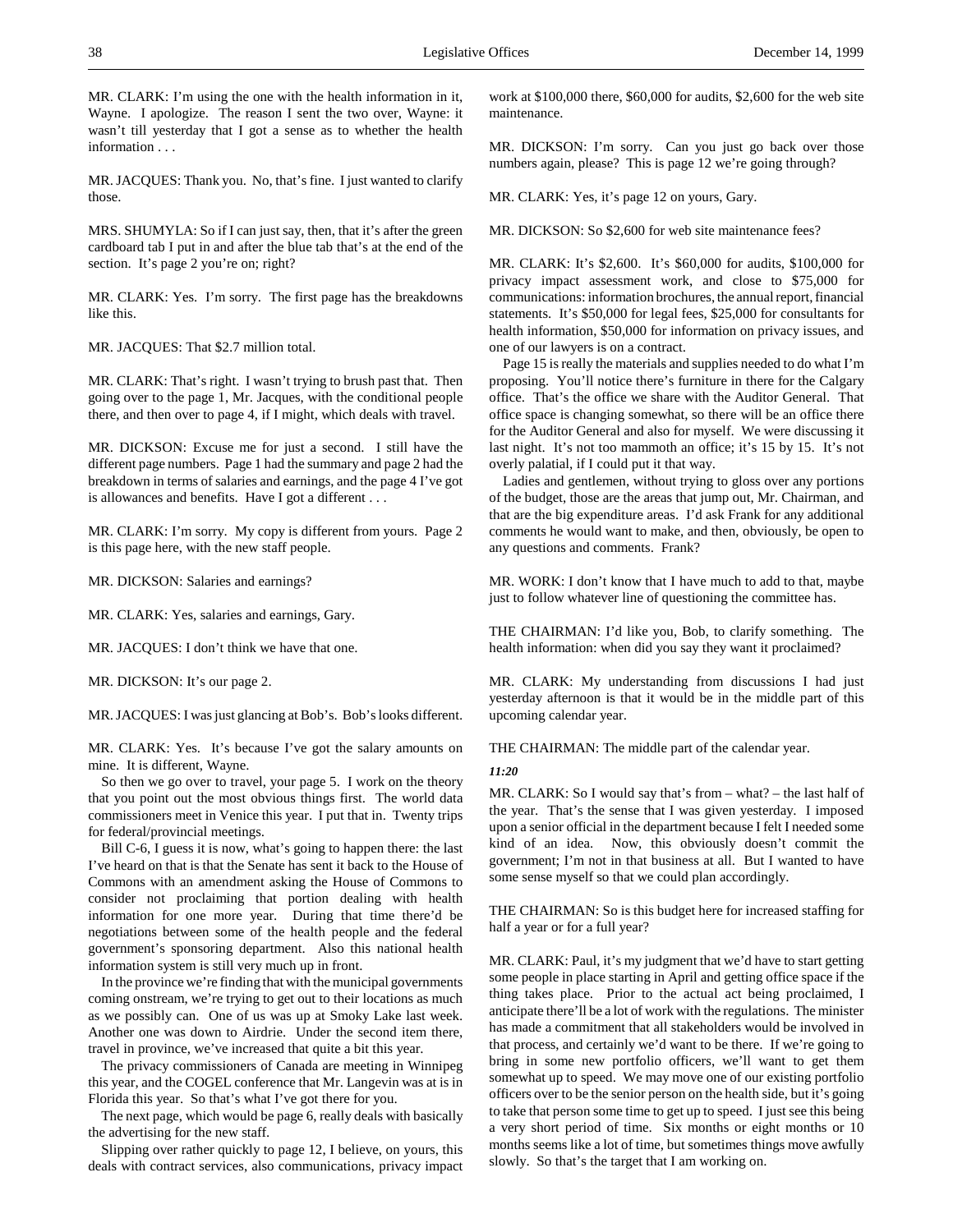MR. WORK: These numbers cover the full year then. They assume a certain start-up time. For example, obviously, we probably wouldn't have new people in place until March or April, so you're not paying salaries for the first quarter of the year, and then these numbers assume that we would be paying the new people's salaries for the remainder of the year.

### THE CHAIRMAN: Thank you.

MR. DICKSON: I've got a couple of questions. Let me start off with a compliment. One of the concerns that I've had before, Mr. Commissioner, has been the annual report that you table in the Legislative Assembly. We've had some discussions around what's in that. I wanted to acknowledge and recognize that I think now the annual report that comes out from the Information and Privacy Commissioner's office is one of the more helpful ones. You have more statistical information and statistical information that I think people who are monitoring what your office is doing find very helpful. Excellent. I'm hopeful that the minister responsible for administration of the act uses your annual report as a model and puts some of that detail in his report.

### MR. CLARK: I would suggest you talk to him.

MR. DICKSON: There are some specifics I can come back to. There's a major thing, and I guess it ties in with the prospect of 30 to 40 privacy impact assessments that Wellnet is lining up. You're spending a lot of money on communications. You know, there's a significant amount of money there. Can you just tell us how Albertans know, when you undertake a privacy impact assessment, what portions of that are accessible? What's on the web site? What's available for people if they call? How transparent is the work of your office around those important parts, the impact assessments?

MR. WORK: Mr. Dickson, everything. Well, I have to qualify that. As much as possible we put the entire privacy impact assessment on the web site. Certainly the commissioner's response to it goes on the web site. Some of the projects that are assessed are quite complicated, and you wind up getting binders and binders of background information on them, which of course is impossible to put on the web site. They're all fully available in the office. It's understood and it's made clear to the public bodies that anything they give us in a privacy impact assessment has to be available for public consumption unless they can make a case for a security risk or something like that, and then we'll consider severing the parts that might have a security risk.

Whenever we publicize that we've received a privacy impact assessment, I believe it's standard in all the press releases and I think it's clear on the web site that the entire document is available in the library in the office for anyone that wants to come and see it. As I say, we try to put them on the web site wherever possible, but sometimes, given the complexity of the thing, it's not possible to scan that amount of material in. The rule is that it's all accessible.

In terms of making the public aware of the fact that the things exist, that's a tougher question. I mean, we use the normal avenues and the web site. Of course, not everyone has a computer, and the media doesn't always pick up on a press release, as you know. We've actually talked about how we could address that with the communications person we hired this past year; research officer, we call it. Something that we're talking about is whether there is some way of putting out hard copy summaries of privacy impact assessments.

A lot of the projects that have been assessed to date have been very specific projects like the seniors' drug program, which is

limited to a couple of hospitals and to seniors being treated at those hospitals, you know, running a brochure for wide circulation on the question of how effective that would be. We have no idea what the Wellnet people have in mind for the coming year really. To the extent that they start doing programs that have very broad applications, obviously, there will be a need to find a way to either have them do a broader public information program, or I suppose, failing that, we would take that on. But we haven't had one of really broad application yet.

MR. DICKSON: If I can ask a follow-up question, Mr. Chairman, then I'll give my colleagues here a chance. One of the things that had been done by the office recently, the response to Bill 40 that the department published, the seven pages in that report that dealt with the needs of the health system, the management perspective I'm calling it  $-$  I'm afraid I don't have my copy here with me. It was seven pages that related specifically to the system needs. Can you help me relate that to what part of section 51 would be charging your office with the need to address not privacy issues but system management issues? That's something I've been wrestling with, and I'm wondering if you can direct me to what part of section 51 would authorize the commentary that was provided in the seven pages of the formal response to Bill 40 that dealt with health system management purposes.

MR. CLARK: I'll give you my initial reaction, and then Frank will follow up. Quite frankly, as commissioner I found myself in a situation where two or two and a half years ago I very much opposed the legislation. I said that the legislation shouldn't go ahead. I came to the view that I wasn't going to oppose the legislation. Part of the reason that I came to that view was because of my sense of what was happening in those seven pages, not only in Alberta but in the whole system management business. And rightly or wrongly, Gary, I thought it was important for people to understand how I came from where I was three years ago to where I am today or where I came out.

So it's a judgment thing, Gary. I know you and I have discussed it previously, and I appreciate your raising it, but that really was the basis of it. It seemed to me that there should be some indication of how I've come from here to there.

Frank, do you want to add anything?

#### *11:30*

# MR. WORK: No.

MR. DICKSON: We've had that discussion, and I understand that you went through a change, but I'm trying to understand sort of what the limits are. Section 51 talks about you giving advice to government on things that have a privacy impact, the things that are going to relate to people's privacy from the perspective of protecting privacy. I guess I'm wondering two things: the perspective your office is going to take in privacy impact assessments, in other decisions you're going to be making dealing with all this body of health information, whether you see it as part of your statutory mandate to wrestle with system management issues independent of the part 2 privacy concerns of your office. A completely tortuous question, but if you understand where I'm going.

MR. CLARK: Yes, I do. I guess if I were sitting where you're sitting, I may feel that I had legitimized the government's case for the legislation, and that was not my intention. It would not be my intention to become involved in system issues to near that extent in the future, but I did find in this situation – I like to think that we'd been successful in getting a number of changes to the act, and I'd changed my position from saying, "No, it shouldn't" to "I take no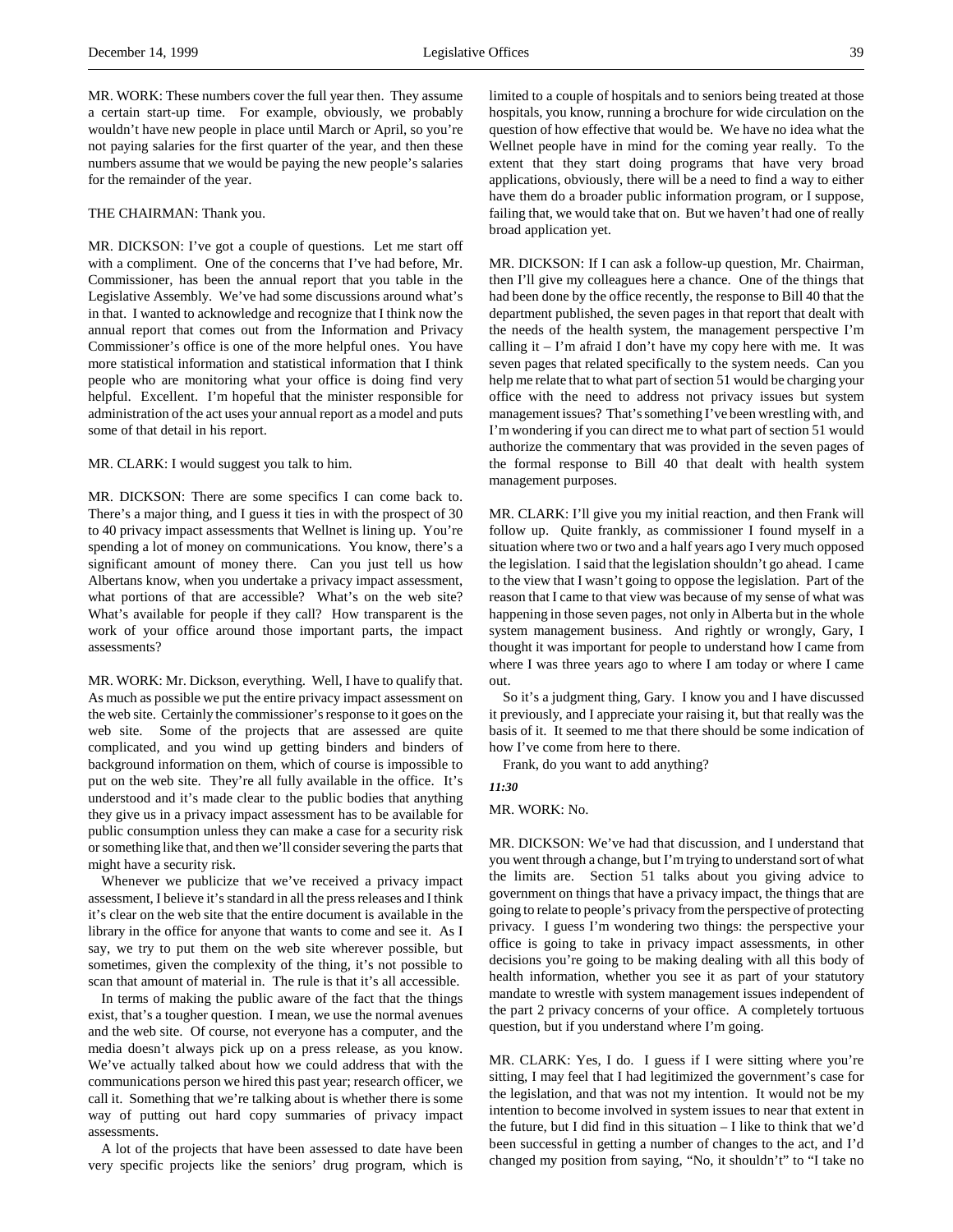position; these are the good things; these are the things that I think still need to be looked at."

I wouldn't see future documents that I would do including that kind of thing again, Gary, unless – who knows? Down the road, I may have to shift from one foot to the other foot again, but this shouldn't be seen as the standard format for privacy impact assessments, that we'll be spending a lot of time attempting to justify or rationalize what's happening around the world as far as technology and information is concerned.

MR. DICKSON: Mr. Chairman, I have just the one follow-up, and then others may have questions.

I take your point, and I guess my observation, just looking down the road in the future – I think you could have done exactly the same thing in terms of saying that there will be changes, that this is a much better bill than Bill 30 that we saw in the spring of 1997 without embarking on that seven-page analysis, which really doesn't speak to privacy but speaks to system management things. I think I'm suggesting that in the future – and I'm one member of the committee, and I'm not speaking for the committee or anything. I would feel a lot more comfortable if my expectation in the future was: your office is dealing with the privacy things and you can say whether you agree or you disagree or you take no position without embarking on that kind of what I regard as a fairly collateral kind of analysis. I wanted to make that observation in a general sense.

MR. CLARK: I'll certainly give it serious consideration, Gary. I appreciate your raising it.

### THE CHAIRMAN: Mr. Friedel.

MR. FRIEDEL: Thanks, Paul. What I'm going to say isn't going to sound very scientific, but when you started your presentation here, Bob, you said that there were two philosophies on using a budget. You stated that yours was you use what you need and you're willing to turn back the amount that you didn't need. You didn't state the other side, but there is also the philosophy that you spend everything for fear that you won't get an equivalent budget the following year.

The work that I did on the review of the FOIP Act a year ago gave me a pretty tremendous insight into the act itself and a lot into how your office operates, the work that it's going to entail, particularly the changes with the incorporation of the MASH sector into the act and obviously now with the Health Information Act. I'm saying this intentionally for the record and how I'm looking at your budget, because I'm guessing that a lot of what you've got in here is a cross between a dart board and best guesstimates in some areas. We have to trust to a certain amount that these are as good as we can come up with. The fact that you're operating in a way that certainly doesn't look like empire building gives me a level of comfort that I can look at some of these numbers, and with the track record you've got, we can go along with this sort of thing.

I think I have a habit of being very skeptical normally. In this case I'm probably going to make a complete turnaround, but I wanted to say that purposely so you and your staff heard it. I appreciate that you did in fact turn back what will likely be a couple of hundred thousand dollars from last year's budget, because there was a certain element of uncertainty there too. When we did last year's budget, we didn't know where the Health Information Act was going, so we budgeted for it.

I guess that's sort of a way of saying thanks, and I'm kind of on your side on this one.

MR. CLARK: Thank you very much.

MR. WORK: Mr. Chairman, I appreciate that. Being general

counsel for the office, I wanted to point out that following from Mr. Friedel's remarks, I feel funny coming in here with the commissioner every year when we've got a fairly sizable amount of money allocated for legal fees. Being a lawyer, I guess I keep anticipating that sooner or later someone's going to have the commissioner's orders judicially reviewed more. Every year I've been disappointed in the sense that it hasn't happened and we haven't used the money but kind of elated that obviously, for whatever reason, the orders the commissioner puts out are either what lawyers call bulletproof or somehow otherwise sit well with the parties to the issue.

We just don't get the judicial reviews of a lot of other jurisdictions. B.C. and Ontario, for example, tend to be very busy in the courts, and we never have been. As Mr. Friedel pointed out, we do budget for it every year anyway just in case some year something happens, and then we've been lucky enough to be able to turn most of that back every year. So I appreciate the comment.

### THE CHAIRMAN: Mr. Jacques.

MR. JACQUES: Thank you. Bob, the other reports that we've been dealing with and the budgets that we've been reviewing today have had a business plan component where it has outlined goals, speaks to performance measures, has three outlook years versus the one. Yours isn't here, and I was wondering: were you requested to do one, I guess, is probably the first question. It kind of sticks out, being different. That's my first question.

MR. CLARK: That's a very valid point. We engaged a firm in the early part of this year, some consultants to work along with us on that, and they simply did a lousy job. We're working on that now. We did have one two years ago if you look back, Wayne. We didn't update it this year. We frankly were waiting for this process, but Frank and I were involved along with the consultants. I can assure you that we will have something in place within five or six months, Wayne, but your observation is very valid. That's an area where we haven't met our own expectations, to be quite frank, and next year we will certainly have a three-year business plan with targets in it.

One of the things we worked on very hard this year, one of the things I told you a year ago, was that we'd get out across Alberta a great deal more, and we've certainly done that. Another thing we said was that we'd try and cut down the period of time from when inquiries were held until we got orders out, and we've certainly done that. Those are two things we really targeted this year, and I think we've been successful. But it isn't in a formal statement, and I apologize to the committee, Mr. Chairman, for that. We'll have that rectified next year, I can assure you.

### *11:40*

MR. JACQUES: My second question involves the data that was submitted here under the two scenarios. In the one with regard to the health information component being included, you're showing just about a 53 percent increase in costs. The one that's projected without the health information component is also fairly significant. It was a little over 20 percent in one year. My questions there are twofold. Number one, you had two employees in the lower scenario in terms of staff additions, so obviously that makes up part of that 20 percent overall. Then in scenario 2, where you've got the Health Information Act being acted upon, you've got an increase of about eight employees, as I read it. Your base now appears to be about 12 employees, as I read the information in here.

MR. CLARK: Wayne, the base doesn't include some people we have on contract.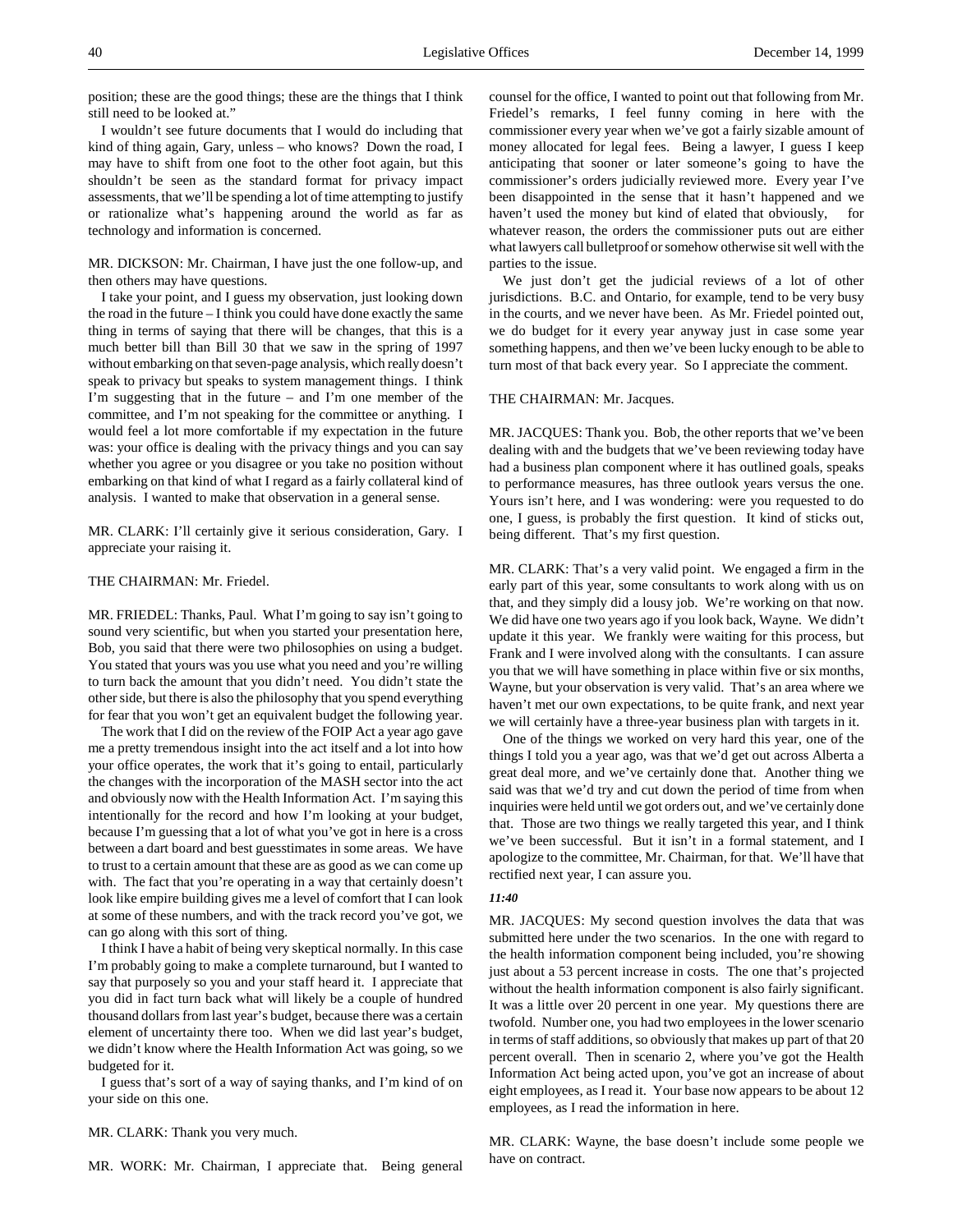So the health information component is fairly significant, as I understand it. If I kind of extrapolate those numbers, it looks like six employees under your permanent staff would be added to meet the requirements of the Health Information Act.

MR. CLARK: That's right.

MR. JACQUES: You've got 12 right now, so it's a 50 percent increase in staff. I just want to make sure I understand that that's kind of the relationship that we're talking about here. MR. CLARK: That's ballpark. I think that's fair.

MR. JACQUES: So that's fairly accurate then.

MR. WORK: Yeah. It's actually 14 permanent employees right now. Then as Bob said, we have some people who are on contract.

MR. JACQUES: Now, I just also want clarification in response to I think it was Gary's question and your comments and Frank's comments regarding the implementation of the health information component. My understanding is that you've got in that projected amount sufficient funding, albeit you're going to be ramping up pretty quickly in terms of your manpower, to be able to meet what you see as an acceleration time. I want to make sure I understand that.

MR. CLARK: Wayne, it's about \$700,000. That's my best guess at the end of that day that that's what it'll take us to get up and running and to be able to meet a target of the middle to the latter part of next year for implementation of the act. That would take us until the end of the fiscal year in 2001. That's my best guess.

MR. JACQUES: Okay. Now, carrying that through and talking about that ramping up and the significant increase in the number of employees, at this point in time it's a little hard to say exactly what the fallout is going to be once the regulations are known and once you get some experience. You've made a conscious decision to go with a significant increase in permanent staff or what you call permanent staff as opposed to, say, contract. Was there a particular reason for going that route, not knowing what the entire impact is going to be?

MR. CLARK: All our portfolio officers, Wayne – those are the people that do the negotiations, do the privacy investigations, and so on – are full-time staff. I think we're adding three people in that area. Another person is a systems person. Our systems guy, Boris, is now up to the point where he's spending close to 60 percent of his time, at least, just doing the things he has to do in the office. We've been trying to contract out to get people to come in and do that, and we just haven't been very successful, so we've chosen to bring another systems person on so Boris can really get on doing what we need him to be doing in this whole health information area and the privacy area.

The lawyer: we have some lawyers – haven't we, Frank? – on staff and some on contract, although most of our lawyers would be on contract.

The intake officer: that's a person who would really back up the present intake officer we have. I guess we could have looked at that on a contract basis; I'm easy there. It's something, frankly, I hadn't seriously considered, Wayne: the idea of more contracts there to see whether in the course of this first year or two we guessed reasonably well or whether we guessed too high and wouldn't be able to ratchet  $down - I$  take it that's where you're going  $-$  to give you that flexibility.

MR. JACQUES: Yeah.

MR. WORK: Just to add to that, Mr. Chairman, we have two of our lawyers on employment contracts as opposed to being truly independent contractors, a four-day-a-week kind of arrangement. So there are savings there. Our personnel person is the person that helps us with our human resource matters. She's purely an independent contractor, and we have her a day and a half to two days a week as opposed to staffing that up completely. So we've realized the commensurate savings there.

As the commissioner mentioned, with systems it's really tough because of the way information technology is developing. This year we've been using outside people to troubleshoot and to back up our systems person as needed, but it hasn't been working particularly well just because the systems consultants are hard to get on short notice. You know, if something crashes or something goes wrong, it's hard to sort of phone up and get them over there right away. The other thing is that we've noticed some lags. These systems sort of build incrementally, and bringing in someone new every time you've got another systems issue, they have to play catch-up. It's not like buying a car, where the whole car is there and you can get any mechanic to look at the car. It's kind of a patchwork of additional things, and it's hard for outside systems people to come in and at a glance see what you've done and where you're at. So we've been having some difficulty there.

We have been using outside counsel when we have inquiries and employees are away. We had an employee away on maternity leave last year, and we did use outside counsel for that. It worked fairly well. I think we would do that again if the need arose.

MR. JACQUES: Thank you, Mr. Chairman.

THE CHAIRMAN: Very good.

MS OLSEN: I have a few questions. First of all, before I get going, I'm going to assume that anything on the blue side is inclusive of everything you want in your office; right? So then I look at the communications plan of \$75,000 on page 12. I want to ask the question: is the web site included in that? I see the fees of \$2,600 for maintenance are outside of that, but is that your web site part of a broader communications strategy?

MR. CLARK: Yes.

MS OLSEN: Okay. My question to you. As an office within the Legislative Assembly, you've used an outside organization, Strathcom Media, to produce your web site.

MR. CLARK: We asked for several proposals, and theirs we thought was the best, Sue.

MS OLSEN: Okay. I guess my question to you in that regard is: why not use the in-house services that are available through Bill Gano or that group, or are they available for this type of communication planning that you're doing in information and privacy? That would be one question.

Also, just noting that, I'm wondering if you're aware they have some back taxes. How did you come to tender these guys? You know, they haven't paid their taxes for '98-99, and we're doing business with them.

So just a couple of questions.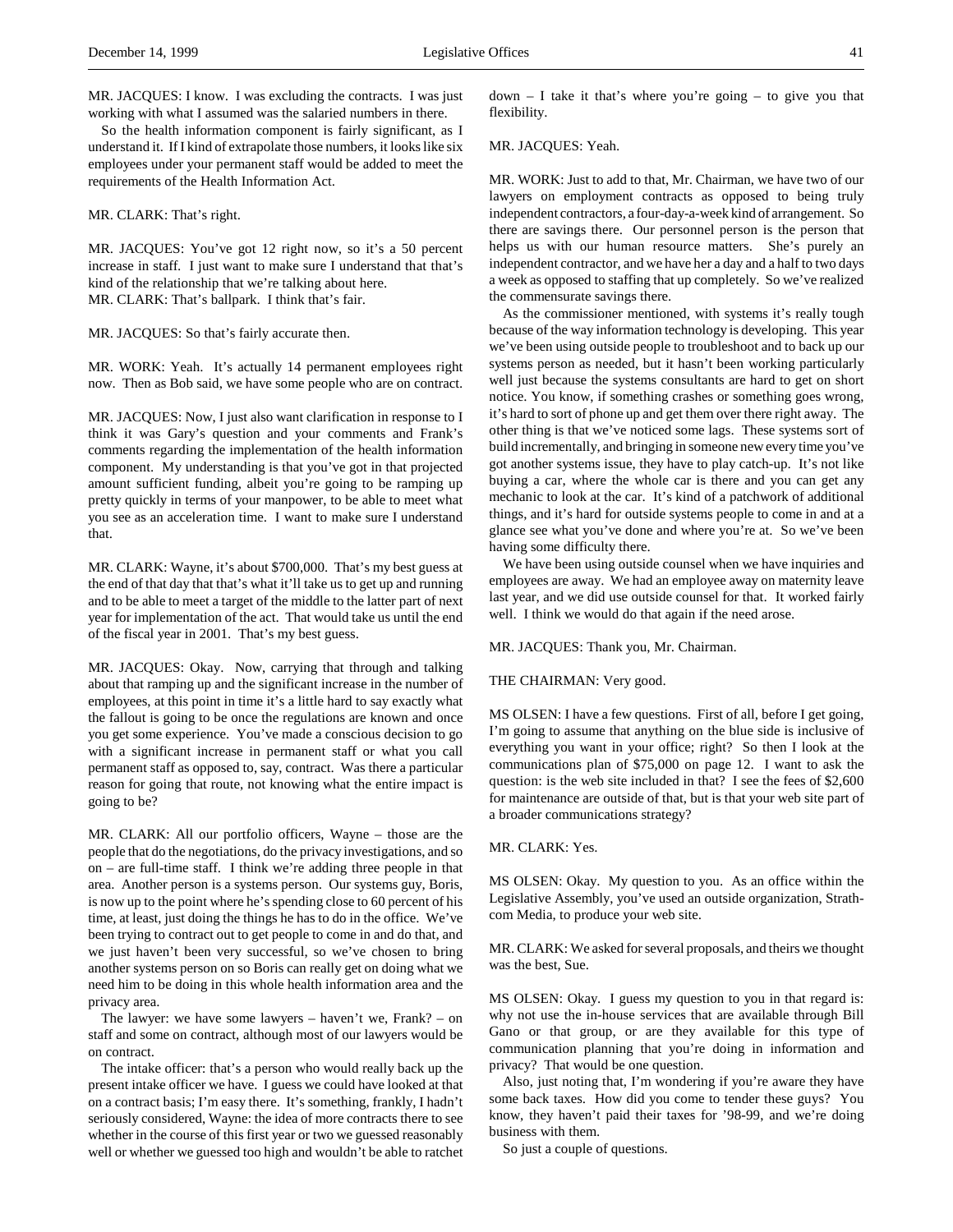MR. CLARK: One, we called for proposals. These people came in, gave us what we thought was our best proposal. I did a very cursory check to see if I thought they had any deep political connections. I understood they didn't have, and I didn't go any further. I didn't want to be in a situation where there were, quite frankly, people on either side of the aisle who would be raising questions about it. I didn't go that far, Sue, and I don't generally.

# *11:50*

MS OLSEN: I just put it on the table for your information.

MR. WORK: That's interesting. We don't necessarily do corporate searches or tax searches on any of the consultants we deal with.

With respect to the Legislative Assembly Office, our systems analyst used to work for the Legislative Assembly Office. My recollection is – I hope I'm right about this; I'm pretty sure I am – we did talk to the Leg. Assembly Office about housing our web site on their server and about having them even set up the web site. My recollection is that they were reluctant to do it because of the huge volume of space that we needed. We put all our orders and investigation reports and so on on there, our act is on there, plus we have a search engine on there so that people can sift through this huge amount of stuff. It just wasn't really feasible for them to take care of us. A good question, though. We did explore that with them.

MS OLSEN: Okay. Just another question I have in relation to how you're represented, given that this is an independent office. On the government's web site, Alberta Communications Network, you are the only office of the Legislative Assembly that is listed under the government's news releases, and I am a little concerned about that, because I'm concerned about, again, perception. All of the government's news releases are highlighted, and so are yours. I'm wondering if this is prudent, given the independence of your office. We have Learning, Municipal Affairs, your office, the office of the Information and Privacy Commissioner, then the office of the Premier, and then orders in council: those kinds of things. Your news releases are not government releases, as I understand it, given your independence. Why, then, would you have them highlighted on the web site of the government of Alberta home page?

MR. CLARK: That's a very good question. I'll ask the government why they're doing that.

MS OLSEN: I would like to see some conclusion to that, if I could put that forward to you.

MR. CLARK: Mr. Dickson raised a similar issue a couple of years ago, and I think members will recall that we went around on that. Sue, that's news to me, but I'll ask and see why that is.

MR. WORK: I suspect that they just listed them alphabetically. At the request of the press and the media, I might add, we've used the Alberta Communications Network to disseminate our stuff because there is a lot of it. Every time we issue an order, there is an order and a press release, and the media objected to our sending this stuff directly to the media outlets themselves. In fact, one reporter said to me: don't send it to the newspaper, because if my editor gets it, I'll never see it; give it to me over at the Leg. So by popular request we've continued to use that vehicle. I wasn't aware that they had listed us in that particular way either. To tell you the truth, I'd never even visited that part of the Communications Network web site.

MS OLSEN: I guess by definition, then, the NDs and the Liberals should be able to use the same resource. So I don't think the

government wants that. You know, we're all separate entities here.

MR. CLARK: If you give me a copy of that, I'll follow it up.

MS OLSEN: I can't give you this because I've written on it, but I will give you the web site, and you should be able to pull it off that.

I want to move then, just for clarification, to the issue of travel. You've highlighted some needs for travel. When we look at page 5 for the Information and Privacy Commissioner, that is identical to your travel under health information for the Information and Privacy Commissioner, so there's no duplication there. Is that correct?

MR. CLARK: Well, we did increase that as a result of the health thing, because a lot of the things we've already been doing, Sue, have been in the health area. The thing in Hong Kong: one of the important parts of that conference dealt with how Hawaii, Australia, New Zealand, the U.K. were handling health information. I recall that one of the charges your colleague Mr. Dickson gave to me early in the game of this job was that he wanted to see the office be outward looking. Now, maybe the case might be made that I have become too outward looking.

MS OLSEN: No. I have no problem with that. I actually believe as well that information and privacy don't just impact us here in Alberta, that the ramifications are huge. The European Union is a huge player in this whole issue, and I would not want to see your office not in tune with what's going on around the globe. I'm just asking if what's on page 5 in the blue section is on page 5 in the green section. These aren't duplications; are they?

# MR. CLARK: No.

MS OLSEN: Okay. So these numbers are, then, cumulative.

My final question is on the Imagis system. I'm getting the same reaction from everybody that I ask about this. This seems to be the chain around the neck of the government. They're into the system now. Probably the more users, the better it is to offset the high costs of this particular system. I'm wondering what the charge-back cost to you is, if you've seen at least a leveling out or if there's still an increase in the cost to your office over the years. Have you looked at how that great, powerful system is impacting your office?

MR. CLARK: I don't know what it's costing us to be a part of the system. Frank, do you happen to have that?

MR. WORK: No, I don't have that number. I think that whether or not to use Imagis has been a dilemma for many. Well, it was for us when we made the initial decision. There are, obviously, other packages available, and on a cost-efficiency or a cost-benefit basis it was hard to know at the time whether it would have been more efficient to buy a separate package and run it or to connect up with Imagis. I suppose the decision to connect up with Imagis was made on the basis that it would be tailored to the needs of governmenttype offices and would be on-line and the support would be there, which would help us avoid the situation where we had to bring in our own support to learn and to troubleshoot our own internal system.

The uptake wasn't as smooth as one might have hoped. Imagis is, as you say, a complicated system. I think the support has been fairly good, but the learning curve in terms of our own people picking up Imagis has been a lot steeper than we anticipated.

MR. CLARK: I might make just two comments. We made that decision after one of our portfolio officers, Tom Thackeray, had been very much involved in assessing the privacy protection that was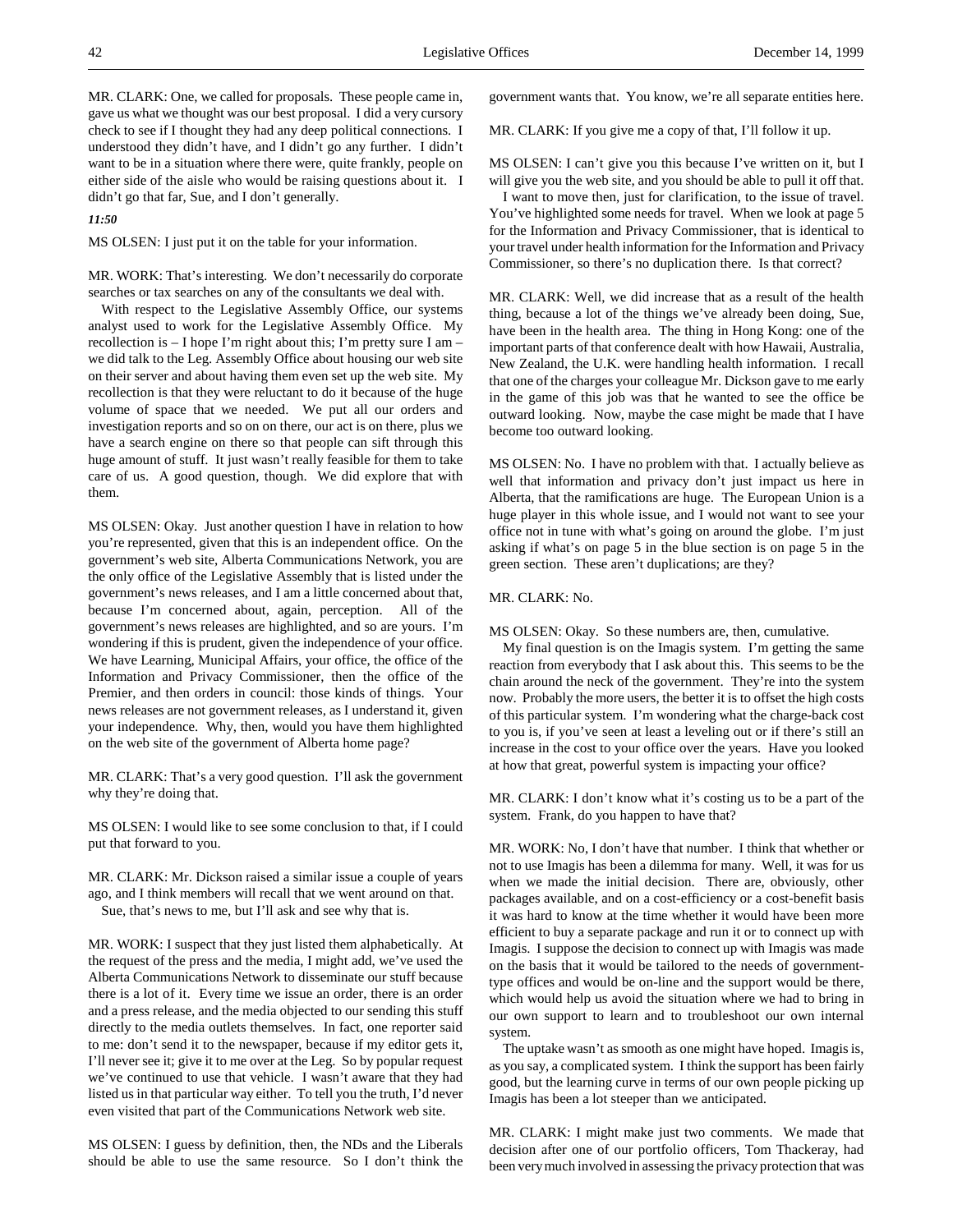included in Imagis, Sue. Tom spent a lot of time with the people in public works because of some concerns that members of the public service had expressed to us about what kind of protection was built into this Imagis system so that they could be sure their own personal information was being handled properly. So we had, I guess, that kind of sense.

The other thing  $\Gamma d$  say – and I don't mean to step on anyone's toes here – is that I think the Imagis system works much better for a larger jurisdiction, if I could put it that way, than it does for a group that is a pretty small potato in the whole scheme of things. My sense, from talking to some other people, has been that the uptake has been quite a bit smoother if you're a larger organization. That may very well be just from the standpoint that people have a lot more experience dealing with things on a day-to-day basis as opposed to our situation, where you've got 20 people. Our financial people, our personnel people just don't develop the same kind of day-to-day skills. That's with no disrespect to our people.

# *12:00*

MR. WORK: I don't believe we're paying more than a couple of hundred a month right now on Imagis, about \$200 a month.

MS OLSEN: That would be interesting, because we're seeing from other leg. offices \$26,000 and \$13,000, those kinds of things. It would be interesting to see what the difference is and why such a huge difference then.

MR. CLARK: We're pretty small compared to the Auditor General's office.

MS OLSEN: Yes, you are, but not in comparison to the Chief Electoral Officer's. I'm just interested in the historical data that would check the flow of the increases, because there have been huge cost overruns on this project.

MR. CLARK: I'll get what information I can to the chairman.

THE CHAIRMAN: Yeah. I'll distribute that to the members.

MS OLSEN: Sure.

MR. DICKSON: A couple of other questions. Firstly, it used to be just a couple of years ago that a good year was 20 orders that your office would issue. Now you're projecting 40, I think, for the current year.

MR. CLARK: It might be 55, 60 next year.

MR. DICKSON: I guess I'm trying to get a sense of what your anticipation is when you're running a full year with the Health Information Act, not just half a year. What volume of orders do you expect? I'm thinking it's easily going to double, but you tell me what your planning assumption is.

MR. CLARK: Gary, we've budgeted for a one-third increase this year in orders. Remember that if the health information legislation is proclaimed in, let's say, the latter part of this year, our experience has been that there's kind of a six-month, to use Wayne's term, ramp-up until those things start to hit our office. I guess I'm kind of a hopeful person. I was rather hoping, Gary, that as that ramp-up is coming up, there may be some leveling off or a leveling down of the stuff from the municipal side and the postsecondary education side. Let's say the legislation gets proclaimed in September. You're looking at October, November, December, and January likely before you'd have your first inquiry set. In all likelihood it would have a

small significance next year, Gary.

MR. DICKSON: Actually, in fact I'm looking beyond. I know we're here dealing with the budget for the next year, but we've always encouraged and we've also tried to have the legislative officers plan and give us the information so we can look down the road. I understand there are all kinds of things in terms of when it kicks in, when you're going to feel the effect, but I'm saying that once this thing is up and running – and that's certainly going to be within the next three years – do you seriously expect that this is not going to at least double the current workload you have in terms of numbers of orders and numbers of inquiries?

MR. CLARK: It is possible, Gary. One thing we found is that some of the inquiries we've held publicly and some of the written orders, too, have had a significant impact on the way in which public bodies have dealt with issues, so a significant number of potential inquiries have kind of evaporated once an order comes out. They say: okay; this is the way the commissioner's office is looking at it, so there's no sense in going to the well to really discuss very much the same issue all over again.

The second thing. If I could just go back for a minute, Mr. Chairman, to four years ago, when this all started. The people that used FOIP the most were the people who were on family and social services. Now it's human resources; isn't it? The first year half of all the requests that came in to that department were for people to see their own personal information. That's really leveled off a great deal now. My sense is – and it's just a best guess at this time – that in the first year of health information being in place, there's going to be a tremendous number of people who will want to go in to see their own personal health information.

There will be, like there was in human resources, a tremendous uptake in that first year. That's leveled off considerably. I don't think that in the last year and a half I have had an inquiry dealing with people wanting to check their own personal information with human resources and not being able to see it. My hope, Gary – and it may be an idle hope – is that the same history will take place as far as people seeing their own personal health information. That's where I think the first big uptake will be.

MR. DICKSON: But with respect, as I recall, I think you also underestimated initially. I remember that when we first talked to you, you told us that you hoped you wouldn't have to do more than, I think it was, 10 or 12 inquiries a year. Even though there's been a leveling off in the area of what used to be family and social services, you're now up to 40. You've doubled the number of inquiries.

MR. CLARK: But we have added the health authorities and we have added the 1 to 12 system, too, during that time.

MR. DICKSON: Right. For your planning purposes, like a year down the road, is there a number of inquiries you expect that you're going to be doing?

MR. CLARK: The figure I'm giving you today is in the vicinity of 50 to 60. That's my best guess. I can certainly be wrong. Yet to be painfully honest with the committee, I didn't expect the health information legislation to get through, so we're really flying by the seat of our pants somewhat here in the budget that we've put before you. Next year I may be back saying that I was totally wrong, but that's my best guess, Gary.

MR. DICKSON: I guess that then runs into page 12 and the idea of contract services. You're contracting out a lot of things, and there was maybe some talk before that you should be doing more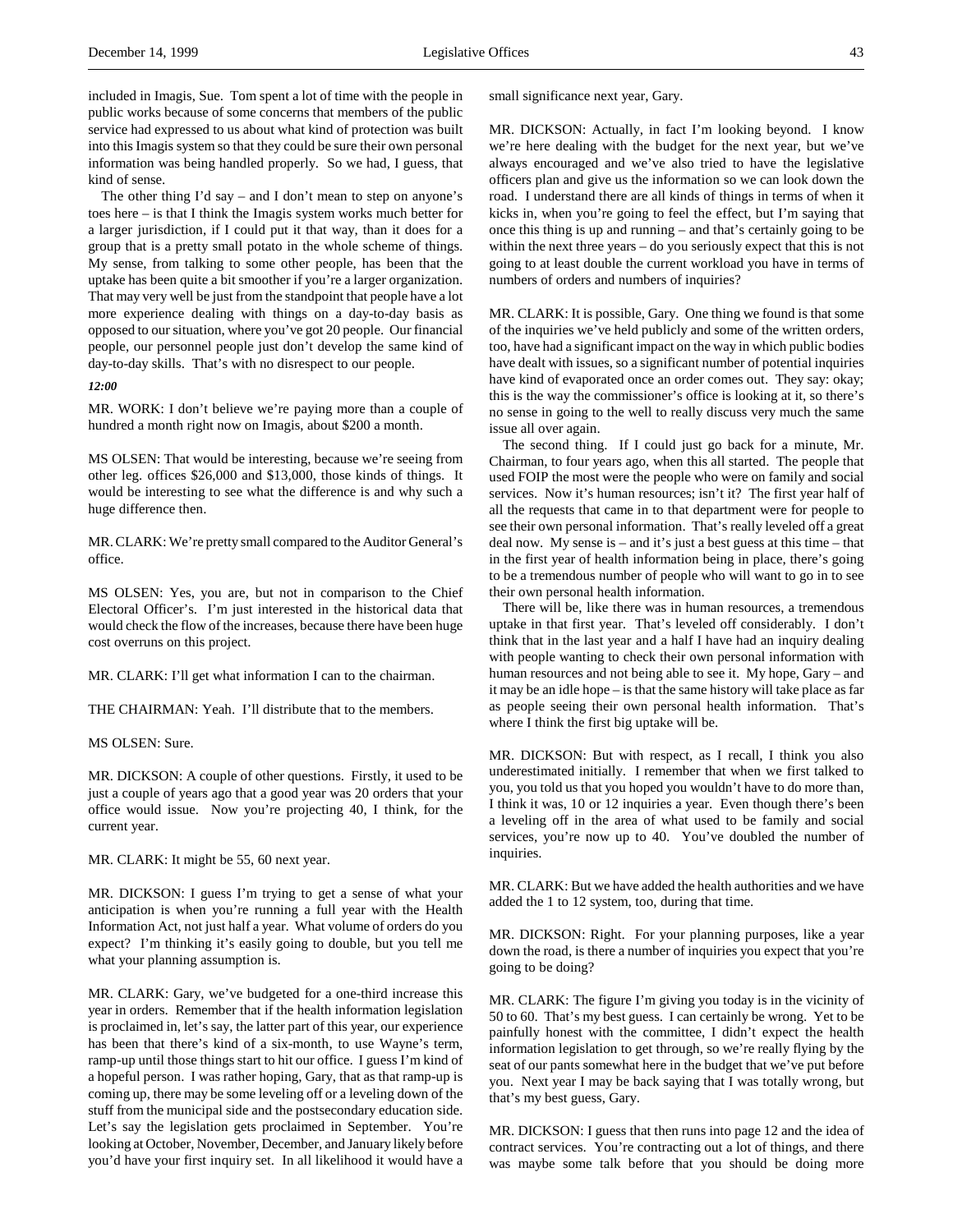contracting out. I guess I'm coming at it from a very different perspective. Given the volume of inquiries you're doing and then the prospect of adding – I mean, if we're ramping up, as you describe it, 50 or 60 inquiries a year, doesn't that change the economics then? Doesn't it make more economical sense to have some of those people on staff and require less contracting out of legal services?

There's a parallel that Frank Work can tell you about, the idea of how legal aid is done. There's an argument. The Justice department will tell you that it's cheaper to have some staff lawyers doing it, develop a huge expertise in the area. They're there. They're working as employees in the office as opposed to contracting out. I'm trying to understand the planning decisions you're making around how much is going to be contracted out and at what point some of these things – legal assistance. How many lawyers do you have on staff now? Four?

# MR. WORK: Four.

MR. CLARK: And Frank arranged to have a couple of people do part of their articling with the office. They're out in the sector now, and we've used those people. So they have some knowledge of the system.

MR. DICKSON: I guess what I'm getting at is, absent judicial review – and we thought there'd be a number. There's only still, I think, been the one judicial review and application, and maybe that's appropriate to contract out. It just seems that it would make more sense from a taxpayer's standpoint to ensure that there's the capability within your office to be able to do it. If you've got four lawyers, I'm starting to wonder why we're contracting out, because those lawyers should be able to develop the expertise and have the knowledge, frankly, to a stronger degree than people in the private sector.

MR. CLARK: Part of the reason for contracting with the lawyers initially is to see if it's a good fit. That's the way we've done that. One of the people now wants to come on full-time, and we want that person to come on full-time. We engaged a lawyer this year who was with the office a couple of months. Frank, is that right? He had a very strong health background, found out that it wasn't a good fit. We had that person on contract, and it worked out well.

## *12:10*

MR. WORK: I think there's a lot of truth in what Mr. Dickson is saying. If you look at the salaries on the employee page, which is the page after the summary, page 2 – what we want to do with health is develop a core in-house capability which would consist of a senior portfolio officer for health, a lawyer. We've called it a health compliance specialist. That would be like health records or what they now call health infomatics. It's a new science. I gather there are some places even thinking of offering degrees in this. So we would have a health infomatics person, as the commissioner mentioned, an intake officer.

The way we're looking at it now, we would probably run health information on a separate basis from FOIP. We would still work out of the same office, but it would run on a different database. So if you made a request for review to the commissioner on FOIP, that would be over in this system, and if you made a request under health information, that would be in a parallel system. There are a lot of practical reasons for that.

So our permanent in-house core would be a senior portfolio officer, a regular portfolio officer of health information, if you will, a lawyer, a health infomatics person, an intake officer. For the reasons you've expressed, we wouldn't contract those out. I think

we need that in-house capability.

Where the contracting out would come in would be if we got a privacy impact assessment on a very complex system. I remember when we did the Alberta Registries' audit. One of the consultants we used was Systems House, and when we paid Systems House for the very good job they did, it suddenly made me regret having gone to law school and thinking maybe I should have gone into systems analysis instead.

You know, carrying that kind of really specialized expertise inhouse at this point doesn't make sense for us, so we would build the health information around that core and contract out for the real experts, the more detailed experts.

I was going to add, in response to Ms Olsen's question earlier, that I misinformed her. We pay \$1,000 a month to Imagis, not \$200. I found it in here.

MR. DICKSON: Mr. Chairman, in terms of the \$100,000 for privacy impact assessments or Wellnet, I'm going to make an observation and then the question. I've been surprised. If you monitor the Wellnet web site, they have moved a whole bunch of things, from pilot projects to rolling out to cover all 17 regional health authorities and so on. As I see that happening and I see you talking about 30 or 40 – I think that was the number we used – potential privacy impact assessments, what does Alberta Health pay you for that?

MR. CLARK: Nothing.

MR. DICKSON: If not, why not? I mean, your office is there determining compliance.

MR. CLARK: I'd have some real trouble if Alberta Health were paying the office for doing privacy impact assessments. Then I think people in the privacy community could rightfully come along and say, "You know, you did the assessment, Mr. Clark, because your office was getting \$100,000" or \$50,000 or \$20,000. My view is that should come from the public purse and from the Legislature so that the office continues to be seen as being independent.

MR. DICKSON: The other question. I know one of the sources you hire from is public bodies, the very public bodies you're dealing with. I'm wondering if you've considered a cooling-off period. When somebody leaves a public body, particularly if they're in a senior position – they come right across and join your office – have you considered some cooling-off period, once again to protect the sense of independence of the office?

MR. CLARK: They take an oath when they join the office. It's made very clear to them that this is a privacy office and that if people working in our office can't handle that responsibility, they're likely in the wrong place. To date I don't think we've taken people from senior policy positions in government, Gary, and I haven't seen a need to say anything other than: "Understand that this is a privacy office. People are going to tell you all sorts of things, and there's an obligation under the act. If you breach that, there are very serious consequences."

MR. DICKSON: Finally, I note the 330 percent increase in advertising. I'm always astonished by the cost of a daily newspaper ad, but it seems to me that you know how many positions you need. It looks like you've got seven positions listed here. Presumably you can advertise for that at one time. Are we talking about a whole series of ads in the major daily newspapers?

MR. WORK: Yeah, we're talking about a series of ads, and it is more expensive than running eight at once. On the other hand, for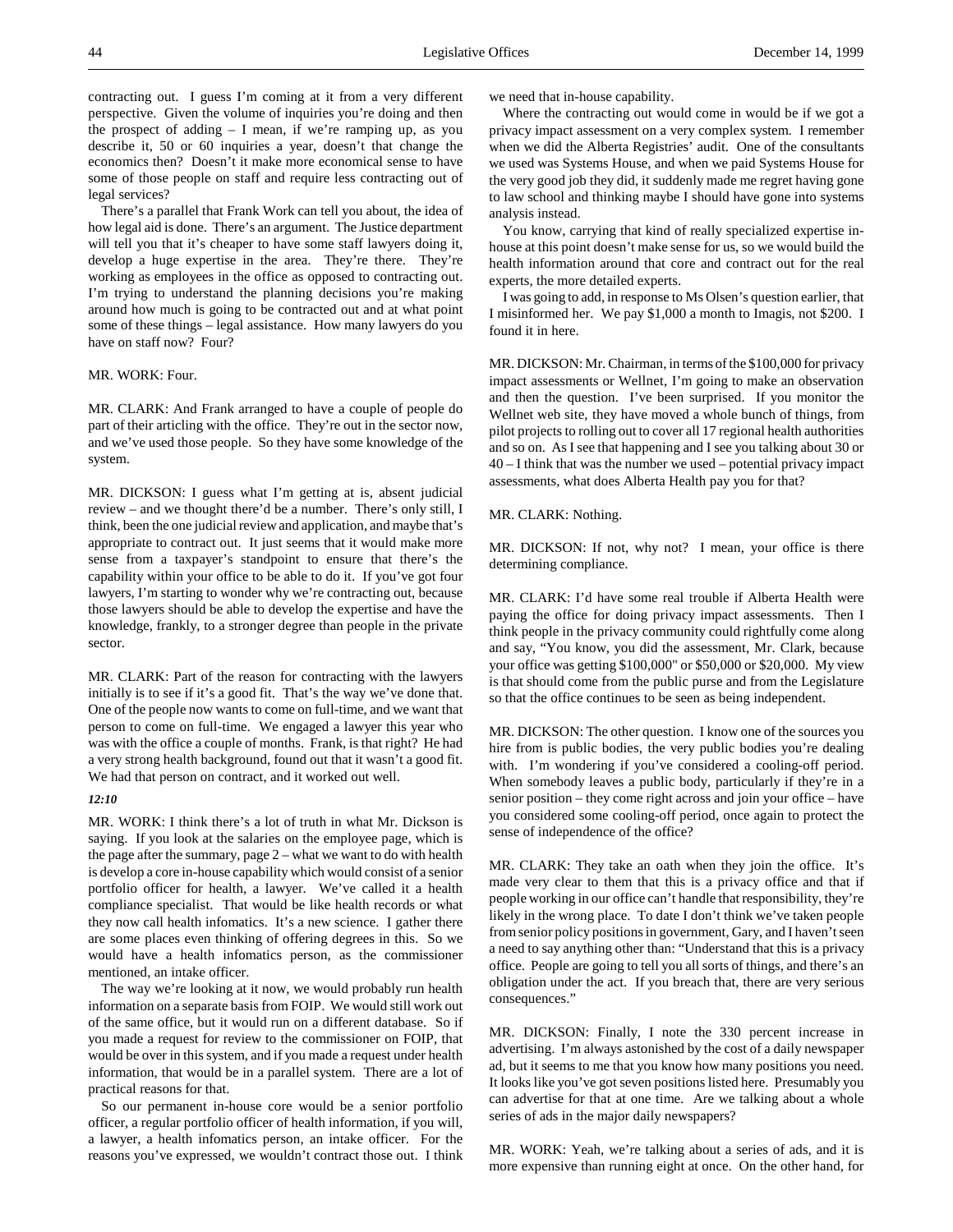This was deliberate advice I gave the commissioner when I was asked about increasing the size of the office. Taking a small office and throwing six to eight new bodies in there can have a very divisive and chaotic effect. You lose your culture, you lose your sense of purpose, and suddenly all your staff are spending all of their time training the new people, and again the work of the office grinds to a halt.

### THE CHAIRMAN: Mr. Friedel.

MR. FRIEDEL: Thanks, Paul. I want to take up on Sue's observation about leg. offices having links to the government web site. We had a similar discussion when we were dealing with, I believe, ACN, using Communications Network. I still believe strongly that the general public doesn't differentiate between the government of Alberta, the province of Alberta, and the Legislative Assembly, and if the general public is looking for information, I don't think there's anything wrong with having the best connections so they can tie into where they're heading. This is, after all, an index of some sort.

I think we have to be careful that we don't look at making it too complicated or too confusing. I think we have to be careful that we don't confuse using the vehicle with compromising integrity. I certainly respect Sue's opinion on it, but I think the committee has to be careful. If you are going to review these kinds of connections and if you find that there is a legitimate purpose in severing that connection, that's fair enough, but I don't think we should do it simply because somebody might look at that link and say that it's the wrong thing that we did. I mean, your cheque and the cheques of all the staff in your office come from the government of Alberta or the province of Alberta through the Legislative Assembly, but I don't think that compromises your ability to make decisions based on as impartial a status as you can take on.

I just wanted to put my point of view on that. If there is a possibility of having people get easier access or connecting better to the system through your office or any of the other four legislative offices, a link somewhere or other might even be something we should look at.

*12:20*

# THE CHAIRMAN: Thanks for those comments. Mr. Jacques.

MR. JACQUES: Thank you. I just wanted to follow up on Ms Olsen's questions earlier regarding the Imagis system. You're the fourth office at the Legislature this afternoon that this question has been posed to by Ms Olsen. I just want to make sure that I understand the background and what your commitment is in terms of the future. First of all, I'm making the assumption that when you made the decision to go with Imagis, it was based on a cost-benefit analysis and on the best information they provided at the time in terms of what the system objectives would be, time frames, turnarounds, costs, et cetera. My question is: have you any longterm contractual commitment to carrying on with Imagis, or are you effectively in a position that if it does not meet your requirements, you can give reasonable notice, back away, and do your own thing if you're so inclined? I'm not suggesting one way or the other. I just want to make sure that I understand that you have full, complete freedom in that area. Is that true?

MR. WORK: That's correct.

MR. CLARK: Yes, we do have, and at this time we've had no discussions on exiting from the Imagis project.

MR. WORK: I don't know if there's a notice period or not to terminate Imagis, but short of any contractual notice period we're free to go without penalty, I think.

MS OLSEN: I just want to follow up on that. We make the assumption or from a cost-benefit analysis we know that it's better to offset the cost of the overall program, and what I haven't seen or heard from any of the officers is whether or not there are any benchmarks to determine whether this is the best particular tool. I have some real concerns about this. This seems like an albatross, and this often happens when large computer systems are designed for specific purposes for specific groups and the cost just is ongoing. I'm wondering if you know what those ongoing costs may be or if there are going to be changes to the software package, how that impacts you as a user of it. If one change is made for one area, do you have to then absorb part of that cost? Really, what are the benchmarks that you use for determining whether or not this meets your needs?

MR. CLARK: Well, as I indicated, we went back right at the outset, and Mr. Thackeray had been involved in helping develop the privacy side of the thing. We signed on. I'll get for you the best we've got as far as projections at that time. Frankly, it's an area that I haven't spent much time on, but when Leanne returns, we will have a look at those kinds of assumptions at that particular time. Then, as I recall, it seemed like a rather reasonable thing to do. We were satisfied that the privacy safeguards were in place, and it would be one thing that wouldn't be done in our office, that could be contracted out.

MS OLSEN: Sure. I think it's just important, because information systems play such a huge role now in office management, that we just keep our eyes on those sorts of proprietary systems that exist.

I also just wanted to follow up on Mr. Friedel's comment in relation to the links in relation to the use of the Communications Network. The Legislative Assembly home page does have other legislative offices outlined on it, and the office of the Information and Privacy Commissioner is on there. Given that that link is there already on a different page, it might be the appropriate place to put the news releases, because it's already under the Legislative Assembly home page. So there is a link there. In fact I'm quite adamant about not wanting to see any of the legislative offices' information appear on a government web site. It is not part of the government.

Yes, I agree we have to find ways to make it easier. Here is a system that's already built and configured to the office of the Information and Privacy Commissioner, so that might be another way and another place to put those news releases on.

THE CHAIRMAN: Bob and Frank and Fiona, I'd like to thank you for coming today and presenting your budget and answering all those questions.

MR. CLARK: We have the ethics budget too.

THE CHAIRMAN: Oh, sorry. Well, that's a small one; it won't take long. Sorry about that.

MR. CLARK: Thank you, Mr. Chairman. Only one set of documents this time. You'll notice we're budgeting for a 9.4 percent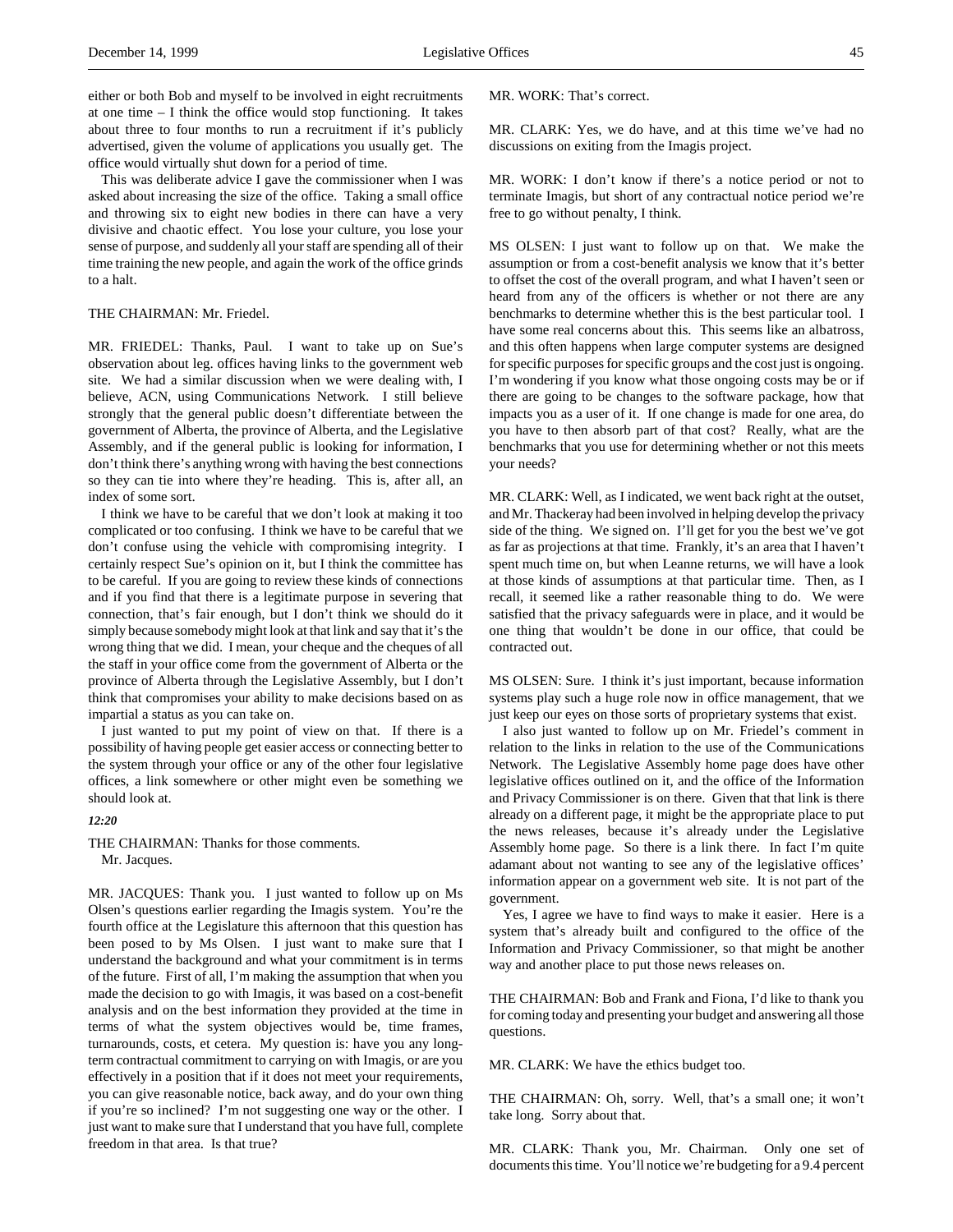increase. We are expecting the proclamation of the conflict of interest amendments. I understand those could be coming down in the early part of next year.

Karen South, whom you all know, is participating in a group that's called ethics practitioners' roundtable. It's a number of people in the private sector who get together to compare the way they and our office and others handle ethics issues. As some of you may know, I'm rather actively involved on the steering committee of the COGEL organization. We've done one investigation to date this year on the ethics side. There may be more to come, but that's where we sit right now. I did consult with the chairman and in a weak moment agreed to chair a review panel for the Northwest Territories on their conflict of interest legislation.

You'll recall a year or a year and a half ago now the Premier resigned up there, and the conflict of interest commissioner went to Nunavut to become the executive assistant to the Premier. Ted Hughes from British Columbia had originally agreed to chair the review panel, and I'd agreed to sit on it with a lady from Yellowknife. Then Mr. Hughes took on the APEC thing, so I found myself becoming the chairman. The bottom line is that we got the work done. We made a report to the Assembly, and the Assembly accepted almost all of the recommendations. I found myself being the acting commissioner in Nunavut and the N.W.T. That's going to come to an end. Nunavut is going to have someone in place by the first of the year, and in N.W.T. they'll have someone in place – they've just had elections. They've now got an Assembly of 19 people, and they'll get their own commissioner in place very, very shortly.

As far as the upcoming year is concerned, we are going to do a new brochure as far as the ethics office is concerned. We've not done that since the office was founded. We're going to continue our participation in the ethics practitioners' meetings. I'll continue to be involved in the steering committee for COGEL. The ethics conference this year is in St. John's, Newfoundland.

So if I could just move through very, very quickly. The item, Mr. Chairman, that is new for this year is an item on page 14, a redoing of the publication from the office. Also, if we go back to contracts and services, I have put \$10,000 in there this year for – there's an ethics centre being developed here in Edmonton, and they have come to us and asked if we would be prepared to be one of the partners in this and have asked us for something like \$5,000. I've included that \$5,000 in there. This is a multidiscipline group; there are people from the university, people from the United Church. There are a number of businesspeople and people from the chamber of commerce involved in it. They've been to see me two or three times. I indicated to them that I thought what they were trying to do to get this up and started was a reasonable thing to be doing and that I'd recommend to the committee \$5,000 in my budget to do that but with a clear understanding that it wouldn't be on an ongoing basis, that we'd see what happened after the first year and go from there.

## *12:30*

MR. DICKSON: Interesting. I didn't know about the ethics agencies. I've been watching carefully the Sheldon Chumir foundation. They hired an executive director, and that focus certainly is very much one of ethics in public life. I'd love to see the proliferation in support of ethics in business as well as in public office.

On principle I have a bit of a difficulty with a publicly funded office such as yours making a contribution to this sort of thing. I'm just sort of thinking of the precedent it sets. Maybe if I knew more about it, it would be perfectly appropriate. Even though the dollars are fairly modest, I don't know whether those dollars are critical to the success of an operation. Your focus is ethics but specifically among elected people, and that's the people in the Legislative

Assembly. The municipalities do things in terms of trying to address ethical standards of municipally elected people, and the chambers of commerce and different private sectors have formed different organizations, developed different codes. I guess I'm just sort of thinking aloud, Mr. Chairman and Mr. Clark, how appropriate it is for your office to be making that kind of a contribution with public funds.

MR. CLARK: I appreciate the point, Gary. It's one of the reasons I raised it.

Can I ask you to look at it this way? One of the real challenges we have is to get the nonlegislative part of the Alberta community to understand a bit of what our ethics legislation is about, the fact that we do have legislation, that senior officials and members of the Legislature do go through disclosure. People can go and see what members own. Quite frankly, I look at this as, yes, being helpful to those organizations getting started but also as a way in which we can be a part of them and they understand better what the Members of the Legislative Assembly have done and, frankly, encourage others to follow in that direction.

So I see it as a part of the educational mandate of the office, Gary. That's my reaction to it.

MR. DICKSON: Just to follow up then. Would you be looking at other organizations that are interested? For example, the Chumir foundation, now that they have an executive director, is going to be doing a lot of work in the province, specifically targeting public officials. I mean, would you see that you would be giving money to a foundation like that?

MR. CLARK: If this were to be done at all, it would be included in our budget each year, just like I've included it here this year. This is a new venture for us; I'm open to the advice of the committee on it.

I think what they're doing is valid. It's a good way for us to be out there to help and to spread the word about what elected officials in Alberta are doing. From that standpoint that's important to us, I think.

MR. DICKSON: With respect, do you not have an advertising component here . . .

MR. CLARK: I have a brochure, yes.

MR. DICKSON: . . . which is separate in terms of materials and supplies?

MR. CLARK: Yes. Gary, we did one brochure when the act came into effect. That's now almost eight years ago. There have been some changes to the act, and that's why it's time to do an update.

 MS OLSEN: I support my colleague's concerns, and I'm wondering if a better route for this group to go is through other grant processes that exist within the government itself. I don't know that. I'm always concerned about perception and what happens if one group out of your office becomes worthy of funding.

As you know, I'm very much in favour of ethics legislation and how it impacts us as elected members. I'm also interested in educating the public, but I'm not sure that this is the best route to go. I would like to see a little more information on exactly what this new organization will be doing and how it's going to benefit officers of the Legislature and elected officials and Albertans as a whole.

I have a couple of other questions.

MR. CLARK: Could I just say, Sue, that I'll send the chairman the basic information that they've sent to me.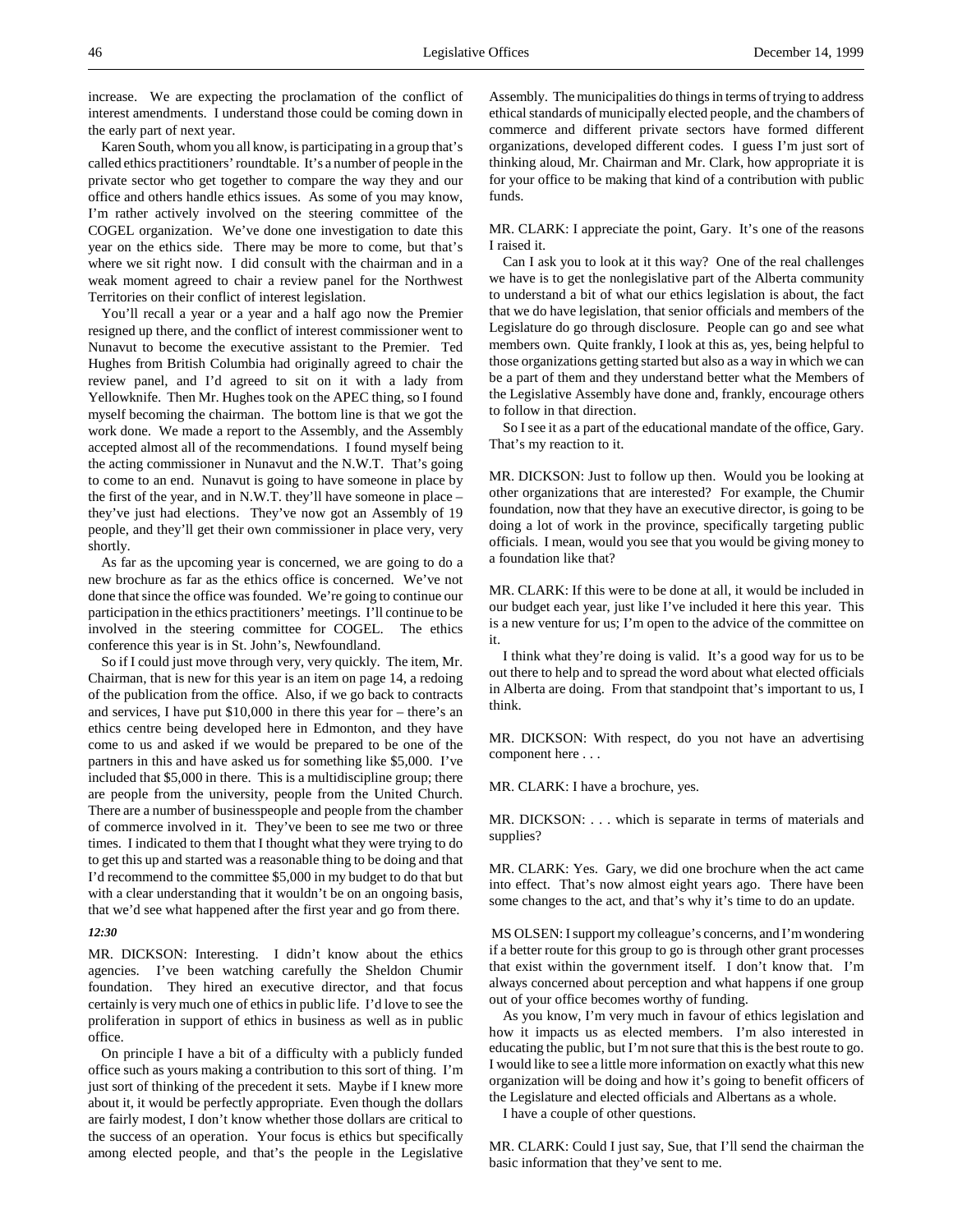MS OLSEN: Sure. That would be very helpful.

Now, to my questions. I'm going to go back to the Legislative Assembly web site, and I'm going to look at other legislative offices and the Ethics Commissioner. That office is not identified on this web site, and I'm just wondering if there's any specific reason for that, why it's been excluded.

MR. CLARK: Frank says there is.

MS OLSEN: Okay. So if I could get some information on that.

MR. WORK: Two reasons. First, under the Conflicts of Interest Act the main conduit between the commissioner and the public is through the Legislative Assembly, and that's a little more legally and more strictly defined relationship than under the freedom of information act. What Karen South, the administrator for the office, has done – there's a nationwide conflicts of interest commissioners' web site that's basically run out of Ottawa with federal money, and they participate in that.

The delay in getting the stuff up there  $-$  I think it can sometimes take two or three months before a report is posted to that web site, but when you only do maybe three or four reports a year, it gets pretty hard to justify paying big bucks to set up a web site of your own. So that's basically the decision that was made, to centralize the stuff on the Canada-wide web site and not set up a freestanding one.

MS OLSEN: So can you clarify this for me then? What you're saying is that there's a statutory prohibition of putting the Ethics Commissioner's office on the Legislative Assembly site?

#### MR. WORK: No.

MS OLSEN: If they are maintaining this, why wouldn't they do that as well? You know, if we go back to Mr. Friedel's issue about ease of access and those kinds of things, if we're to inform Albertans and use those vehicles available, it makes one wonder why there's that gap. If there's no statutory prohibition and if there are only three or four particular items, the use of the Leg. Assembly site seems to me to be probably the most efficient and likely most cost-effective as well for us, notwithstanding the fact that I think we should also be involved in the broader web site. I think that if we're going to look at developing these sites – to me it seems like, well, we'll hide away in the other one; let's not create a conflict within conflicts of interest. That's a concern for me.

The other issue I wanted to bring up is that in the past the Ethics Commissioner's office has used the Public Affairs Bureau. If not, I stand corrected.

*12:40*

MR. CLARK: For what?

MS OLSEN: Any news releases, communications. I'm wondering if that is still occurring or if you're doing your own.

MR. CLARK: We do our own. We never have had the Public Affairs Bureau write our press releases or do anything like that. It's always been done within our own office. It's very important that you understand that.

MR. WORK: The commissioner doesn't do press releases on anything he tables in the Assembly. It's tabled in the Assembly, and then the media pick it up in the same way they pick up on anything else that's tabled in the Assembly. Karen South might be in a better position to answer that, but as far as I know, we don't do press

releases on the commissioner's orders on ethics.

MR. CLARK: The only time that we possibly would, I think, Sue, unless I'm missing something, is when an investigation is launched. We send a news release out from our office simply saying that the commissioner has decided to investigate such and such a matter. Have you an example?

MS OLSEN: No. I don't specifically. I guess that's why I'm asking. It was just brought to my attention, so I'm asking the question: is this happening, or has it happened in the past? That would lead me to ask a question about the publications, the annual report and the brochures, if those are contracted out or done in your own shop.

MR. CLARK: Basically, Karen does the annual report very much herself. In fact, I think she does all of it in her own office, most of it anyway.

MR. WORK: All of it.

MS OLSEN: Okay. That's satisfactory.

### THE CHAIRMAN: Gary.

MR. DICKSON: Yes. Just two quick points. One, it seems to me the issue that was raised before had to do with ACN news, which I'd understood was funded through the Public Affairs Bureau, that that was the vehicle. That's the one that lists news releases that come out, and that's the thing we had discussed as a committee and so on.

But the other point. I'm concerned. Frank, you made the observation that you didn't advertise the Ethics Commissioner's office on the web page that Sue just referenced because the statute is stricter. I just want to make the observation in, I guess, the strongest terms I can that we're talking about perception of independence. I think the perception of independence is as equally important for every one of the legislative officers and to me quite independent, and absent an express permission or authorization of the statute I would expect every one of the legislative offices to maintain a uniformly high standard of independence from the government of the day and the operations of the government of the day. So when you said that you were relying on . . . [interjection] Well, what I heard you say was that the legislation was different, that there was no expressed prohibition, but the legislation dealing with conflicts of interest was in some fashion stricter than the wording that Mr. Clark operates under under the FOIP Act.

MR. WORK: It is.

MR. DICKSON: Well, I was involved in the drafting and the debate around the FOIP Act, and the intention was clearly – and I think the *Hansard* will reflect that – that the FOIP commissioner would be every bit as independent of the executive arm of government as the Ethics Commissioner. I hope we're not getting into sort of having degrees or gradations of importance of independence. It's one model that should fit every one of the legislative officers.

Thanks, Mr. Chairman.

MR. WORK: I agree, and that certainly wasn't what I said.

MR. FRIEDEL: I kind of was afraid when I made my original comment about the use of government vehicles – and I don't mean cars – the ability to tag onto a system that exists using total discretion as to whether there is even a remote possibility of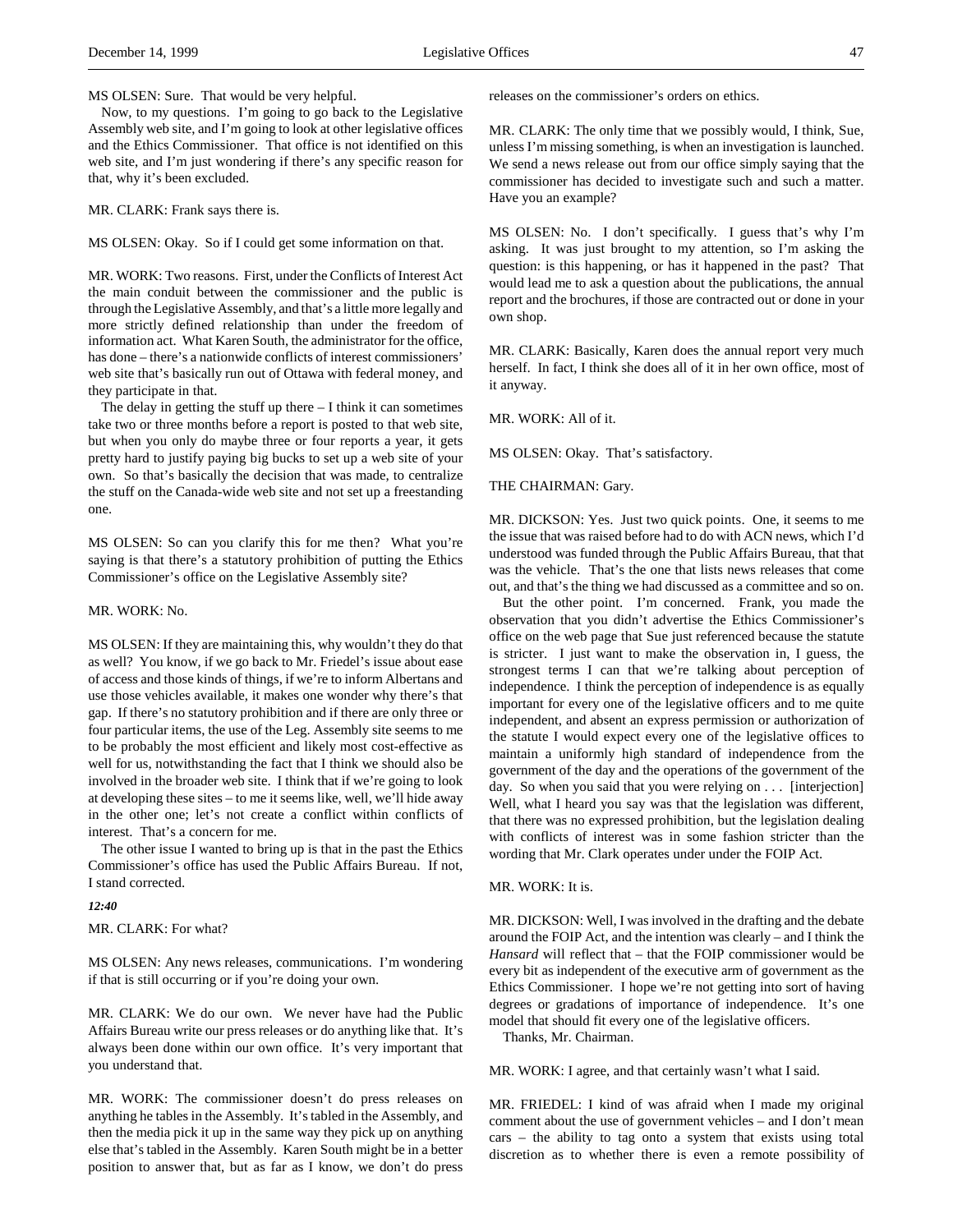compromising. We do things like having the legislative officers listed in the RITE directory. I mean, if we're going to get that paranoid that we have to separate these entities from being in the same directory or connected to a web site, what's going to be the alternative? People looking for a contact will do what? Maybe phone an MLA? Certainly I would suggest that there is more opportunity for an editorial comment when you're making that kind of a referral than there is in an innocent web link or the RITE directory.

I think we have to look at what the common Albertan thinks of when they look at an office. If there was any contact there that suggested the officer was under the authority of or in any way within the jurisdiction of a government department or an office, then it would be wrong. But people are looking for a contact. They're looking for a phone number or an e-mail address for these sorts of things.

I think we have to make really sure that we're not overkilling in terms of perception, to the point where we have good offices that nobody can find. For fear of turning this back into a debate, I think we need to be careful of what we are asking to be done and that maybe any directions we're giving here would be perceived as taking an action that may be contrary to the discretion of the officers, in this case your office. I'm assuming other officers will be reading these minutes of *Hansard* and also taking some direction. I'm suggesting that we need to leave a fair amount of latitude for the individuals to choose opportune vehicles without compromising their integrity.

THE CHAIRMAN: Well, I guess we're done now. It's time to say thank you again.

MR. CLARK: Mr. Chairman, I'd be remiss if I didn't thank the committee for their ongoing interest and support over the year. I have to apologize today for bringing to you a budget that's been put together pretty quickly with the health side of things, but we've certainly done our very best to give you a good view, in my sense, and I look forward to the committee's deliberation.

THE CHAIRMAN: Thank you very much. We'll take a short recess again.

[The committee adjourned from 12:48 p.m. to 12:54 p.m.]

THE CHAIRMAN: Well, we're going to resume the meeting then and try and wrap this up. They're waiting to clean the room for an SPC at 1:30.

If we go back in the order of the presentation here, the first budget we looked at this morning is the Auditor General, so we'll take them in the same order.

MR. DICKSON: Mr. Chairman, can I just ask a process-related question?

# THE CHAIRMAN: Yes.

MR. DICKSON: I just saw the binder. I understand that Diane had the binder delivered to my Edmonton office yesterday. I wasn't able to access it until I flew in this morning. It may be that the budgets, sir, are completely in line and appropriate. We've heard the explanations and so on, but I haven't had the opportunity – frankly, I'm not a fast enough reader to have gone through all of the material here. What I'm hoping is that we can set another time to come back and actually vote on the estimates for the different offices. I'm very uncomfortable, not having had a chance to go through the binder full of material, to be voting on the budget for each of these offices. If we were to have a meeting after Christmas, like early in January, I'm

not sure whether there'd be any prejudice to the budget process or any negative impact on the offices.

Anyway, I wanted to make that observation, Mr. Chairman, right off the bat.

THE CHAIRMAN: That's what we did last year, and last year the Treasurer wanted our budget by the end of January. This year they had informed Diane a long time ago that they needed them by the end of December. In case this question came up, I had Diane check again this morning, and they did agree that they could wait until January 7, but that is the absolute deadline. So that's the only choice we have, to do it now or to have a meeting before January 7. I don't know if there's any value in waiting, but that's your suggestion?

MR. DICKSON: It is.

THE CHAIRMAN: Any other comments?

MR. FRIEDEL: Well, I share the concern that you don't want to rush into something, but is everybody prepared to come in for a meeting? If we're talking about the 7th . . .

THE CHAIRMAN: We'd have to have the meeting before the 7th; the 6th would be the last.

MR. FRIEDEL: I think there are about two working days in the first week in January that I'm remotely available. The other alternative is something next week. I don't know what everybody else's schedule is, but I think I'm here for the first couple of days of next week. It's a pretty narrow window to try and get about seven people rushing in here.

Another things is, having gone through this process today – and I'm not suggesting that the other members shouldn't have any input. I think those of us who discussed it would be in a better position of making some kind of a considered judgment call than if we have a different mix at another meeting. Again, I mean, others can read the thing, but the benefit of the discussion, I think, is a lot more than just reading it.

MR. DICKSON: Gary, I'm not holding any brief for anyone else. I've been here. I've listened to all the presentations, I've made notes, and I'm still uncomfortable voting today.

MS OLSEN: I would be in favour of looking at, you know, having another time set aside. I don't think it's going to take all morning or all morning and an afternoon. I received the binder late yesterday afternoon and was able to read some of it but certainly not all of it. I think I would like to have the benefit of all the knowledge that's been put forward and all of the information put forward before we make the decision. I think it's important for us to be seen to be giving this a good review.

MR. FRIEDEL: Can I make a suggestion? This is just off the top of my head. [interjection] Oh, were you on the list?

MR. JACQUES: Yeah.

THE CHAIRMAN: We'll hear Wayne, and then we'll take Gary.

MR. FRIEDEL: What would be wrong with a teleconference meeting to wrap it up?

MR. JACQUES: Gary and I were just chatting when we took the recess, comparing notes in terms of when we got the agenda material. My understanding is it was not into our office until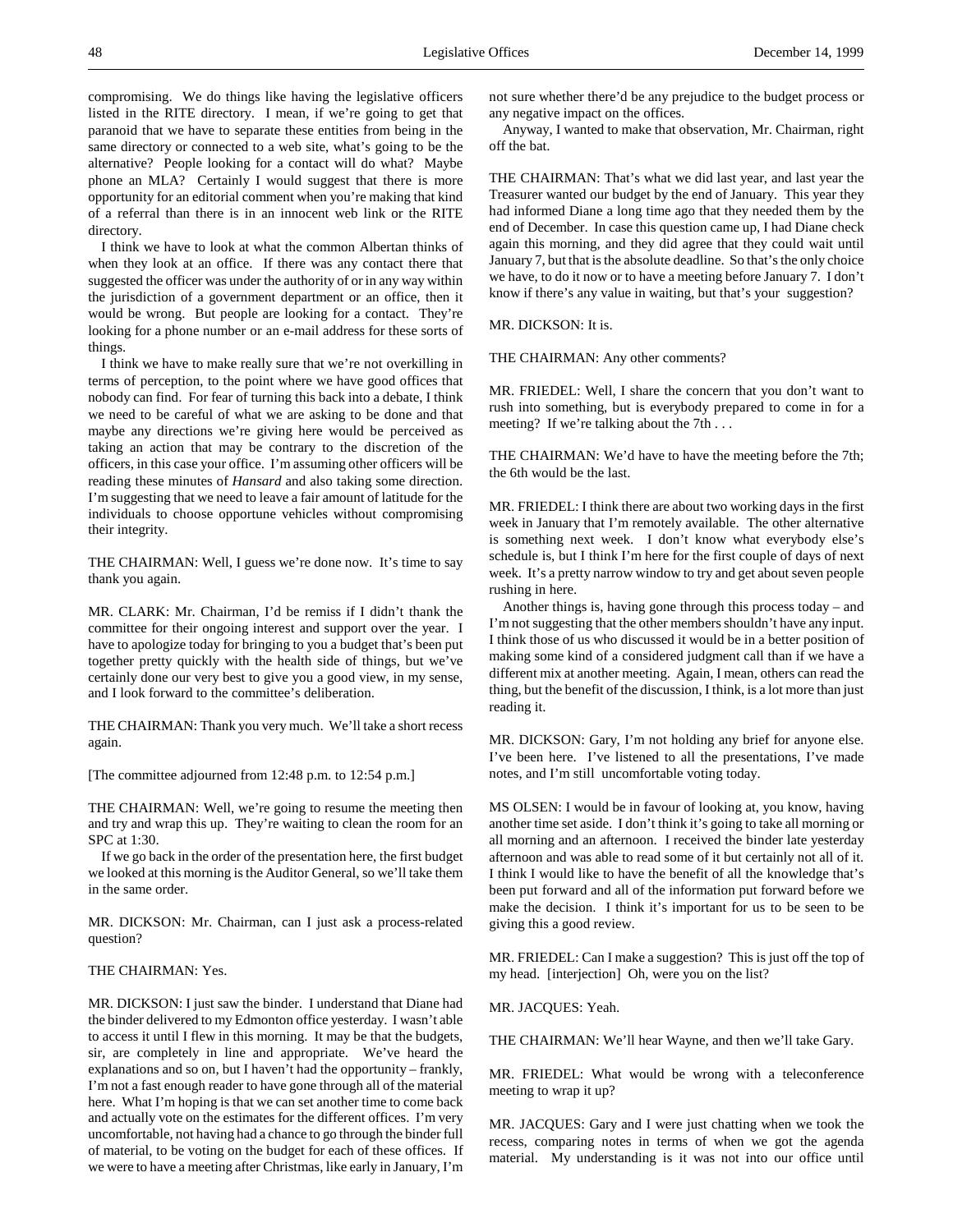yesterday sometime.

#### MR. DICKSON: Edmonton offices.

### MR. JACQUES: Yeah. I was in Grande Prairie.

Regardless of the reasons why or why not it got there yesterday, I think we have to have a clear understanding as a committee that any future submissions have to be in at least a minimum of three to four working days prior to the meeting not only in order that members have adequate time to review it, but I think that also in terms of the work and effort that each of the four offices has gone to, we're not doing them justice by having us almost look at it as they're making their presentation type of approach.

While I have a certain empathy with Gary's position because I find myself in the same situation, I did find that the highlight questions I had in my mind over that four and a half hour period today were addressed. I'm not sure that holding off until January, for example, is going to result, quite frankly, in any substantive changes that I would have in terms of questions.

The other thing, too, is that we've had very few members of this committee here today. There are four of us. No doubt they may or may not choose to come to the next meeting, but we'd get into that same cycle. I would suggest that we vote today, but I think that to the extent that each of us has further questions for either clarity or information or whatever the case may be, we have a clear understanding that, as individual members of this committee, we submit it to the appropriate office with a commitment that that reply to those individual questions would be forthcoming and set a date, if you like, at least from a direction point of view or a request point of view.

I'm going to find it, quite frankly, very difficult to meet sometime between now and early January based on my own personal calendar at this point. I think we all went through the point of trying to get a date even today where the majority of the members could be here, yet we end up with only four members.

Those are my comments, Mr. Chairman.

THE CHAIRMAN: I want to clarify here that Diane tried to get these things to us ahead of time. The last budget came into her office at noon yesterday. I think what we should maybe do is write a letter on behalf of the committee to all the officers and tell them that in following years we expect their budget five days before the meeting as a deadline that they have to have it in by. If she had them five days before, we could have them four days before, and we would have time to look at them.

MS OLSEN: I've asked for some information to be brought forward, and I would need that information before I could feel comfortable voting on some of these issues. I would like to register now that there will be information forthcoming to you, Mr. Chairman, that is certainly going to impact how I vote on at least one budget, if not two.

The second point. I think Gary was about to bring up a point in relation to having a telephone conference, and if that might work for people, I think that's an appropriate way to handle it given that four out of the five members here certainly are coming from out of town. So, you know, I think maybe we could look at that recommendation that he was putting forward.

MR. FRIEDEL: Well, that is the suggestion I was going to make before I so rudely interrupted Wayne, and I humbly apologize and promise I'll never do it again. But that might be a way around it without having to try and get everybody together for a meeting. If there is some outstanding information, that could be faxed to our office or whatever it needs to be as quickly as possible.

I guess my original point was that if we look at what all falls between now and the 7th of January, there are not going to be a lot of days when everybody's going to be able to physically come here.

MR. DICKSON: Well, Mr. Chairman, maybe just moved in the spirit of the end of the millennium, I want to completely support that suggestion. I mean, it is awkward getting to Edmonton, particularly if the meeting is only an hour long or whatever, to go through and deal with some follow-up, but surely to goodness we must be able to find an hour when the members could meet by a speedy conference call that would not require people having to leave meetings and so on to come here.

MR. FRIEDEL: This is scary. If Gary and I agree on something, I think I'd better go back and rethink my position.

MR. DICKSON: It's a way to celebrate the end of the millennium.

MR. JACQUES: I was going to say: Gary/Gary, what's wrong with this picture here?

THE CHAIRMAN: Well, do we have a consensus? My preference would be to vote on it today. I don't think we're going to change the voting pattern, anyway, by waiting a week or five days.

MS OLSEN: Well, okay, Mr. Chairman. That's fine, but it totally negates the issue of having more information come forward to be able to make an informed decision. I've asked for that information, and I'd like that information before I am forced to vote.

### *1:04*

THE CHAIRMAN: Well, the only option is a phone conference, because I also won't be available in Edmonton in time. I'm booked at other places, and I won't be in town here much before January 6.

MR. JACQUES: I have no problem with a conference call meeting, if you like, as long as we can set a clear sunset time so we won't start at 9 a.m. and get into the situation where we're still on the phone at 3 p.m.

MR. DICKSON: Agreed.

MR. JACQUES: If we set two hours, or whatever the time is, and at the end of that time take a vote, if we haven't prior to that time. I just don't want to get into that situation.

MR. DICKSON: Well, I'm hopeful we can do it in an hour.

MRS. SHUMYLA: Any suggested date?

THE CHAIRMAN: We'll have to contact the others.

MRS. SHUMYLA: I would contact the other members. Even though they're not here, the binders went to their offices. Do you want to look at early in January? As early in the week as possible?

MR. DICKSON: Well, my suggestion is that first Tuesday after the holiday.

THE CHAIRMAN: What date was that?

MRS. SHUMYLA: It would be the 3rd, I believe.

THE CHAIRMAN: Well, let's shoot for the 3rd, and if you have any problem when you get back to your calendars, phone Diane and